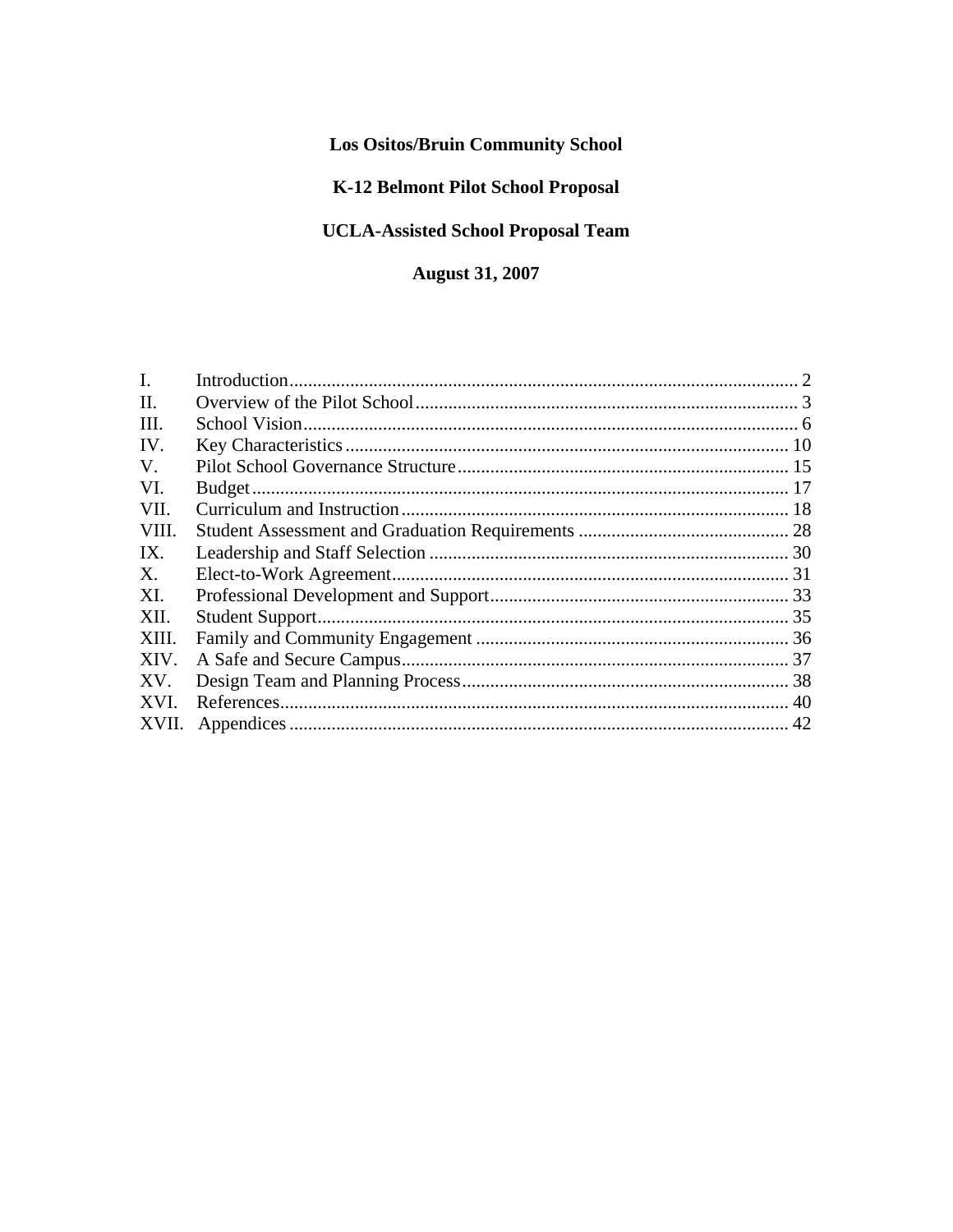#### **I. Introduction**

In the spring of 2006, UCLA partnered with Local District 4 of the Los Angeles Unified School District (LAUSD), the United Teachers Los Angeles (UTLA), and the Belmont Education Collaborative (BEC)—a grassroots coalition of community-based organizations—to study the feasibility of creating this UCLA-assisted school. Supported by a grant from UCLA's Center for Community Partnerships, a study group was formed with representatives from across UCLA (including the Graduate School of Education and Information Studies, the College of Letters and Sciences, and the Community Based Learning Program) and the partner organizations from BEC (including the United Teachers Los Angeles, LAUSD Local District 4, Belmont High School, Alliance for a Better Community, and the Central American Resource Center (CARECEN)). The study group collected data on university-assisted schools nationwide and developed a feasibility study (attached), which encouraged and informed university-wide deliberation about extending the mission of UCLA's University Elementary School to serve middle and high school students in an urban, public school context.

As detailed in the feasibility study, everyone involved in the development of this school to date has been enthusiastic about the promise of a UCLA-assisted K-12 school—a site that will draw on the resources of a vast campus community. UCLA's involvement will range from providing tutors, guest lecturers, mentors, and board members to welcoming Los Ositos students, parents, and teachers to campus to participate in a variety of learning experiences. UCLA's social capital will help Los Ositos raise the extramural funding it will need to be successful. In addition, researchers across campus will be able to contribute to the knowledge generated at Los Ositos about effective teaching and learning practices.

UCLA also has much to gain from helping to create and sustain Los Ositos. Low-income students of color are woefully underrepresented across the University of California (UC), exacerbated by the passage of Proposition 209. As a site for innovation in collegepreparatory education that serves predominantly low-income Latino students, Los Ositos will help UCLA understand and advocate for the K-12 conditions required to ensure equitable access to UC. The university also has much to learn about its own pedagogy and will benefit from the campus-wide deliberations about teaching and learning that Los Ositos is sure to inspire.

In June 2007, the study group created a smaller "proposal team" to prepare this document in response to the Belmont Pilot School RFP. Unlike other groups submitting proposals to the Belmont Pilot Schools Steering Committee, UCLA's proposal team is not officially a design team. Developing the university's commitment to establishing a UCLA-assisted pilot school has required 18 months of collaborative study, meetings with key stakeholders, and the creation of a UC-wide network of university-assisted schools (see attached policy brief.) In addition, this commitment-building process was punctuated by the uncertainty associated with a change in campus leadership. On August  $1<sup>st</sup>$ , 2007, UCLA welcomed a new Chancellor, Gene Block, who on August  $6<sup>th</sup>$  approved the submission of this proposal to the Belmont Pilot School Steering Committee. As he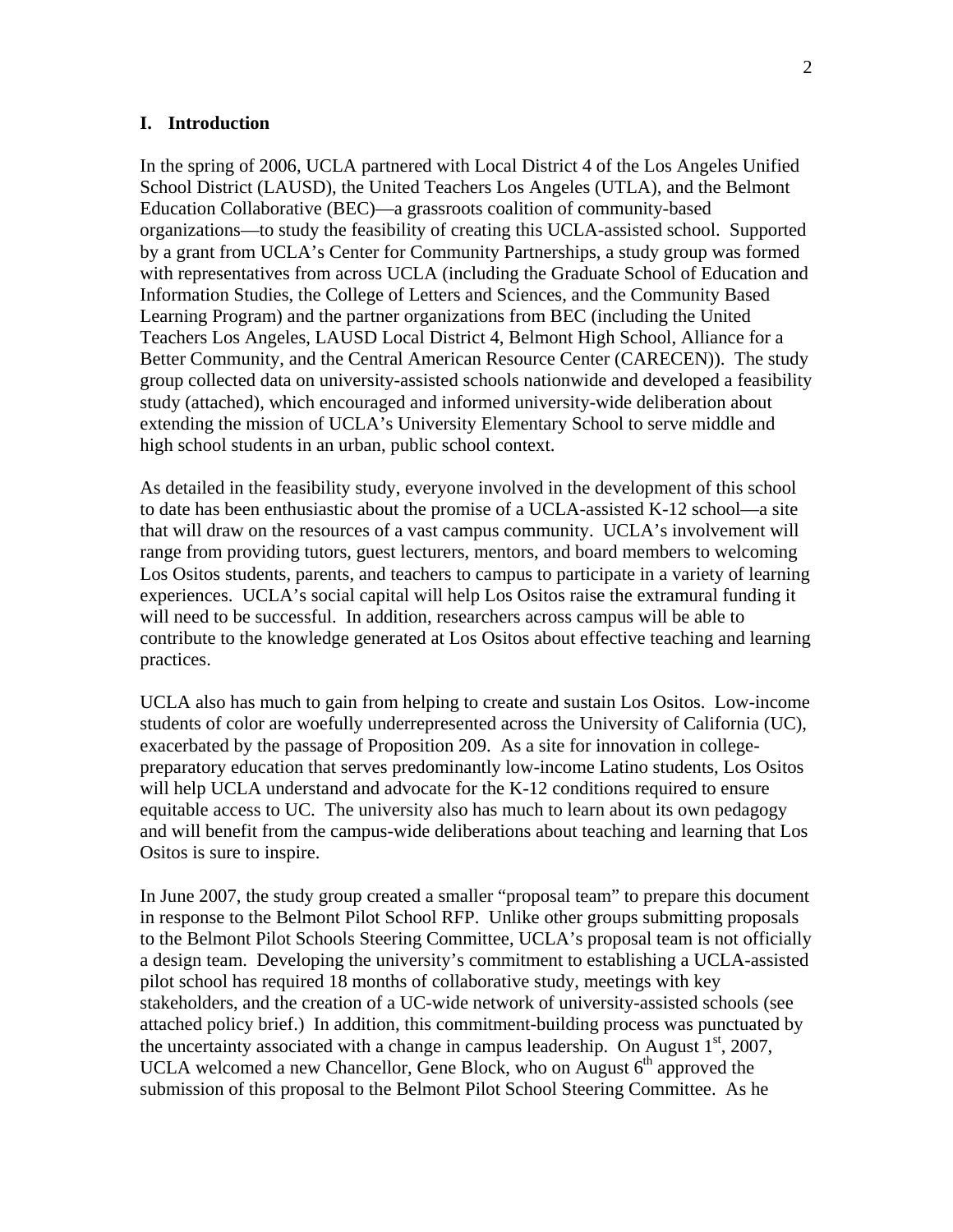outlines in the attached letter of support, Chancellor Block views Los Ositos as a promising opportunity for engaged scholarship within the Pico Union community. He has reviewed this proposal, along with the feasibility study, and agreed to help create an official and inclusive design team if the proposal is approved.

Given this unique situation, we ask the Steering Committee to review our proposal as provisional. To be sure, our study and proposal teams have a clear vision of the kind of school that we would like to create—a vision that stems from decades of experience and research in schools. However, because we lack crucial representation from parents, students, community members, teachers, and other UCLA departments we offer this vision as a tentative portrait of what our school will look like. Again, we are committed to certain broad principles related to teaching and learning—principles that are aligned with the pilot school initiative—but we will wait until we have a more representative design team to determine the specifics of our proposal. Any lack of detail or specificity in this proposal should be seen as a reflection of our desire to ensure the representation of parents, students, community members, and teachers during the design phase.

### **II. Overview of the Pilot School**

UCLA proposes establishing "Los Ositos/Bruin Community School"<sup>1</sup> in 2009 as a K-12 university-assisted start-up pilot school, initially housed in an existing school facility and moved in 2010 to the Ambassador Learning Complex, the only K-12 site within the Belmont Zone of Choice, or another suitable K-12 facility. As a school that serves 520 students from Kindergarten to graduation, Los Ositos will minimize the critical transitions between elementary, middle, and high school and establish stable and longterm relationships with students and families. In addition to its K-12 configuration, Los Ositos will be unique as a community-based, learner-centered, university-assisted school—a school where many different people come together, driven by the nation's long legacy of common schooling, to create a bi-lingual, bi-literate and multi-cultural site of learning for the next generation. We expect students who graduate from Los Ositos to enter the adult world as confident and capable human beings, prepared to succeed in college, pursue meaningful careers, and participate in our democracy. The adults that support these students will know them well and ensure that each engages in scholarship that is challenging and relevant to their lives.

A typical day in the life of a Los Ositos student will be filled with numerous opportunities for authentic, engaging, and personalized learning. Alejandra, a seven year old in the first multi-age Den, and her brother Francisco, an eighteen year old in Los Ositos' Senior Institute, will have different yet similar experiences.

#### **Alejandra**

 $\overline{a}$ 

Alejandra will arrive at school in the morning and join her 19 classmates on the rug in the center of her classroom. The class will be engaged in a whole group activity, during

<sup>&</sup>lt;sup>1</sup> This name is only provisional and refers to UCLA's bruin mascot. We understand that "los ositos" may be viewed as too juvenille for a school that serves high school students and we expect to engage the UCLA and Pico Union communities in establishing a permanent name for the school.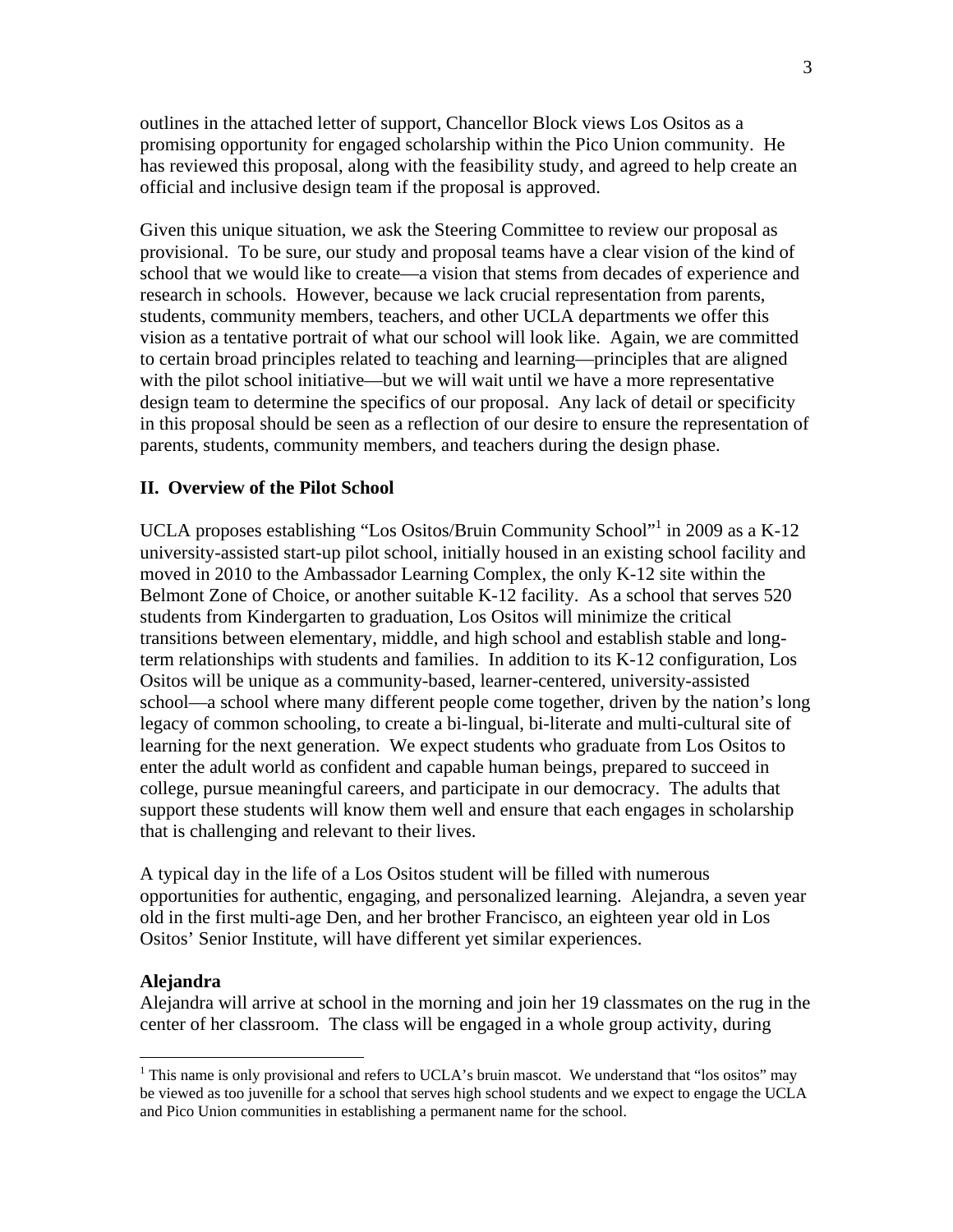which all 20 students will have opportunities to participate. Some of Alejandra's classmates will be dramatizing a story about the water cycle that the class has recently read together, while others will be volunteering to hold the oversized book, turn the pages, and point to the words as the entire class reads along. After this whole group activity, the teacher will instruct the class to begin Reading Workshop. Without hesitation, students will grab their individual book bins and begin pairing up with their partners to read. Knowing the students well, the teacher will have paired Alejandra, who excels in reading, with Jessica, a younger student who is struggling. As the students read to each other, the teacher will be making her way around the classroom to assess individual students. When she sits down with Alejandra, she will take notes on her reading behaviors to inform her subsequent instruction. Once Reading Workshop is finished, students will transition to Writing Workshop with a whole-group mini-lesson on specific writing conventions. Some students will then write in their interactive journals, others will write short stories, while still others will write letters to friends or family members. Alejandra will write a poem about the rain. While students are busy writing, the teacher will circulate and hold individual writing conferences with students who are ready to begin editing their work. Before transitioning to recess, the teacher will gather the class on the rug again for another read-aloud.

After recess, Alejandra and her classmates will join the teacher in adding to the ongoing graph of daily weather. After singing the "What's the weather like today?" song as a whole group, they will document today's weather on the graph and briefly discuss any patterns that they're beginning to notice. After this short introduction and a quick minilesson on graphing, Alejandra and her classmates will join the 20 students from the adjoining Den I class for a combined math activity. In pairs, students will interview other pairs of students to find out what their favorite kind of weather is. Students will record this information and compile it in the form of a graph. After lunch, Alejandra and her classmates will transition to science instruction. Like literacy and math, science will integrate various other content areas around the thematic unit. The teacher will provide a short mini-lesson on evaporation, before sending the students out onto the playground to begin their scientific research on weather conditions. Armed with a notepad and writing utensils, students will work in pairs to document current weather conditions. Undergraduate science students from UCLA will join these pairs of students as they discuss their observations with each other and then draw what they see in their notepads. The undergrads will encourage the students to attend to certain aspects of what they're observing as a way of connecting their observations to the science content standards. Science time will merge seamlessly with social studies as Alejandra's mother—a special visitor to the class that day—is invited to talk to the class about weather conditions here and in her native Mexico. She will emphasize the ways that people adapt to weather conditions in Mexico, comparing those adaptations to the ways that people adapt to the weather in the local community. This talk will serve as the introduction to a week-long activity that involves students in researching the impact of weather on the local community.

In the final hour of the school day, visiting artists from the local community and UCLA's Department of Art will co-teach a mini-lesson on painting before helping students with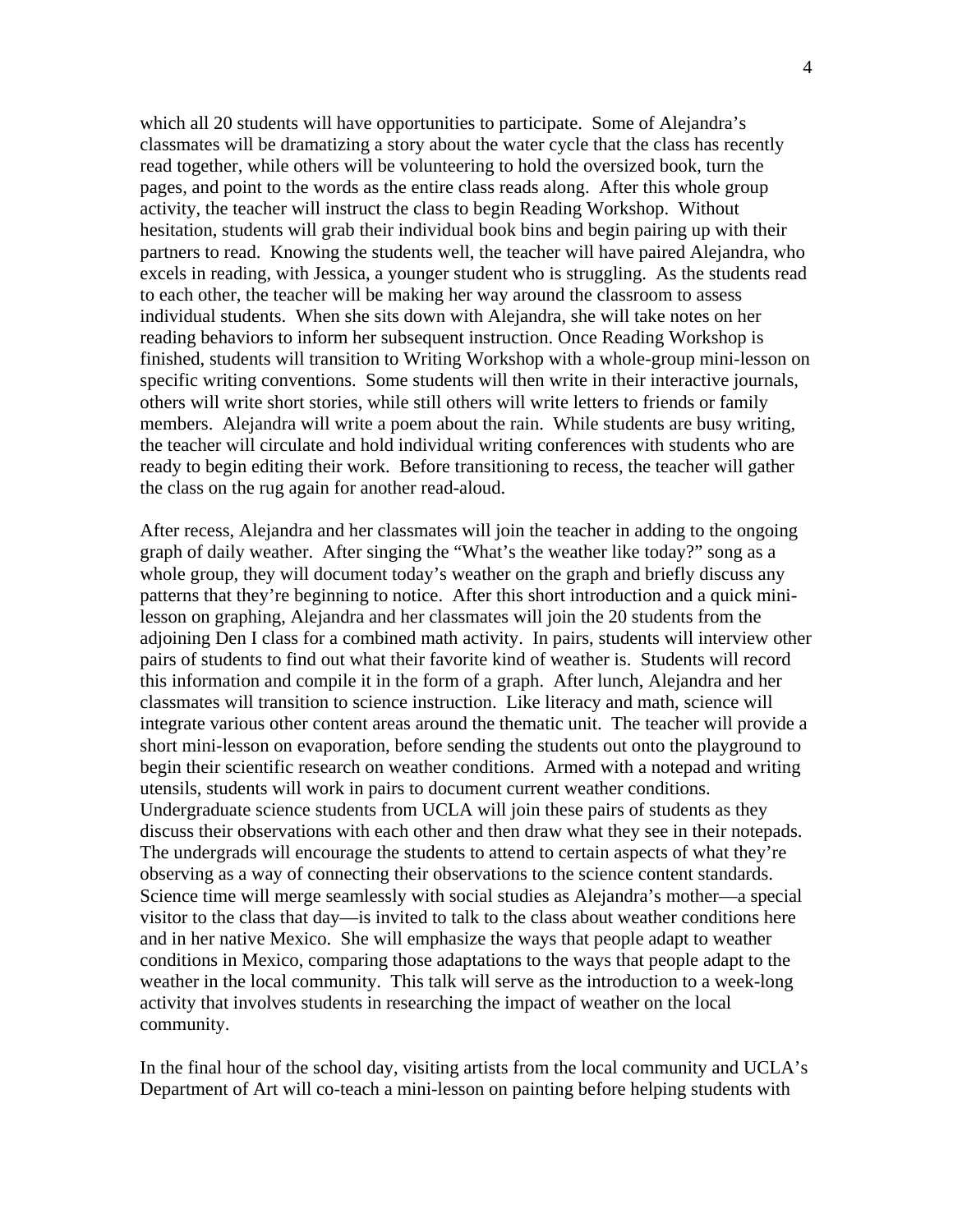their individual art projects related to the weather. This semester, the visiting artists are working with students in Den I each week to produce a school mural on the water cycle. Closing the art project that day, the teacher will reconvene the whole class to engage in interactive writing. As a whole group, students will collaborate to generate words and sentences that will be posted on the mural. Alejandra will leave class anxious to tell her brother Francisco about all the exciting and interesting things that she has done.

#### **Francisco**

Meanwhile, Francisco will be engaged in a personalized learning experience of his own. After dropping Alejandra off at the entrance to Los Ositos in the morning, Francisco will make his way to a local music recording studio where he is currently serving as a student intern. Prior to choosing the recording studio as the site for his Senior Institute Internship, Francisco was exposed to numerous options. As part of the school's commitment to "real-world" intern-based learning, Los Ositos gave Francisco and his classmates the chance to participate in several informational interviews and "shadow days," at UCLA and in the community, during which they were able to explore possible internship opportunities and sites. Francisco's love of music and interest in sound engineering make the recording studio the ideal location for his senior year internship.

Francisco's day will be filled with hands-on experience and real-world problems associated with sound engineering and music recording. Two days a week, Francisco will work closely with his mentor, Javier, an experienced sound engineer at the recording studio. Today, his tasks will involve helping Javier with a somewhat difficult project. A Latin American musician who recently recorded an album at the studio has complained about the quality of the final mix. Javier has been asked to re-master the recording within 48 hours, so Francisco will go along for the ride. The pressure of meeting real-world deadlines will provide a tremendous learning experience for Francisco. He will help Javier reduce noise, maximize volume levels, and ensure a consistent balance of frequencies on the recording. When he returns to Los Ositos for the remaining three days of the school week, Francisco will share his experience as a guest lecturer in Division III's applied lab science course on physics and engineering and work closely with his Advisor to prepare his final exhibition project on the math and science involved in mastering audio recordings. He will also work closely with his Language Arts teacher and a few classmates to compose a formal letter of apology that Javier can present to the musician and his management team.

All of Francisco's teachers work together to help him master core competencies and habits of mind across the curriculum and apply these to the real-world issues that he is confronting through his internship. They have known Francisco and his family for many years, helping them craft an Individual Learning Plan that builds on Francisco's strengths and prepares him for the future of his choice. His learning over time is captured in a K-12 electronic portfolio of projects and achievements. After he attends to the sound studio deadline that week, Francisco must turn his attention to his Senior Community Project- recording and mastering a CD of the Los Ositos choir's winter concert performance at UCLA's Schoenberg Hall. Francisco also plans to include this project in a portfolio that he is preparing for a Bachelor of Science program in sound engineering at the University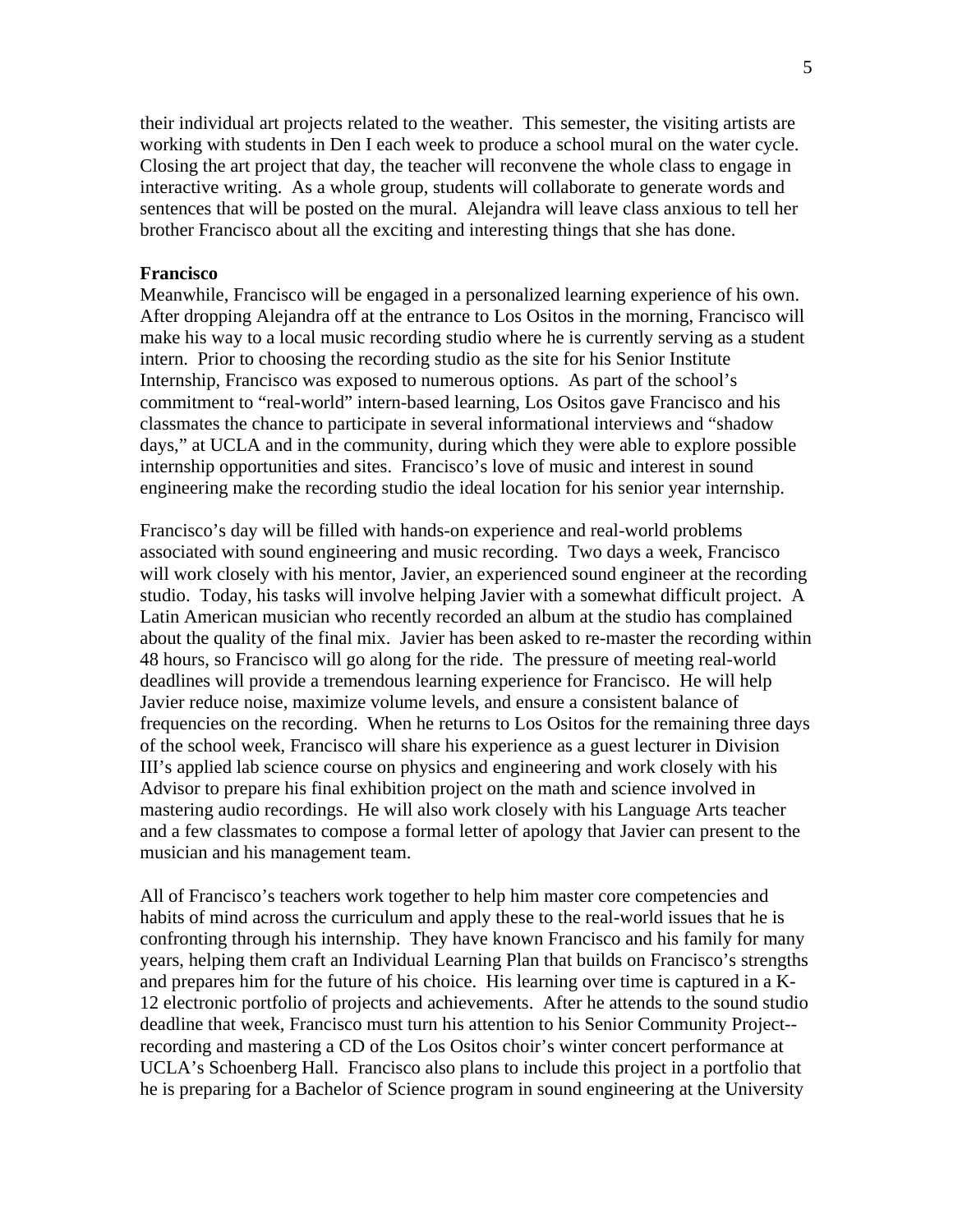of Michigan. When Francisco's day at the recording studio is done, he'll return to Los Ositos to pick up Alejandra and tell her about all that he's done.

## **III. School Vision**

Los Ositos is a community-based, learner-centered, university-assisted school—a school where many different people come together, driven by the nation's long legacy of common schooling, to create a place of learning for the next generation. We expect students who graduate from Los Ositos to enter the adult world as confident and capable human beings, prepared to succeed in college, pursue meaningful careers, and participate in our democracy. The adults that support these students will know them well and ensure that each engages in scholarship that is challenging and relevant to their lives.

Three philosophical cornerstones ground this vision:

## **1. COMMUNITY-BASED: Schools should be community-based spaces that draw on and coordinate existing community resources and strengths in order to promote student learning and well-being.**

As a community-based school, Los Ositos will draw on the wealth and diversity of resources in the Pico Union community to promote learning and well-being for all students. To begin with, this will mean viewing the cultural and linguistic diversity of the community as a resource for teaching and learning. For this reason, Los Ositos will be a bi-lingual (Spanish and English), bi-literate, and multi-cultural school. Although the school will serve a predominantly Latino student population, we recognize that students will come from a variety of cultural and linguistic backgrounds. We also know that there is a high rate of turnover within this community, with many families traveling back and forth to Mexico, Central America, and other countries. As such, Los Ositos will be prepared to transition families in and out of the school in ways that support students' learning over time.

The school will institutionalize processes and structures for researching students' and families' *funds of knowledge* (Amanti, C., Gonzalez, G., & Moll, L., 2005) and incorporating them into the school's curriculum. Teachers, administrators, and all other school staff will be informed by an *additive* orientation that emphasizes recognizing and building on the knowledge and skills that students bring to the classroom. Furthermore, every effort will be made to explicitly communicate to students the value and worth of their families cultural and linguistic practices. Parents and other family members will regularly be invited to share their knowledge and expertise as they relate to topics of study at Los Ositos.

In addition to building on the community's cultural and linguistic diversity, Los Ositos will identify and draw on human and material resources in the community. Students at Los Ositos will learn about the various community-based organizations and service centers in their area. By interacting with representatives from these community-based organizations, students will develop an understanding of how these organizations meet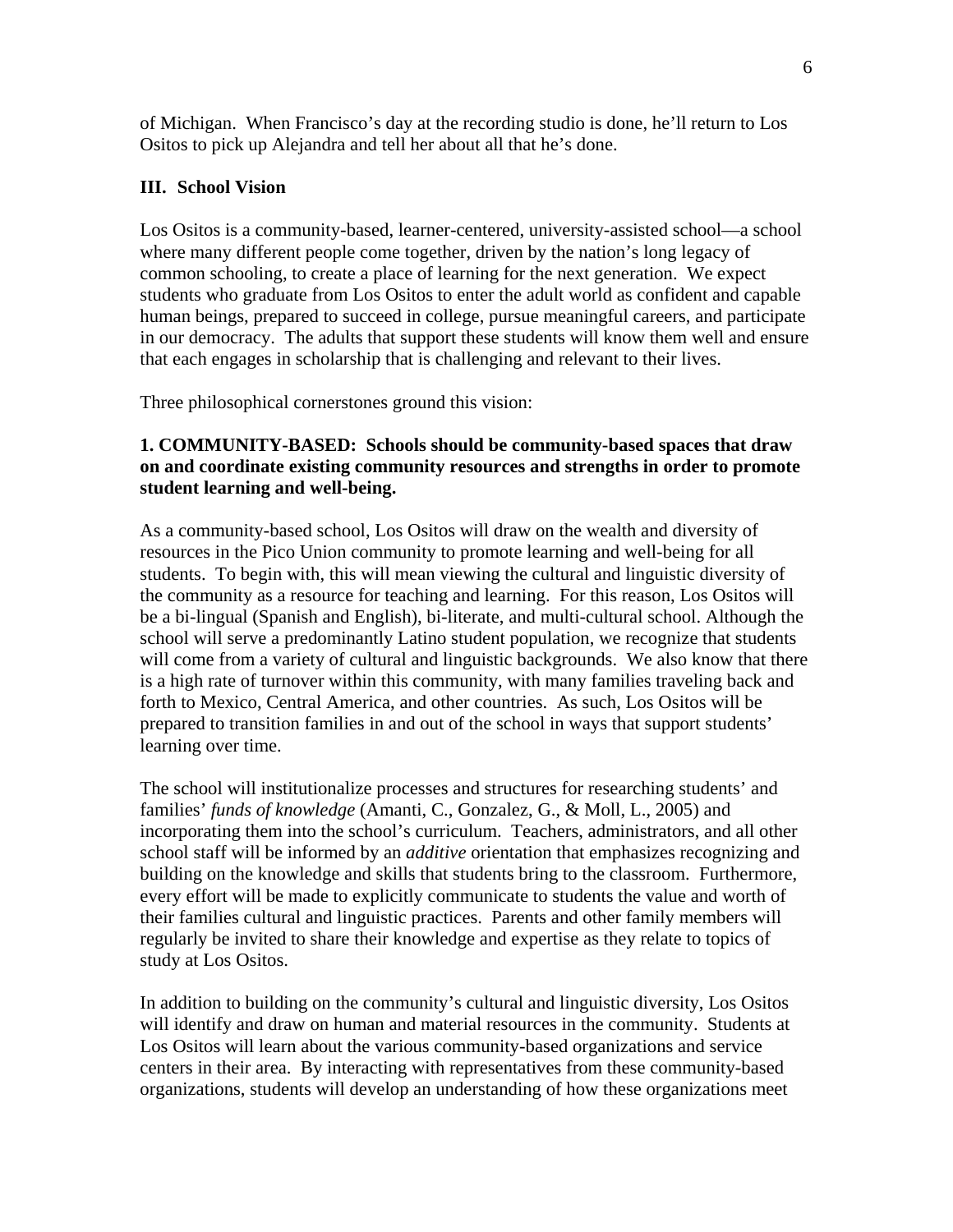local needs. Beyond simply communicating to students that there are valuable resources in their community, Los Ositos will provide students with internships, field trips, and other opportunities to experience this community work firsthand. The school will also coordinate specific community resources and services to better meet the needs of its students and their families. In addition to relying on resources from UCLA, Los Ositos will also engage local organizations and service providers in partnerships at the school site. Possible partnerships might include coordinating counseling, dental, financial, immigration, legal, and medical services for students and families. One of the goals of these types of partnerships is for students and families to come to see Los Ositos as a place where the community is actively engaged in meeting its own needs. Ideally, students will learn to see themselves as active members of the community that can begin to give back in meaningful and powerful ways.

Despite persistent patterns of residential segregation throughout Los Angeles, and the long and noble struggle for integrated public schools, Los Ositos will enroll students from the local, predominantly Latino neighborhood of Pico Union, in accordance with the Belmont Zone of Choice admissions policies and procedures. To be sure, a tension exists between the goals of promoting racial/ethnic integration and establishing high-quality public schools in segregated communities. In light of the Supreme Court's recent rulings on voluntary desegregation, which acknowledge the importance of racial diversity in schools while limiting how school districts can achieve integration, the need to promote racial integration has never been greater. However, given the unique demographic context in LAUSD—where students of color represent over 90% of the district's total student enrollment—and the history of unequal schooling in the Pico Union community, the need to provide local students with a high-quality education is more urgent than the need to promote integration. Los Ositos will proudly participate in the larger Belmont Zone of Choice and Pilot School Network—community-based reforms intended to respect and build upon the strengths of Pico Union students and families.

### **2. LEARNER-CENTERED: Schools should be learner-centered, focused on the experiences and relationships that enable individuals to construct knowledge and solve problems together.**

This statement captures our philosophy of education and is rooted in the latest research on learning. We believe that the current "factory model" of schooling impedes learning through rigid course sequences, time use patterns, huge student loads and other depersonalizing structures. Learning, at its core, is social and depends on the quality of experiences and relationships that are established at the school. As a small, personalized school, Los Ositos will privilege the needs of learners and always question whether school structures are supporting these needs or catering to the competing needs of institutions—to maintain the status quo, sort and stratify individuals, standardize and control behavior, and so on.

For example, Los Ositos will develop UC-approved alternatives to the A-G college prep course sequence—a structure that compartmentalizes learning into 15 courses to ensure faculty at the University of California that students have "attained a body of general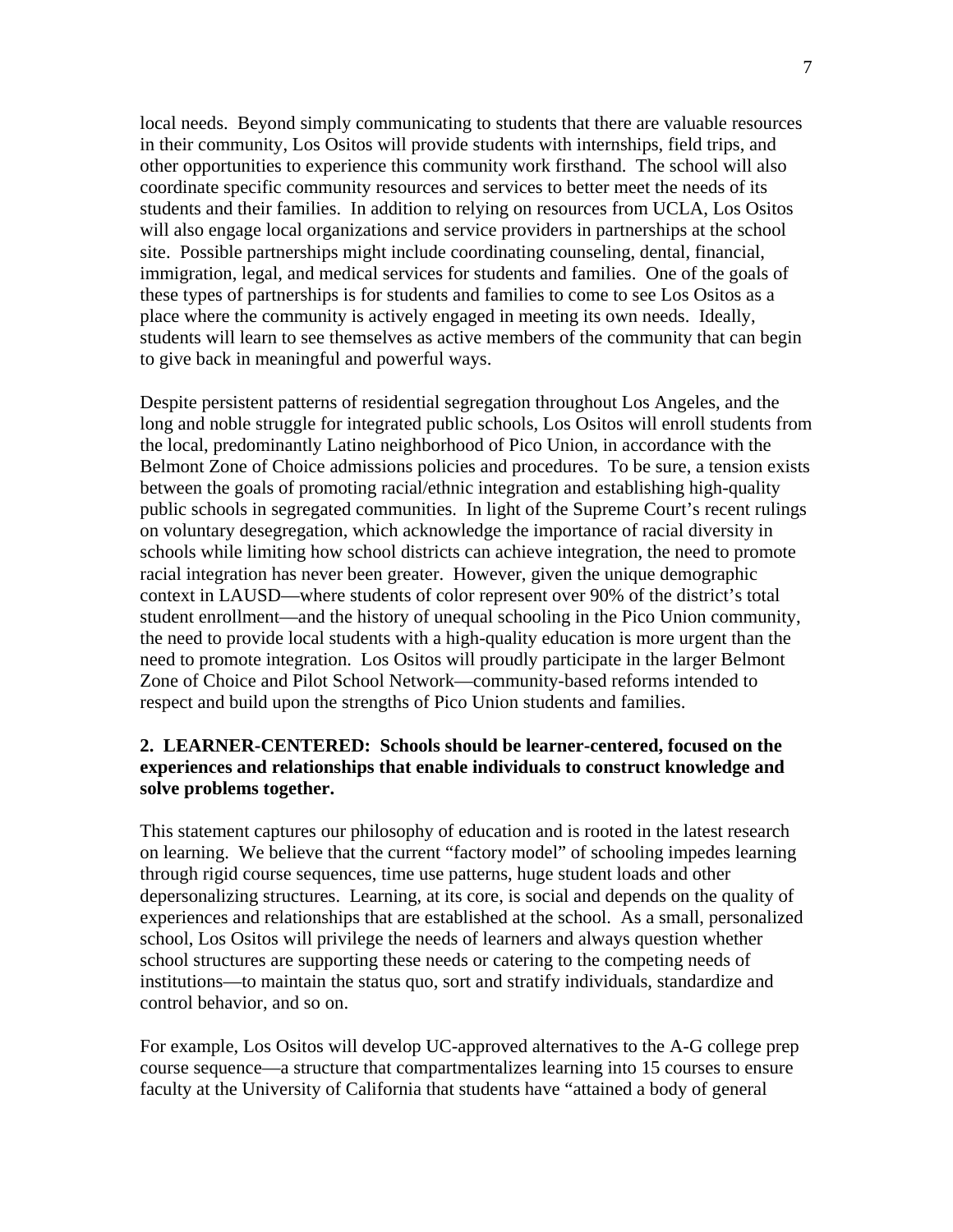knowledge that will provide breadth and perspective to new, more advanced study." (UC A-G Guide, http://www.ucop.edu/a-gGuide/ag/a-g/welcome.html) Although the A-G pattern of courses serves a valuable function statewide in pressing schools to ensure all their students meet the same high standard (e.g., LAUSD's recent Board decision to make A-G the default high school curriculum), the pattern itself often becomes the end instead of the means—with students marching through a prescribed curriculum and series of tests that are more focused on the credentialing function of schools than the needs of learners. For this reason, Los Ositos will develop rigorous learner-centered alternatives to select A-G courses that will situate learning in more meaningful contexts (e.g., internships, projects, or service opportunities) and support this learning through relationships with teachers, students, and other members of the community.

As a learner-centered school, Los Ositos will be organized to support the learning of all of its members—teachers, staff, administrators, parents, community members as well as students. Again, this will mean questioning whether school structures serve the needs of these learners. For example, traditional school practices such as the six-period day will give way in order to provide flexible blocks of time for student learning and also facilitate teachers' common planning time. The annual 20-minute parent conference will be replaced by more meaningful and sustained interactions that enable parents to learn and engage in the life of the school.

This educational philosophy is variously defined as progressivism, constructivism, or child-centered—labels that worry some people who think challenging the traditional structure of schooling means giving up rigorous learning. To this criticism, Los Ositos will carefully document the quality of student and adult learning, using multiple, performance-based measures at every level of schooling—assembled in electronic portfolios and structured by Individual Learning Plans. By graduation, these measures will include college-going rates along with an assessment of academic, work readiness and civic participation skills.

As a learner-centered school, Los Ositos will join the Coalition of Essential Schools—a national organization that has for more than 20 years led the movement to transform schooling to meet the needs of learners. Guided by the Coalition's Ten Common Principles, Los Ositos will work to enact a widely shared set of beliefs about the purpose and practice of schooling:

- 1. Learning to use one's mind well
- 2. Less is more, depth over coverage
- 3. Goals apply to all students
- 4. Personalization
- 5. Student-as-worker, teacher-as-coach
- 6. Demonstration of mastery
- 7. A tone of decency and trust
- 8. Commitment to the entire school
- 9. Resources dedicated to teaching and learning
- 10. Democracy and equity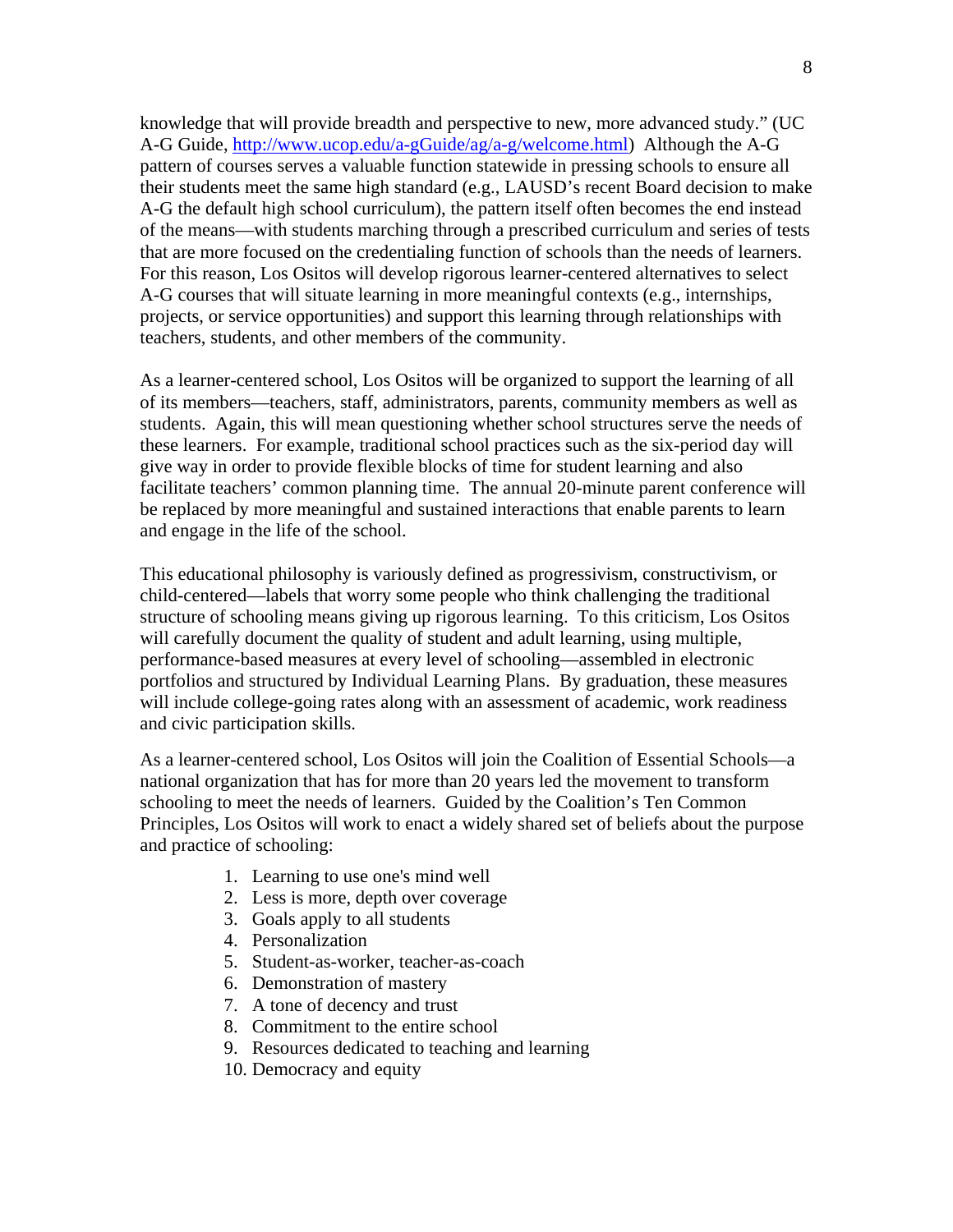These common principles align with Los Ositos' vision and philosophy and will serve to situate the school in a larger and supportive national context.

## **3. UNIVERSITY-ASSISTED: Public universities have a moral obligation to promote educational equity and excellence through** *engaged scholarship* **in K-12 public schools.**

As a university-assisted school, Los Ositos will embody UCLA's commitment to equity and excellence in education. Founded in the 1860s as a land grant institution, the University of California has more than 150 years of experience serving the state's public. Through its active involvement in public school partnerships, the university has strengthened the expertise of teachers and the academic achievement of students in communities throughout California. "Lab schools" such as UCLA's Corinne A. Seeds University Elementary School—founded in 1882 and named after a student of John Dewey's—have served as important sites of research, teaching, and service. Now, more than a century later, research universities across the nation are creating a new generation of K-12 schools. Seeking to redefine their commitment to public service, these campuses are developing novel ways of engaging with schools.

Within the University of California, university-assisted schools have been established by three campuses: San Diego, Berkeley, and Davis. Preuss School UCSD has consistently been ranked as one of the top public high schools in San Diego County. For three consecutive years, 100% of Preuss graduates have gone on to attend college (with most attending four-year universities). Berkeley established its school, the California College Preparatory Academy or CAL Prep in 2005 within the Oakland Unified School District and will graduate its first cohort in 2011. UC Davis is about to launch its school, West Sacramento Early College Preparatory, this fall within the Washington Unified School District. The "Los Ositos" team at UCLA has participated with these campuses in developing the UC-Network of University-Assisted Schools to further support such ventures throughout the state and nation.

These UC-assisted schools are part of a larger national trend. Building on the legacy of its historic Laboratory School—founded by John Dewey in 1896—the University of Chicago recently created a set of three charter schools to serve low-income students of color on Chicago's south side. The University of Pennsylvania's "Penn Alexander" K-8 public school is another example of a major research university's significant and longterm commitment to public school improvement through engaged scholarship. Stanford University has also established a charter school, East Palo Alto Academy, in an underserved community near its campus, and Arizona State University is in the process of creating a "University Public School Network." The national Early College High School Initiative has provided support to many of these university-assisted schools. Engaging a broad spectrum of universities and colleges, this Initiative has partnered with local districts in 23 states to create 125 small high schools to date that engage all students in rigorous college-prep coursework.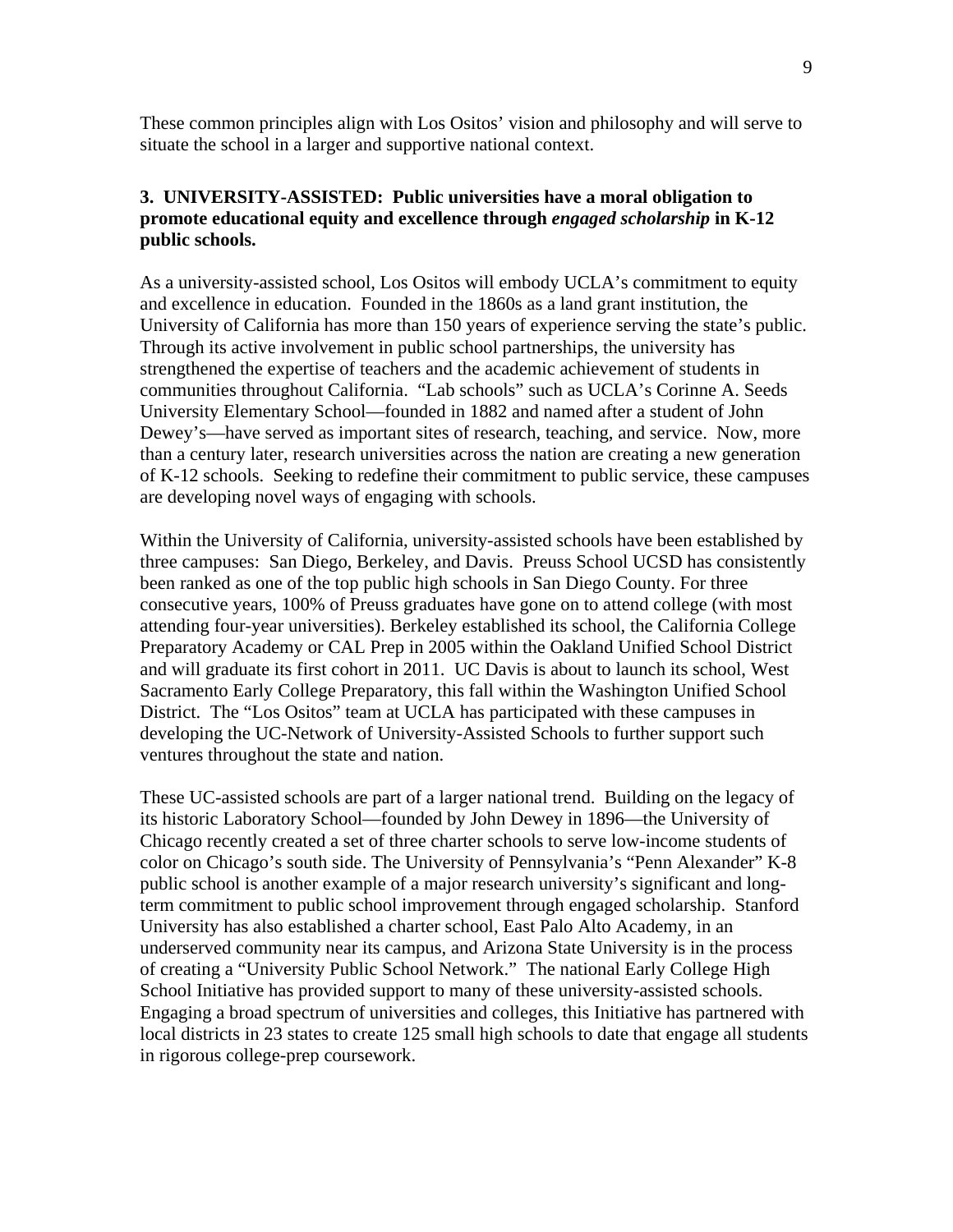University-assisted schools are no longer simply a training ground for new teachers and educational methods. Instead, they are characterized by a focus on *engaged scholarship*, which combines an emphasis on research with a broader commitment to using universities' resources for the improvement of public education, particularly for students who have been historically underserved. In turn, the resources of LAUSD will help to shape education at the university level. For example, we hope to see pedagogy at the university influenced by the innovative models of teaching and learning developed at Los Ositos. Extending the legacy of UCLA's on-campus and independent University Elementary School, Los Ositos will be a vital off-campus site for teaching, service and research on a range of social, political, economic, and educational issues related to the renewal of urban communities. UCLA faculty, staff, and students will participate at Los Ositos in a variety of roles, including mentors, instructors, tutors, learners and researchers. Importantly, UCLA and Los Ositos will be partners, learning valuable lessons from one another through a common commitment to engaged scholarship.

#### **IV.Key Characteristics**

#### School Structures

Essential to a learner-centered school, Los Ositos will be organized to facilitate strong and trusting relationships among all members of the school community. As a K-12 school, Los Ositos will minimize the critical transitions from elementary to middle to high school—transitions that derail many students and promote dropping out (Alspaugh, 1998; Howley, 2002; Seidman, et al., 1994; Wren, 2003). Los Ositos will be organized into a Lower School of three multi-aged "Dens" and an Upper School of three multi-aged "Divisions" in addition to a Senior Institute. Students will remain in a Den or Division for two years in order to establish relationships with a team of teachers as well as students of other ages.

The school calendar will follow the traditional LAUSD calendar, with the same breaks and holidays, but the school day will extend from 8am to 3pm for both students and teachers and include three weeks of professional development during the summer for teachers. Dens and Divisions will include 80 students and an interdisciplinary teaching team of four core teachers in order to facilitate an integrated, learner-centered environment. The Senior Institute will be co-taught by two core teachers who will mentor a group of 40 students through a series of culminating intern-based learning experiences, including a community-based Senior Project. A team of teachers in Wellness/Physical Education, Visual and Performing Arts, Special Education, and Information Technology will complement the core teams in order to enrich and extend learning for all students. To further support learning beyond the school, Los Ositos will have a UCLA & Community Liaison who facilitates internships and activities on the university campus and within the community. In addition, a principal will lead the school, based on a model of distributive leadership and supported by an administrative coordinator. The following table summarizes these key characteristics: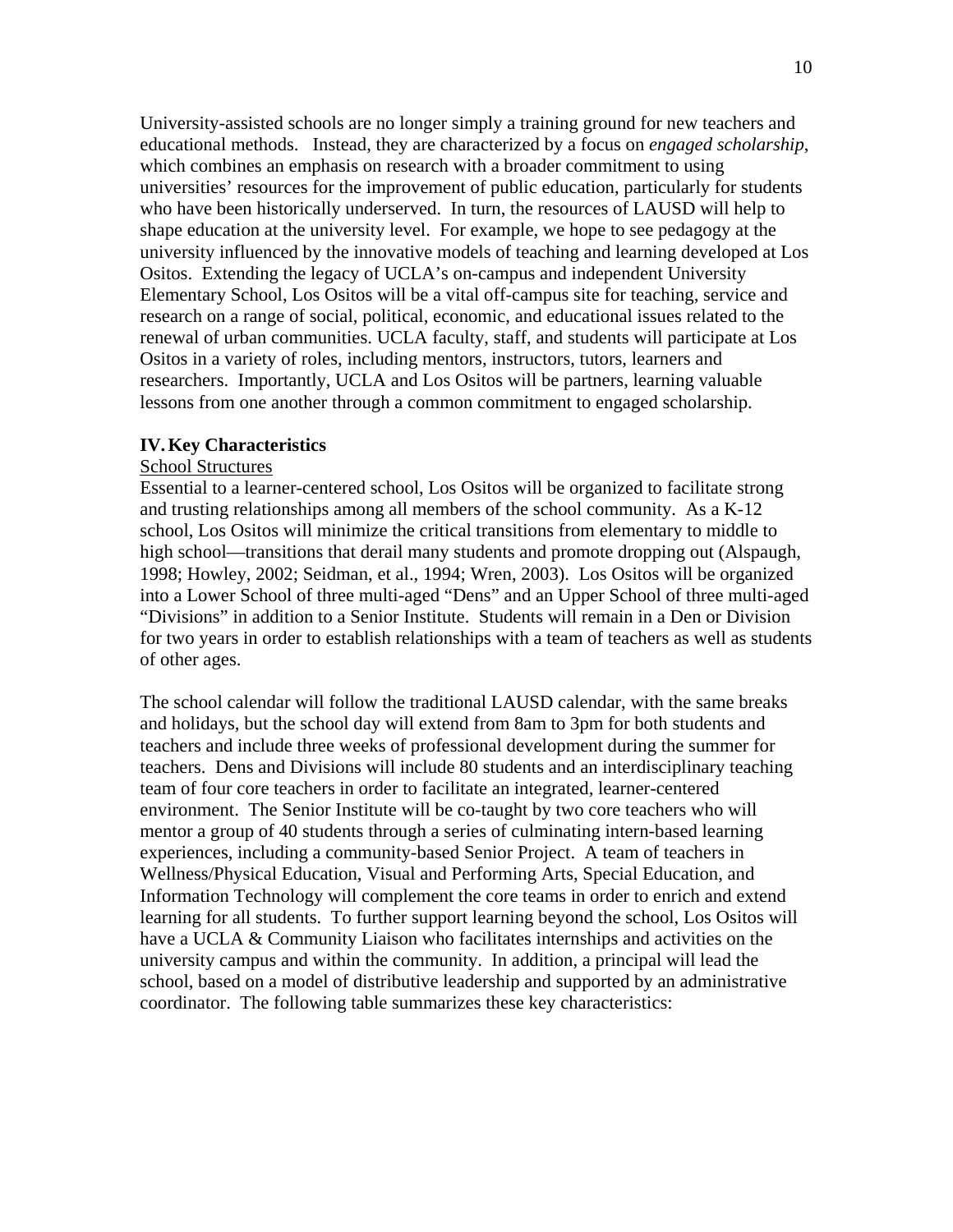| School                  | Typical             | #               | #              | <b>Adult Job Titles</b>      |
|-------------------------|---------------------|-----------------|----------------|------------------------------|
| <b>Structure</b>        | Age/Grade           | <b>Students</b> | <b>Adults</b>  |                              |
|                         | Range               |                 |                |                              |
| Den I                   | $5 - 7 / K - 1$     | 80              | $\overline{4}$ | <b>4 Elementary Teachers</b> |
| Den II                  | $7 - 9 / 2 - 3$     | 80              | $\overline{4}$ | <b>4 Elementary Teachers</b> |
| Den III                 | $9 - 11 / 4 - 5$    | 80              | $\overline{4}$ | <b>4 Elementary Teachers</b> |
| Totals for              | $5-11/K-5$          | 240             | 12             |                              |
| <b>Lower School</b>     |                     |                 |                |                              |
| Division I              | $11-13/6-7$         | 80              | $\overline{4}$ | 1 Math Teacher               |
|                         |                     |                 |                | 1 Science Teacher            |
|                         |                     |                 |                | 1 History/Social Science     |
|                         |                     |                 |                | Teacher                      |
|                         |                     |                 |                | 1 English Teacher            |
| Division II             | $13 - 15 / 8 - 9$   | 80              | $\overline{4}$ | 1 Math Teacher               |
|                         |                     |                 |                | 1 Science Teacher            |
|                         |                     |                 |                | 1 History/Social Science     |
|                         |                     |                 |                | Teacher                      |
|                         |                     |                 |                | 1 English Teacher            |
| Division III            | $15 - 17 / 10 - 11$ | 80              | $\overline{4}$ | 1 Math Teacher               |
|                         |                     |                 |                | 1 Science Teacher            |
|                         |                     |                 |                | 1 History/Social Science     |
|                         |                     |                 |                | Teacher                      |
|                         |                     |                 |                | 1 English Teacher            |
| <b>Senior Institute</b> | $17-18/12$          | 40              | $\overline{2}$ | 1 Math/Science Teacher       |
|                         |                     |                 |                | 1 Humanities Teacher         |
| <b>Totals for</b>       | $11-18/6-12$        | 280             | 14             |                              |
| <b>Upper School</b>     |                     |                 |                |                              |
| School-wide             | All ages            | 520             | $\overline{7}$ | 2 Wellness & Physical        |
|                         |                     |                 |                | <b>Education Teachers</b>    |
|                         |                     |                 |                | 2 Visual & Performing Arts   |
|                         |                     |                 |                | Teachers                     |
|                         |                     |                 |                | 2 Special Education Teachers |
|                         |                     |                 |                | 1 Library/Technology Teacher |
|                         |                     |                 |                | 1 UCLA & Community Liaison   |
|                         |                     |                 |                | 1 Principal                  |
|                         |                     |                 |                | 1 Administrative Coordinator |
| K-12 Totals             |                     | 520             | 34             |                              |

## Lower School Instructional Organization

The first three Dens will be organized as collaborative units of four teachers and 80 students. Most of the time, students will be grouped into classes of 20 students and one teacher, yet the Den structure is intended to promote alternative groupings as needed to meet the learning needs of students and encourage Den and school-wide collaboration. The Den Program has a 7 hour student day length that may be extended until 5pm to accommodate working parents. The time spent on daily integrated core academics is 4 hours. Students also participate in three two-week thematic enrichment units each year.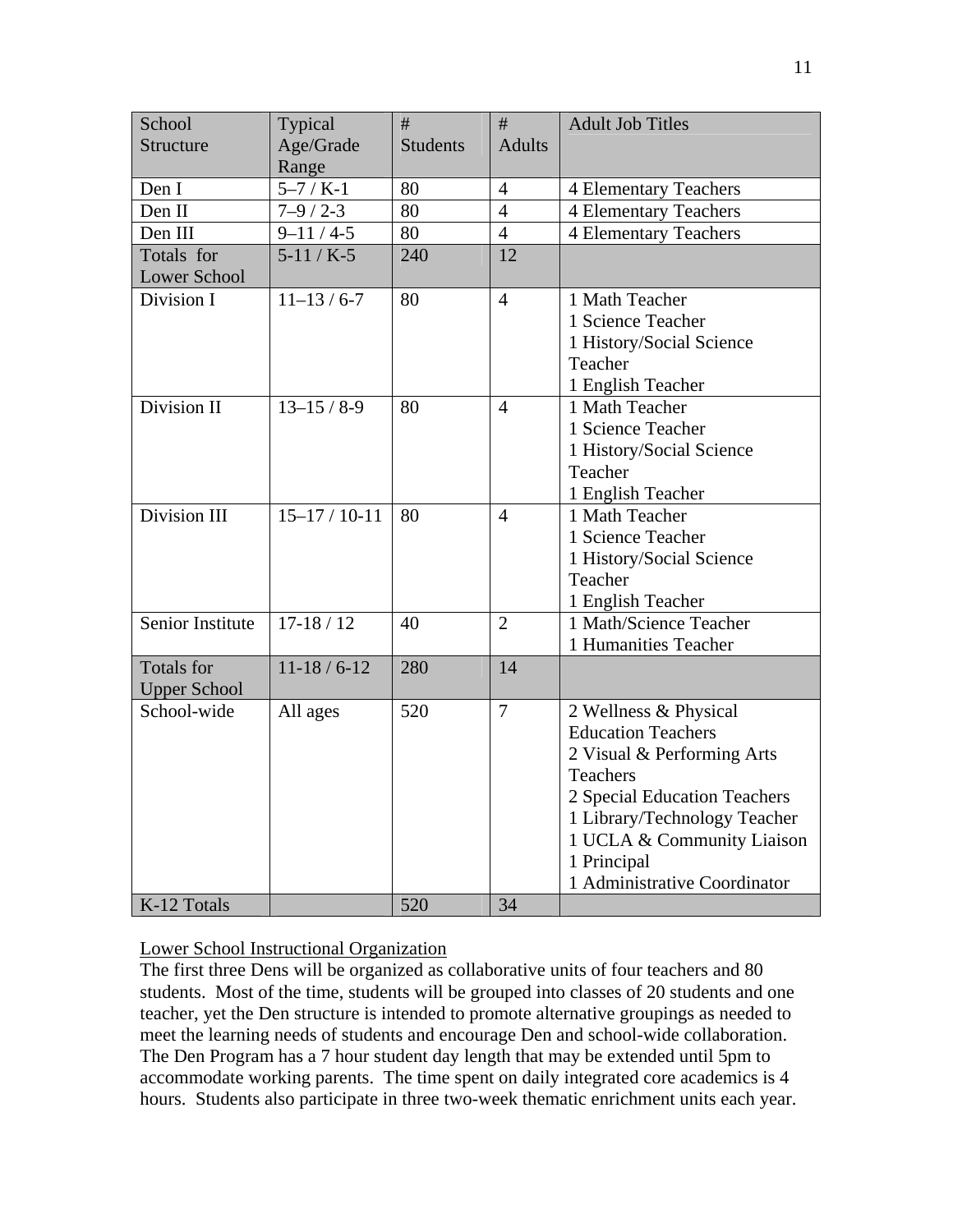These units are teacher-developed—driven by their own passions—intensive learning experiences that include many Den-wide and school-wide activities. Den students may also elect to extend their school day by participating in two-hour after-school clubs sponsored by the university and/or community organizations. These clubs might include: choir, musical ensemble, sports teams, chess club, Girls & Boy Scouts, Ballet Folklorico, Double Dutch teams, book clubs, L.A's BEST, Champions, etc. Parents and community members will be recruited to create and lead after-school clubs.

| Weeks $1 - 12$  | 12 weeks | <b>Regular Instructional Schedule</b> |
|-----------------|----------|---------------------------------------|
| Weeks $13 - 14$ | 2 weeks  | School-wide Thematic Unit             |
| Weeks $15 - 17$ | 3 weeks  | <b>Winter Break</b>                   |
| Weeks $18-29$   | 12 weeks | Regular Schedule                      |
| Weeks $30 - 31$ | 2 weeks  | School-wide Thematic Unit             |
| Weeks $32 - 33$ | 2 weeks  | <b>Spring Break</b>                   |
| Weeks $34 - 41$ | 9 weeks  | Regular Schedule                      |
| Weeks 42 - 43   | 2 weeks  | School-wide Thematic Unit             |
| Weeks $44 - 52$ | 9 weeks  | <b>Summer Break for Students</b>      |
| Week 44         | 1 week   | Professional Development for Staff    |
| Weeks 45 - 50   | 6 weeks  | <b>Summer Break for Staff</b>         |
| Weeks $50 - 52$ | 2 weeks  | Professional Development for Staff    |

*Lower School Calendar:* 

The Lower School regular daily instructional schedule will be as follows:

|                    | Monday           | Tuesday          | Wednesday        | Thursday         | Friday           |
|--------------------|------------------|------------------|------------------|------------------|------------------|
| $7:30$ am          | <b>Breakfast</b> | <b>Breakfast</b> | <b>Breakfast</b> | <b>Breakfast</b> | <b>Breakfast</b> |
| 8:00am             | Phys. Ed.        | Phys. Ed.        | Phys. Ed.        | Phys. Ed.        | Phys. Ed.        |
| $9:00$ am          | Integrated       | Integrated       | Integrated       | Integrated       | Integrated       |
|                    | Language         | Language         | Language         | Language         | Language         |
|                    | Arts             | Arts             | Arts             | Arts             | Arts             |
| $11:00$ am         | Recess           | Recess           | Recess           | Recess           | Recess           |
| $11:30$ am         | Integrated       | Integrated       | Integrated       | Integrated       | Integrated       |
|                    | Curriculum I     | Curriculum       | Curriculum I     | Curriculum       | Curriculum       |
|                    |                  | Н                |                  | П                | $\rm II$         |
|                    |                  |                  |                  |                  |                  |
| $12:30 \text{ pm}$ | Lunch            | Lunch            | Lunch            | Lunch            | Lunch            |
| $1:00 \text{ pm}$  | Integrated       | Integrated       | Integrated       | Integrated       | Faculty          |
|                    | Curriculum       | Curriculum       | Curriculum       | Curriculum       | Collaboration    |
|                    | Н                | Н                | H                | H                | Time             |
| $2:00 \text{ pm}$  | Independent      | Independent      | Independent      | Independent      |                  |
|                    | Reading          | Reading          | Reading          | Reading          | * early          |
| $2:30 \text{ pm}$  | Visual/          | Visual/          | Visual/          | Visual/          | dismissal for    |
|                    | Performing       | Performing       | Performing       | Performing       | students         |
|                    | Arts             | Arts             | Arts             | Arts             |                  |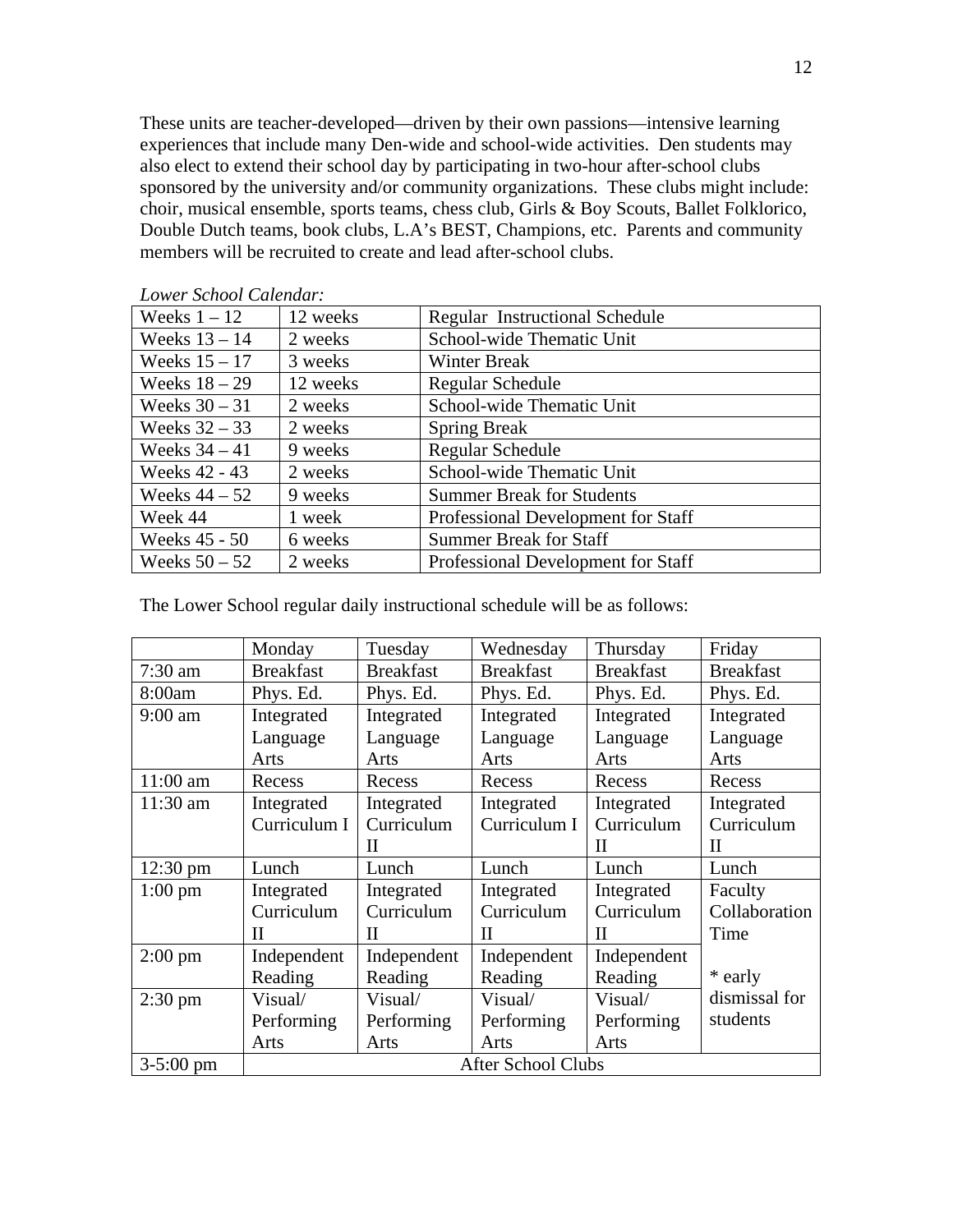The daily schedule during two-week thematic units will be determined by the content and instructional activities, but will typically replace the above schedule. Den teachers will meet once per week to share content knowledge and strategies, design curriculum and share instructional practices that support the school's interdisciplinary, multi-aged approach to teaching and learning. Den teachers will also be part of whole-school Content-based Teams to develop curriculum coherence within each content area from Den to Den, Division to Division.

#### Upper School Instructional Organization

 $\overline{a}$ 

The Upper School will be organized as three collaborative Divisions of four teachers and 80 students and a Senior Institute of two teachers and 40 students. In addition, the Upper School faculty will work closely with specialist teachers to integrate visual and performing arts, physical education and wellness, and special education into the core curriculum. The day will be structured by a block schedule<sup>2</sup> that permits maximal flexibility for teachers to plan and implement interdisciplinary courses as well as more traditional offerings. Each day will begin and end with an advisory period to encourage a sense of family and community, as described in Section XII. On Wednesdays, the school will run on an alternative schedule that supports additional flexibility to permit whole Division or school activities, field trips, and internships as well as independent academic time for teachers to work with smaller groups of students and for students to work independently. Students will be dismissed early on Wednesdays in order to give the entire Upper School faculty common planning time. After school, students will have access to a wide range of school activities to extend their school day until 5:00pm.

 $2$  This schedule was adapted from the Francis W. Parker Charter Essential School in Devon, Massachusetts; http://www.ceschangelab.org/cs/clpub/view/clr/896, retrieved on 8/21/07.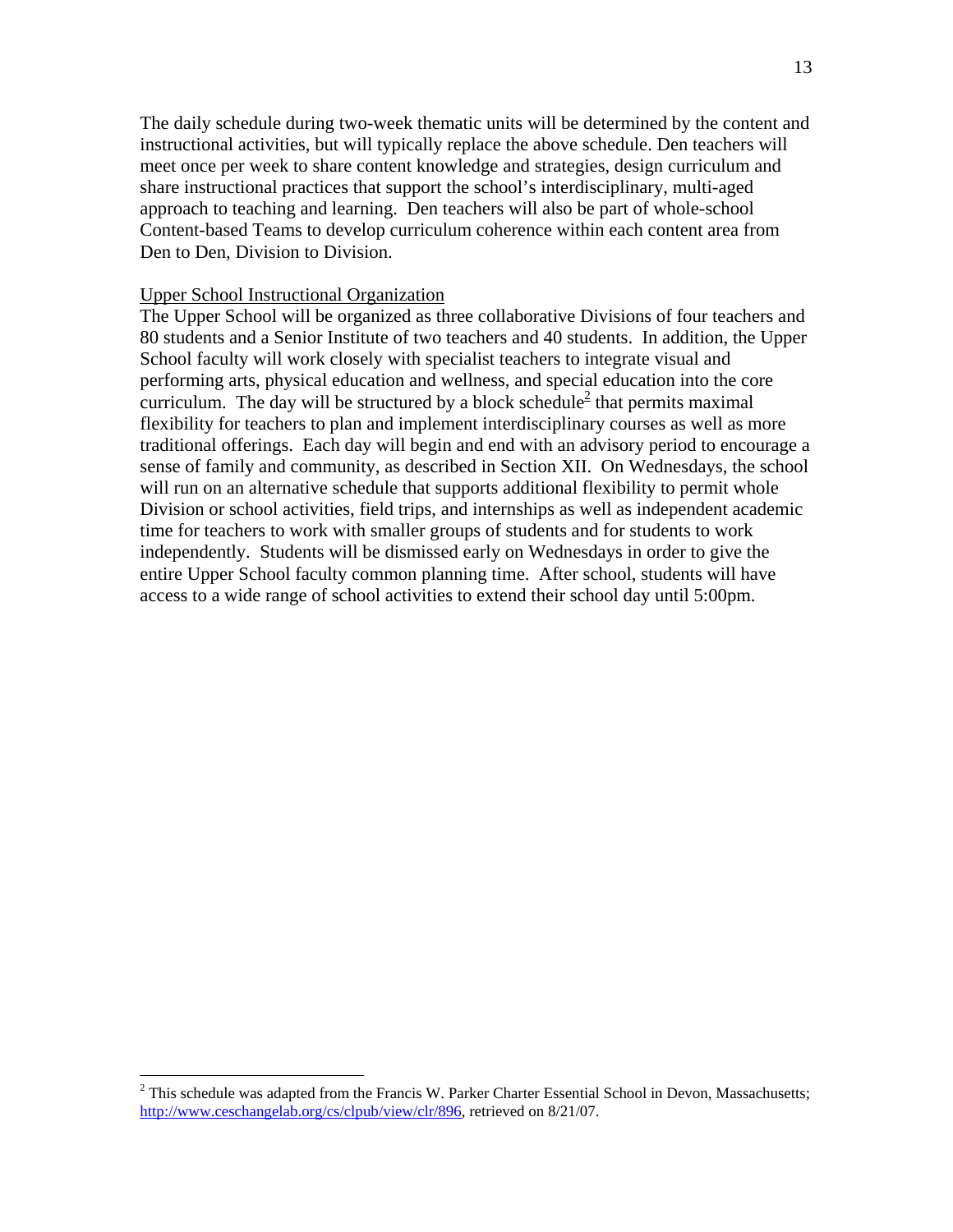|                            | <b>MONDAY</b>                 | <b>TUESDAY</b>             | WEDNESDAY                                  | <b>THURSDAY</b>            | <b>FRIDAY</b>                 |
|----------------------------|-------------------------------|----------------------------|--------------------------------------------|----------------------------|-------------------------------|
| 7:30                       | <b>Breakfast</b>              | <b>Breakfast</b>           | <b>Breakfast</b>                           | <b>Breakfast</b>           | <b>Breakfast</b>              |
| $8:00-$<br>8:15            | Advisory                      | Advisory                   | Whole School<br>Gathering                  | Advisory                   | Advisory                      |
| 8:15                       | Passing                       | Passing                    | Passing Time                               | Passing                    | Passing                       |
| $8:20-$                    | Block 1.1                     | <b>Block 2.1</b>           | 8:50-9:50<br><b>Flexible Time</b>          | <b>Block 3.1</b>           | Block 1.1                     |
| 9:35                       | <b>MST</b><br>A/W             | LASS<br>A/W                |                                            | LASS<br><b>MST</b>         | <b>MST</b><br>A/W             |
|                            | Block 1.2                     | <b>Block 2.2</b>           | $9:55-10:50$                               | <b>Block 3.2</b>           | <b>Block 1.2</b>              |
| $9:40-$<br>10:15           | <b>MST</b><br>A/W             | LASS<br>A/W                | <b>Flexible Time</b>                       | LASS<br><b>MST</b>         | <b>MST</b><br>A/W             |
| $10:15-$<br>10:25          | All<br>School<br><b>Break</b> | All School<br><b>Break</b> | 10:50-11:00<br>All School Break            | All School<br><b>Break</b> | All<br>School<br><b>Break</b> |
| $10:25-$                   | <b>Block 2.1</b>              | <b>Block 3.1</b>           | 11:00-11:55<br><b>Flexible Time</b>        | Block 1.1                  | <b>Block 2.1</b>              |
| 11:20                      | LASS<br>A/W                   | LASS<br><b>MST</b>         |                                            | <b>MST</b><br>A/W          | <b>LASS</b><br>A/W            |
| $11:25-$                   | <b>Block 2.2</b>              | <b>Block 3.2</b>           | 12:00-12:30<br>Lunch                       | <b>Block 1.2</b>           | <b>Block 2.2</b>              |
| 12:20                      | LASS<br>A/W                   | LASS<br><b>MST</b>         |                                            | <b>MST</b><br>A/W          | <b>LASS</b><br>A/W            |
| 12:20                      | Lunch                         | Lunch                      | 12:30-1:30                                 | Lunch                      | Lunch                         |
| $12:50-$                   | <b>Block 3.1</b>              | <b>Block 1.1</b>           | Advisory                                   | <b>Block 2.1</b>           | <b>Block 3.1</b>              |
| 1:45                       | LASS<br><b>MST</b>            | <b>MST</b><br>A/W          |                                            | LASS<br>A/W                | LASS<br><b>MST</b>            |
|                            |                               | <b>Block 1.2</b>           |                                            | <b>Block 2.2</b>           | <u>Block 3.2</u>              |
| $1:50-$                    |                               |                            |                                            |                            |                               |
|                            | <b>MST</b>                    | A/W                        |                                            | A/W                        | <b>MST</b>                    |
| 2:45                       | Passing                       | Passing                    |                                            | Passing                    | Passing                       |
| $2:50-$                    | Advisory                      | Advisory                   |                                            | Advisory                   | Advisory                      |
|                            |                               |                            |                                            |                            |                               |
| 2:45<br>3:00<br>$3 - 5:00$ | <u>Block 3.2</u><br>LASS      | <b>MST</b>                 | After School Clubs, Productions, Athletics | LASS                       | LASS                          |

*Upper School Daily Schedule (MST=Math, Science, Technology; LASS=Language Arts/Social Studies; A/W=Arts and Wellness)*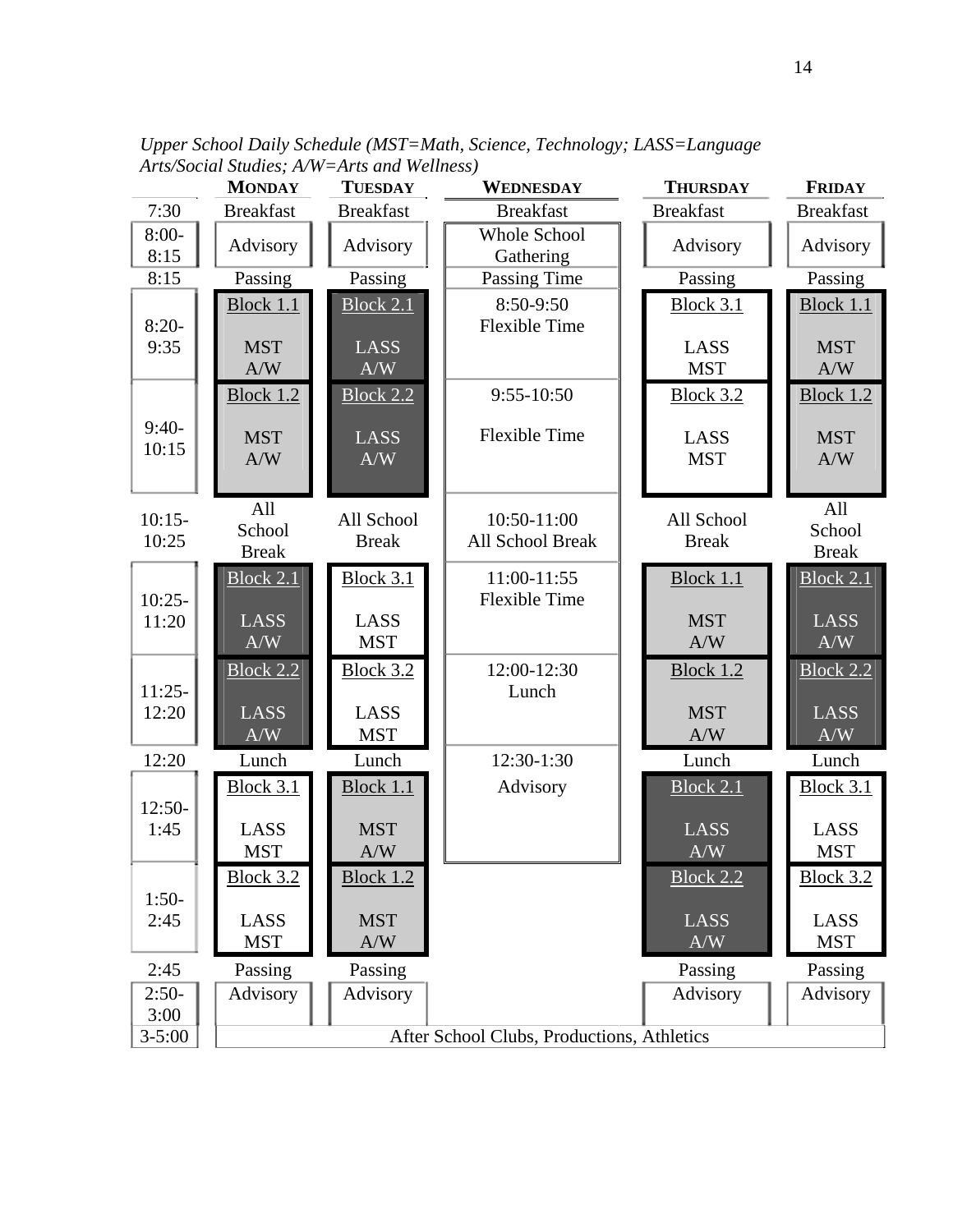## Growth and Rollout

The school will open in 2009 with a total of 160 students, 80 in the first Den and 80 in Division I, and add 80 students a year until the school is fully enrolled in 2015. The rollout will proceed according to the following timetable:

|                    | Lower School          | <b>Upper School</b>        | Total      |
|--------------------|-----------------------|----------------------------|------------|
|                    |                       |                            | School     |
|                    |                       |                            | Enrollment |
| 2009-10            | Den I (80 students)   | Division I (80 students)   | 160        |
| <i>(temporary)</i> |                       |                            |            |
| site)              |                       |                            |            |
| 2010-11 (move      | Den I (80 students)   | Division I (80 students)   | 240        |
| to Ambassador      | Den II (40 students)  | Division II (40 students)  |            |
| site)              |                       |                            |            |
| 2011-12            | Den I (80 students)   | Division I (80 students)   | 320        |
|                    | Den II (80 students)  | Division II (80 students)  |            |
| 2012-13            | Den I (80 students)   | Division 1 (80 students)   | 400        |
|                    | Den II (80 students)  | Division II (80 students)  |            |
|                    | Den III (40 students) | Division III (40 students) |            |
| 2013-14            | Den I (80 students)   | Division I (80 students)   | 480        |
|                    | Den II (80 students)  | Division II (80 students)  |            |
|                    | Den III (80 students) | Division III (80 students) |            |
| 2014-15            | Den I (80 students)   | Division I (80 students)   | 520        |
|                    | Den II (80 students)  | Division II (80 students)  |            |
|                    | Den III (80 students) | Division III (80 students) |            |
|                    |                       | Senior Institute (40       |            |
|                    |                       | students)                  |            |

## **V. Pilot School Governance Structure**

As a Pilot School, Los Ositos will be able to govern itself—ensuring that those closest to students (teachers, leaders, and parents) have sufficient autonomy to determine the school's daily operation, hiring, budget, and so on. Without this guarantee of local control, it is unlikely UCLA would be interested in establishing Los Ositos. Most university-assisted schools throughout the nation have chosen to become charter schools in order to secure professional autonomy. UCLA believes that pilot school autonomy has many advantages over charter school autonomy. First and foremost, Los Ositos will be embedded within a powerful network of like-minded educators and community activists working together to improve schools within a neighborhood Zone of Choice. Los Ositos will not stand alone, but instead alongside other innovative pilot schools and Small Learning Communities who share our commitment to common schools.

Los Ositos will be founded on a model of distributive leadership and several groups will contribute to the shared decision-making at Los Ositios: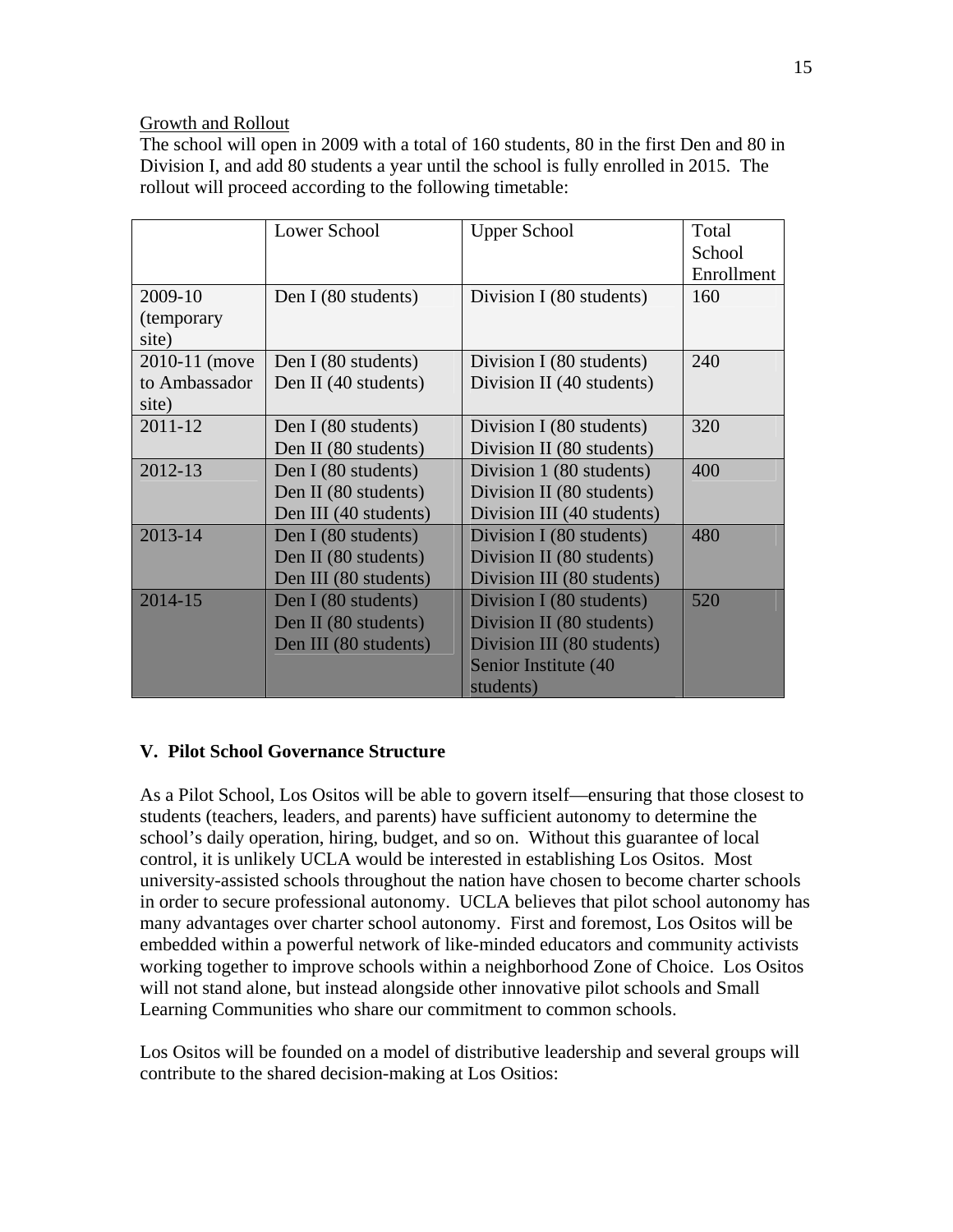- 1. Governing Board The primary purpose of the governing board will be to maintain the mission of Los Ositos. The board will include the Principal, Lower and Upper School Instructional Leaders, several university representatives, community partners, business leaders, family representatives, and upper division students. The board will oversee school progress, hiring, Principal evaluation, the budget, school policies, and the election-to-work agreement. To avoid conflicts of interest at the school site, the chairperson of the Board will be selected from among the community and UCLA representatives. The governing board will meet monthly.
- 2. Leadership Team –The Leadership Team will collect and use data to inform and coordinate the operational and instructional decision-making at Los Ositos. Comprised of administrators, teachers, UCLA and community partners, parents and students, the Leadership Team will meet every two weeks to communicate about school issues, analyze data and make recommendations for program improvement.
- 3. Interdisciplinary Academic Teams Interdisciplinary Academic Teams will meet weekly to share content knowledge and strategies, design curriculum and share instructional practices that support the school's interdisciplinary, multi-aged approach to teaching and learning. The IATs will make recommendations to the Leadership Team for school-wide changes in curriculum and instruction based on their collaborative work. IATs will share their work at full faculty meetings and retreats to create a sense of community and improve schoolwide instruction.
- 4. Content-based Team Content-based teams will meet weekly to develop curriculum coherence within content area from Den to Den, Division to Division. CBTs will research and identify best practices within the content area and support content area pedagogy schoolwide. The CBTs will make recommendations to the Leadership Team for school-wide changes in curriculum and instruction based on their collaborative work. CBTs will share their work at full faculty meetings and retreats to create a sense of community and improve schoolwide instruction.
- 5. Critical Friends Group Made up of 4 6 teachers across Dens and Divisions, Critical Friends Groups will provide peer support through classroom walkthroughs, lesson study, and structured discussions about improving classroom practice.
- 6. Full Faculty The full faculty will meet one per month and have two retreats per year to work together to support teaching and learning. Full faculty meetings will provide shared leadership and decision making groups to communicate their collaborative work with the full staff, and creates a space for the entire faculty to makes decisions on whole-school related issues.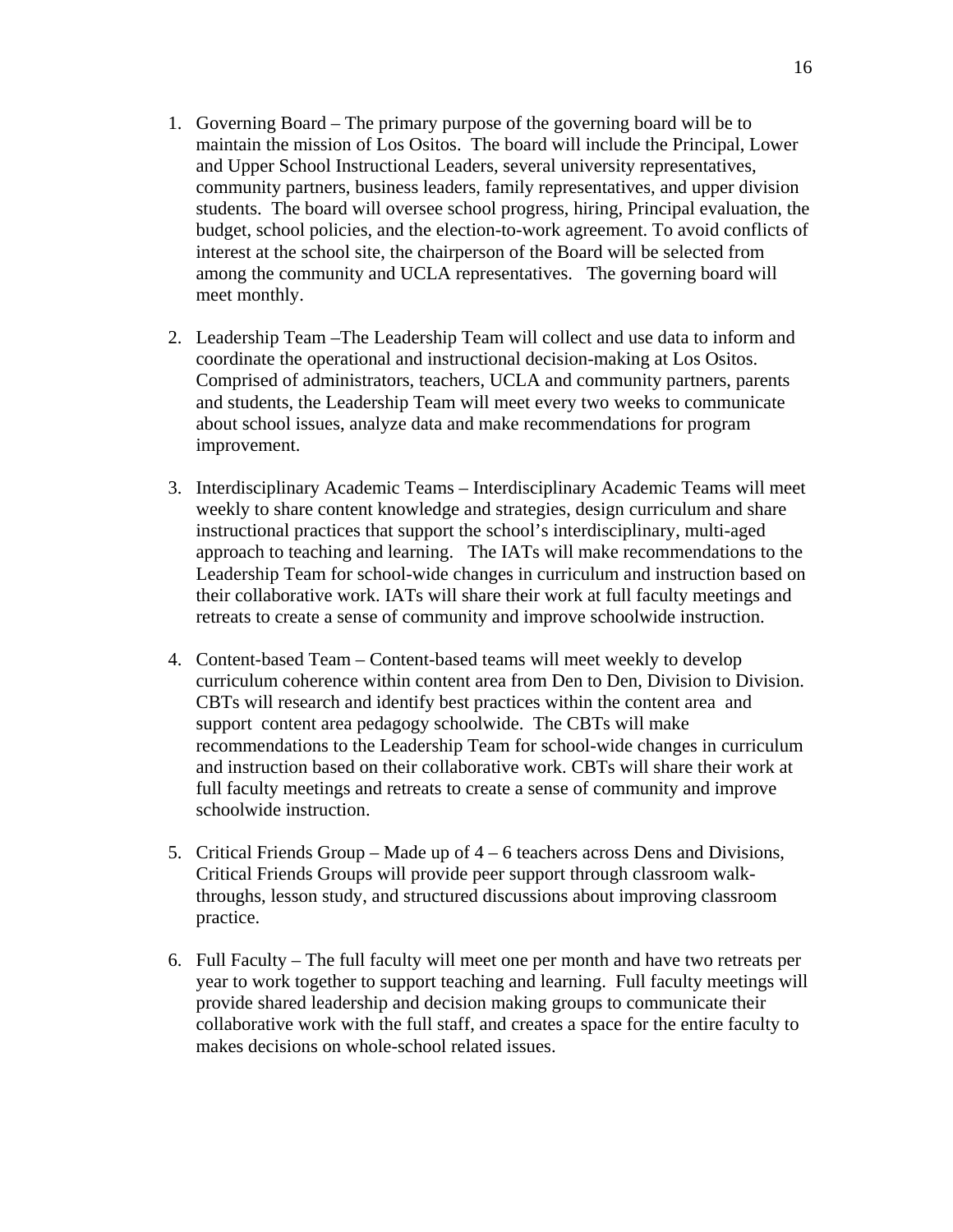- 7. Student Council The Den Council and the Division Council will meet every week with an Advisor to develop and plan student activities.
- 8. Parent Council In collaboration with the UCLA Parent Project, the Parent Council will create and implement parent leadership, parent involvement, and parent education at Los Ositos. The Parent Council will meet every other week.

## **VI.Budget**

Budgetary decisions at Los Ositos will be directly driven by the school's vision of teaching and learning. Pilot school autonomy over funding will ensure that per pupil state and district funds are spent on programs, resources, and services that are most likely to benefit students and families. Teachers and parents, along with other members of the governing board, will determine how resources are allocated to best meet students' needs. The school's budget will be monitored and reviewed by the governing board on a regular basis to ensure financial stability and student success. The governing board will submit regular budget reports as a way of informing parents, teachers, and other community members. While the exact details of the budget will need to be determined by the Design Team, the principles elaborated in our school vision will inform all budgetary decisions. Given that high-quality teaching is a priority for us, the bulk of our funding will be devoted to securing, supporting, and retaining highly competent adults who will promote student learning.

Needless to say, we will not be able to realize our vision of high-quality schooling if we rely solely on per pupil state funding. Despite the fact that California already spends roughly half its budget—about \$54 billion—on education, its system of school finance is widely considered both inadequate and flawed. In March 2007, Stanford University researchers (Loeb, Bryk, & Hanushek, 2007) released the results of the 18-month *Getting Down to Facts Project* on school finance and governance in California, bringing together scholars from 32 institutions, including UCLA, with diverse expertise and policy orientations. Among the many findings, researchers determined that California schools are woefully underfunded and inequitable. Per pupil funding is below the national average, which is reflected in low staff-to-student ratios (including fewer teachers and administrators per pupil). Also, in spite of a decades-old school finance equalization plan, there are substantial differences in spending across districts, with some districts outspending others by as much as \$3,000 per student. In addition, the state's finance system is highly centralized, complex, and irrational, as well as laden with confusing categorical programs and costly compliance work that constrain the local allocation of resources and thus prevent teachers and administrators from meeting students' immediate needs.

In terms of the impact of these funding problems on California's lagging student achievement gains, one study concluded that schools would require 53-71% more funding to meet No Child Left Behind goals for 2011-12, and another determined that schools would need about 40% more funding to meet the state goal of 800 on the Academic Performance Index (API). Overall, however, the researchers emphasize that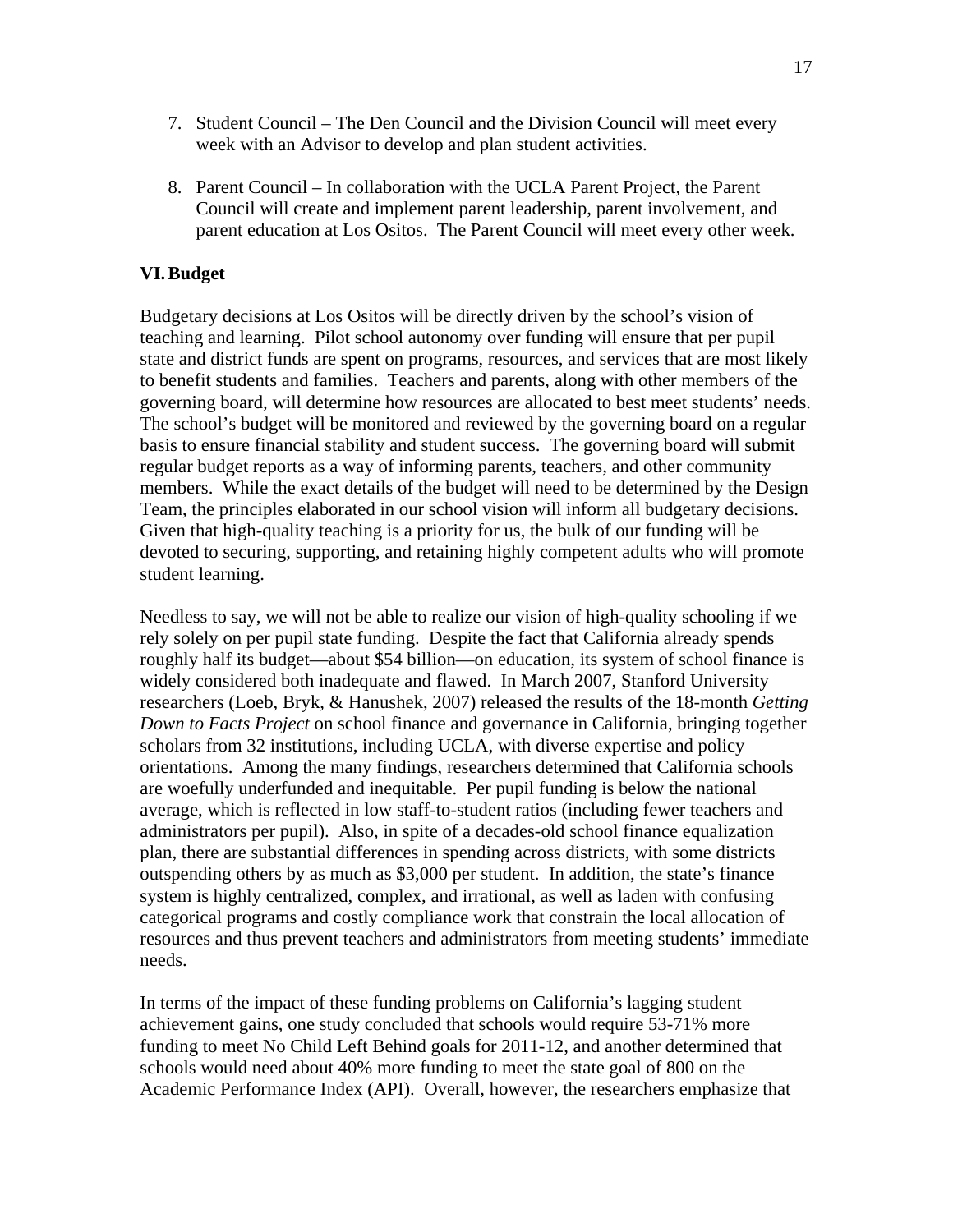"asking the question, 'how much money will it cost to achieve state goals for students?' is meaningless without also asking 'how can we develop a system that makes better use of whatever resources are available?'"(Loeb, Bryk, & Hanushek, 2007, p. 62). Central to developing such a system, they argue, is allowing more local control over resource allocation.

Los Ositos will respond to these recommendations by developing a funding model that is transparent, decentralized, and accountable. In order to address the issue of underfunding, Los Ositos will secure additional funds to lower class size and support the professional development and retention of highly qualified educators. Although a more thorough financial analysis of these needed additional funds will have to be conducted once the specific school design is developed, the supplementary funding of other university-assisted schools provides some guidelines.

| <b>School</b>               | <b>Supplementary funding sources and estimates</b>         |
|-----------------------------|------------------------------------------------------------|
| <b>UCSD/Preuss School</b>   | State budget and university each contribute \$500,000/year |
| UC Berkeley/Cal Prep        | Estimated annual fundraising is between \$1,500-           |
|                             | \$2,000/student                                            |
| University of Chicago       | University contributes between \$160,000-180,000 per year  |
| <b>Charter Schools</b>      | Additional fundraising through foundations                 |
| University of Pennsylvania/ | University contributes \$1,000/student                     |
| Penn Alexander School       | Additional fundraising through foundations                 |

Based on the experience of these schools, we estimate that a 520-student K-12 campus will require approximately \$500,000 to \$1,000,000 (roughly \$1,000-\$2,000 per student) in supplementary funds per year. As with all high-quality public schools in California, these funds will have to be raised from a variety of sources, including private donors, parents, foundations, and other government agencies.

# **VII. Curriculum and Instruction**

## 1. Instructional Philosophy and Graduation Expectations

Los Ositos will prepare its graduates to succeed in college, pursue meaningful careers, and participate in our democracy. To reach this end, students will learn how to use their minds well by developing Habits of Mind that will serve them throughout life. Students will also gain mastery in Core Competencies or disciplines of knowledge in order to navigate the world ahead of them. Whenever possible, learning will extend beyond disciplinary conventions to focus on the social and cultural construction of knowledge. Below, we list the habits of mind we will expect Los Ositos graduates to internalize and the core competencies we will expect them to master. In Section VIII, we detail the performance standards and assessments associated with these graduation requirements.

## **Los Ositos Habits of Mind**

1. The Habit of *Perspective*: The ability to address questions from multiple viewpoints and to use a variety of ways to solve problems.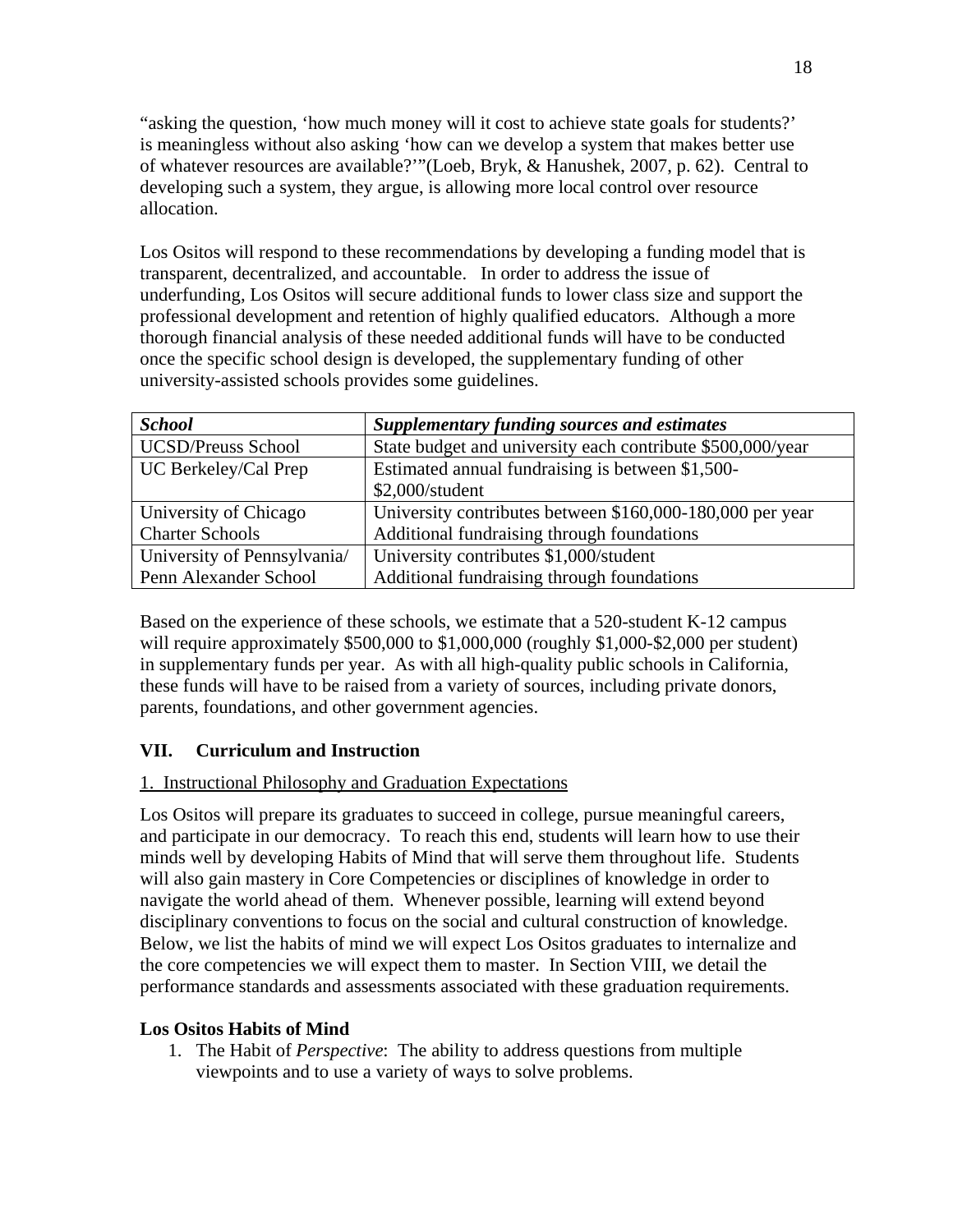- 2. The Habit of *Evidence*: The ability to bring together relevant information, to judge the credibility of sources, to find out for oneself.
- 3. The Habit of *Connection*: The ability to look for patterns and ways that things fit together in order to utilize diverse material to form new solutions.
- 4. The Habit of *Convention*: The ability to acknowledge accepted standards in any area in order to be understood and to understand others.
- 5. The Habit of *Communication*: The ability to speak, listen, and write with confidence and compassion.
- 6. The Habit of *Service*: The ability to recognize the effects of one's actions upon others, coupled with the desire to make the community a better place for all.

# **Los Ositos Core Competencies**

- 1. *Literature and Language Arts*: Students will demonstrate mastery of literature and language in both English and Spanish.
- 2. *Social Studies*: Students will demonstrate mastery of sociological, philosophical and historical concepts.
- 3. *Mathematics*: Students will demonstrate mastery of mathematical concepts, calculations, and the history of the discipline.
- 4. *Science and Technology*: Students will demonstrate mastery of scientific and technological concepts, experiments, and the history of the disciplines.
- 5. *Arts*: Students will demonstrate mastery in one of the visual or performing arts.
- 6. *Physical Education and Wellness*: Students will demonstrate mastery over their own physical health and well being.

Los Ositos will ensure that students internalize these habits of mind and master these core competencies through an instructional program that is community-based, learnercentered, and university-assisted. The school will be a bilingual, biliterate, and multicultural learning environment where individual and collaborative inquiry are supported and encouraged, and where students can feel confident trying new ideas, negotiating with one another, stretching their thinking, and reflecting. Students will be active learners and engage in a variety of learning experiences including projects, internships, seminars, experiments, and so on. By posing questions, gathering information, analyzing data and going back to refine their questions for further research, students will develop important critical thinking skills. Moreover, learning at Los Ositos will extend beyond the classroom into both the community and the UCLA campus—both rich contexts for developing students' passions and competencies. These approaches, like all teaching methods used at Los Ositos, will be research-based and continually assessed and refined.

In what follows, we describe the Los Ositos curriculum in more depth, structured by the following five sections:

- Community-based Curriculum
- Meeting the Needs of All Learners
- School-wide Approach to Literacy and Numeracy
- Lower School Curriculum
- Upper School Curriculum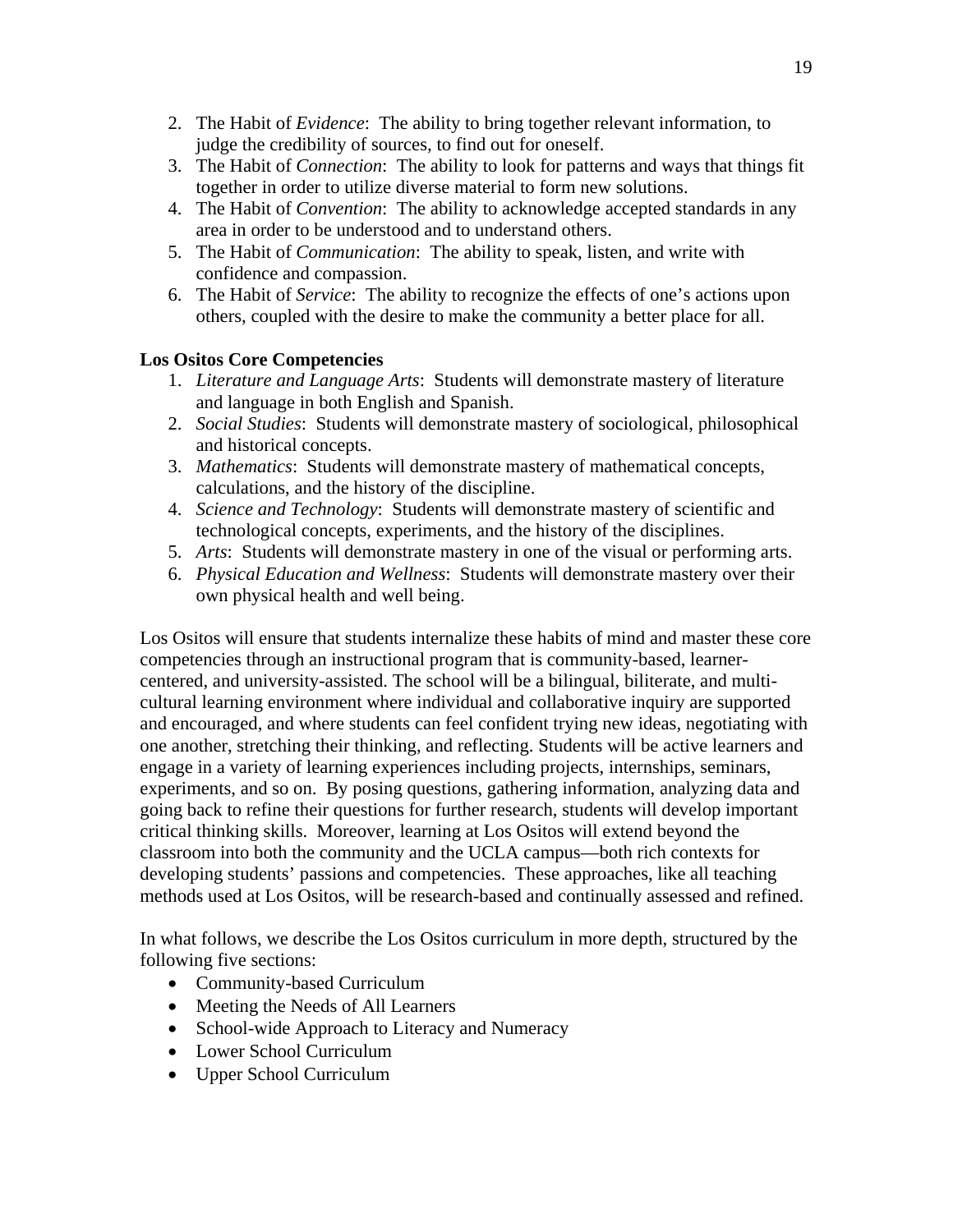#### 2. Community-based Curriculum

The Habits of Mind will guide Los Ositos' commitment to a culturally-relevant, community-based instructional program. Student perspectives, voices and heritages will be heard and represented throughout the curriculum in the forms of authentic cultural data, literature, music, art, artifacts, primary source materials, and cultural history. Students will study about history, literature, and the humanities from the perspectives of different groups of people and are challenged to address the conflicting interpretations, resulting in a more complex worldview. Together, teachers and students will generate and use culturally relevant representations, images, metaphors and examples to give meaning and depth to the curriculum. For example, a Division One social studies unit on the Constitution will demonstrate inclusiveness by addressing the rights of people of color, women, and others to vote. Students will examine the reasons for change and the ways the issue might look to different groups, take on the roles of people with different perspectives, and to address the ways all people are entitled to certain rights and responsibilities in a democracy. Within such a unit, there will be many opportunities for students to generate their own historical or contemporary examples of voting and representation issues.

In order for the students at Los Ositos to be engaged citizens, it is important that they have opportunities to connect what they learn in school with the world around them. For this reason, Los Ositos' curriculum will extend to learning opportunities beyond the school that capture the rich history and accomplishments of the Pico Union neighborhood and the city of Los Angeles. Through partnerships with community-based organizations, Lower School students like Alejandra will regularly visit sites such as CARECEN and Inner City Arts and these experiences will be woven into the core academic curriculum, not marginalized as special events but viewed as key components in students' mastery of content knowledge. In the Upper School, as detailed further below, students like Francisco will learn through internships in community-based organizations that will give them first-hand experience with and understanding of the cultural assets of their community.

The curriculum will also extend to a variety of learning opportunities on the UCLA campus. As detailed below, Upper School students will serve as interns on campus—in labs, programs or departments—to learn about a variety of careers and content areas firsthand. Students of all ages will also visit the campus to attend cultural events, take tours, watch sporting events and take part in the life of the campus—all experiences that will help establish students' college-going identity. In addition, UCLA faculty, staff, and students will engage with students at the school site, participating as instructors, coaches, researchers, tutors, and so on. Overall, the university community will play a significant role in the development of student learning at all ages.

#### 3. Meeting the Needs of All Learners

As a learner-centered school, Los Ositos will take every measure to personalize the learning of each student—building on the strengths and responding to the needs of each individual. For all students, the Dens and Divisions will be places that they are known well by a common set of adults who will keep track of their progress and transition them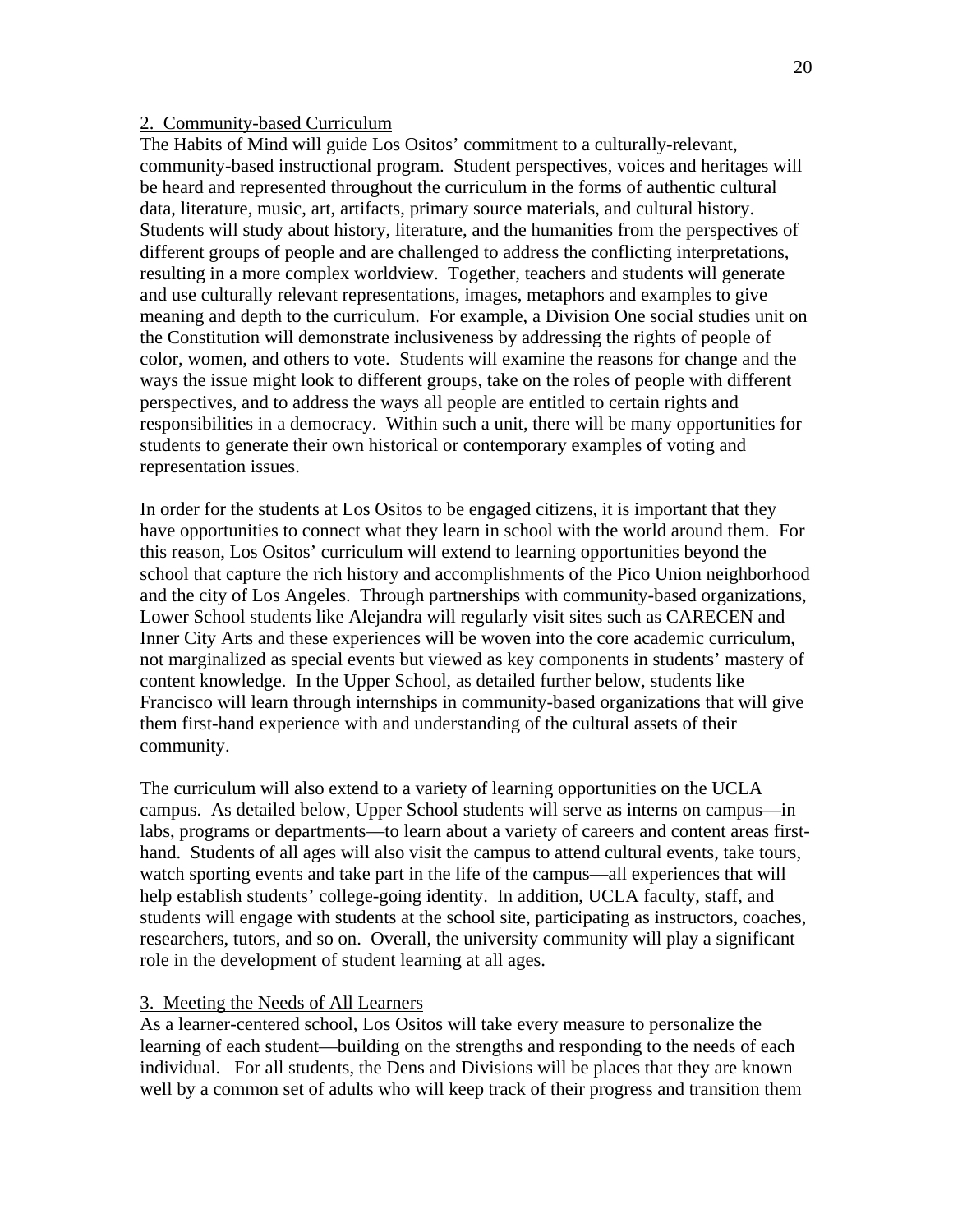to the next level. As part of this process, teachers will ensure that each student has mastered a set of competencies (as outlined in the next section) before they move on to the next Den or Division. The curriculum throughout the K-12 years will spiral from Den to Den and Division to Division, developmentally introducing and reinforcing, core proficiencies and habits of mind. This approach to the curriculum makes the California Content Standards more personally meaningful, encourages persistence, and supports mastery. The academic content standards are taught in greater depth and complexity, requiring more abstract reasoning and critical thinking as students progress through the curriculum. Students acquire content knowledge through an integrated curriculum that draws upon the cultural, community, and family knowledge, experiences contributions and perspectives existing in the local community.

The instructional program will be organized to accommodate key transitions in the lives of students, with each Den and Division an age-appropriate dynamic learning community. The goals of the Den and Division programs are:

- to support the schoolwide ethic of high expectations
- $\blacksquare$  to promote independent, critical thinking
- to help students become socially and emotionally well-grounded
- to foster respectful learning relationships among parents, students and teachers
- to provide a strong academic and instructional focus

The learning of each student will be guided by an Individualized Learning Plan (ILP) that shapes and tracks their learning over time. Typically, students' ILPs will become increasingly differentiated as they progress through the Upper School and develop their passions and interests. For some students, however, the ILPs will require differentiation at the outset of their school careers in response to unique needs associated with English language proficiency, physical handicaps, social-emotional disorders, learning disabilities, giftedness, and so on. Although each student is a unique learner with special needs, students who face these additional challenges require additional structures for personalization in order to ensure their success in school.

*English Language Learners*: The student population at Los Ositos will be primarily Latino, including immigrant students from Mexico and Central America. Approximately half of these students will be English Language Learners. For this reason, Los Ositos will be a bilingual, biliterate, and multi-cultural school. The curriculum for all students will embody a language development approach that preserves and enhances the native language abilities of students, while building English and Spanish bi-literacy. This commitment to bi-literacy is detailed below.

*Other Special Needs Students:* To support all of our K-12 students in meeting the demands of Los Ositos' challenging curriculum, we offer a strong social support system that values and promotes academic achievement. This support system extends beyond the school, to include a community of mentors and specialists, as detailed in Section XII.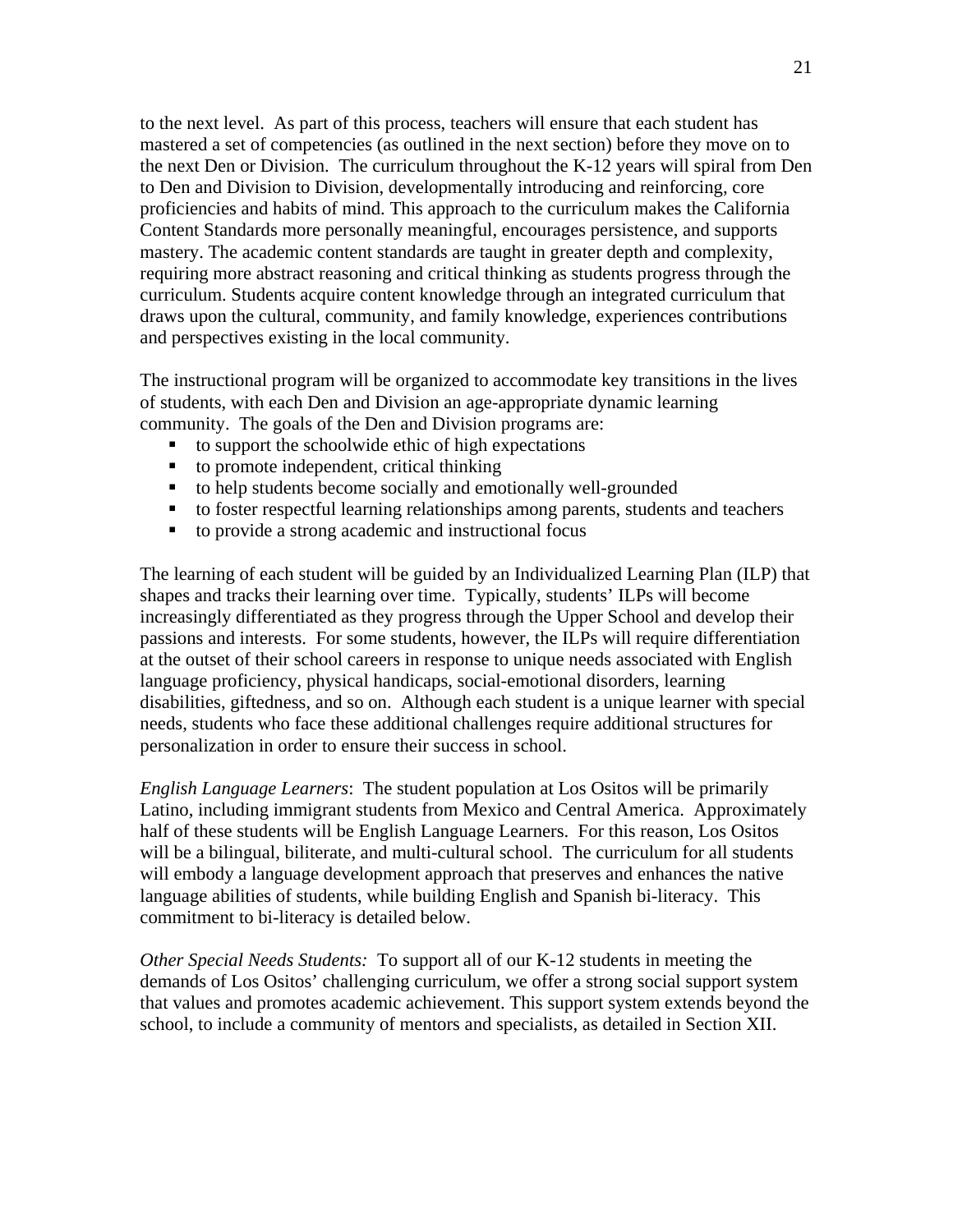#### 4. School-wide Approach to Literacy and Numeracy

*Bi-Literacy:* All students at Los Ositos will receive a challenging curriculum that bridges their cultural experiences with the California Reading/Language Arts and English-Language Arts content standards to facilitate high levels of learning in both English and Spanish. Developmentally appropriate critical bi-literacy practices will be integrated into this two-way dual language curriculum; high quality literature in both English and Spanish will be used as a tool to encourage readers and writers to reflect upon their social and cultural lives, and to actively analyze and critique the world around them. Literature themes will include those that focus on difference, marginalization and social action in a variety of communities across time and space. Literature sets might include novels, photo essays, picture books and informational texts that explore poverty, human rights, immigration, the environment, and civil rights. These themes will be integrated into other academic content areas and will provide the foundation for literacy as social action. Literacy development will be carefully scaffolded throughout the K-12 experience.

Because we recognize the contributions of many different approaches and perspectives to literacy learning, Los Ositos will provide a balanced approach that integrates skills development within a holistic, literature-based literacy program. This approach will be particularly effective for our English Language Learners because through it students will receive direct instruction and have opportunities to participate in authentic reading and writing activities. This approach is also consistent with efforts to close the achievement gap through the development of vocabulary knowledge in the primary grades. To enact this balanced approach, teachers will use a combination of instructional strategies including literature focus units, literature circles, reading and writing workshops, basal reading programs, and authentic student text to provide multiple opportunities for their students to develop reading and writing proficiency. Teachers—like Alejandra's—will use modeled reading/writing, shared reading/writing, interactive reading/writing, guided reading/writing and independent reading/writing to support students as they move towards greater responsibility and mastery of reading/language arts content. When children leave their multi-age Den classes and enter Division One, they will be prepared for the challenges of more complex reading, writing, research, and thinking.

*Content-Area Literacy:* We recognize that content shapes learning strategies—that learning to read and write in the content areas requires adjusting strategies to structures. However, there are fundamental techniques and strategies that will provide the foundation for developing content-area literacy at Los Ositos. Teachers will use technology, content-area trade books and periodicals, textbooks and related literature to help students build vocabulary, background, advanced comprehension strategies, and critical thinking skills in both languages. To promote conceptual understanding in the content areas, teachers will use a variety of research-based techniques and strategies before reading, during reading, and after reading. Before reading, students will survey the selection, activate appropriate prior knowledge, make predictions, set goals, and decide how to read the material. To help our students learn and apply these strategies independently, teachers will use Directed Reading Activity (DRA), Directed Reading-Thinking Activity (DR-TA), Reciprocal Teaching, Questioning the Author, anticipation guides, and structural overview techniques. During reading, readers construct meaning.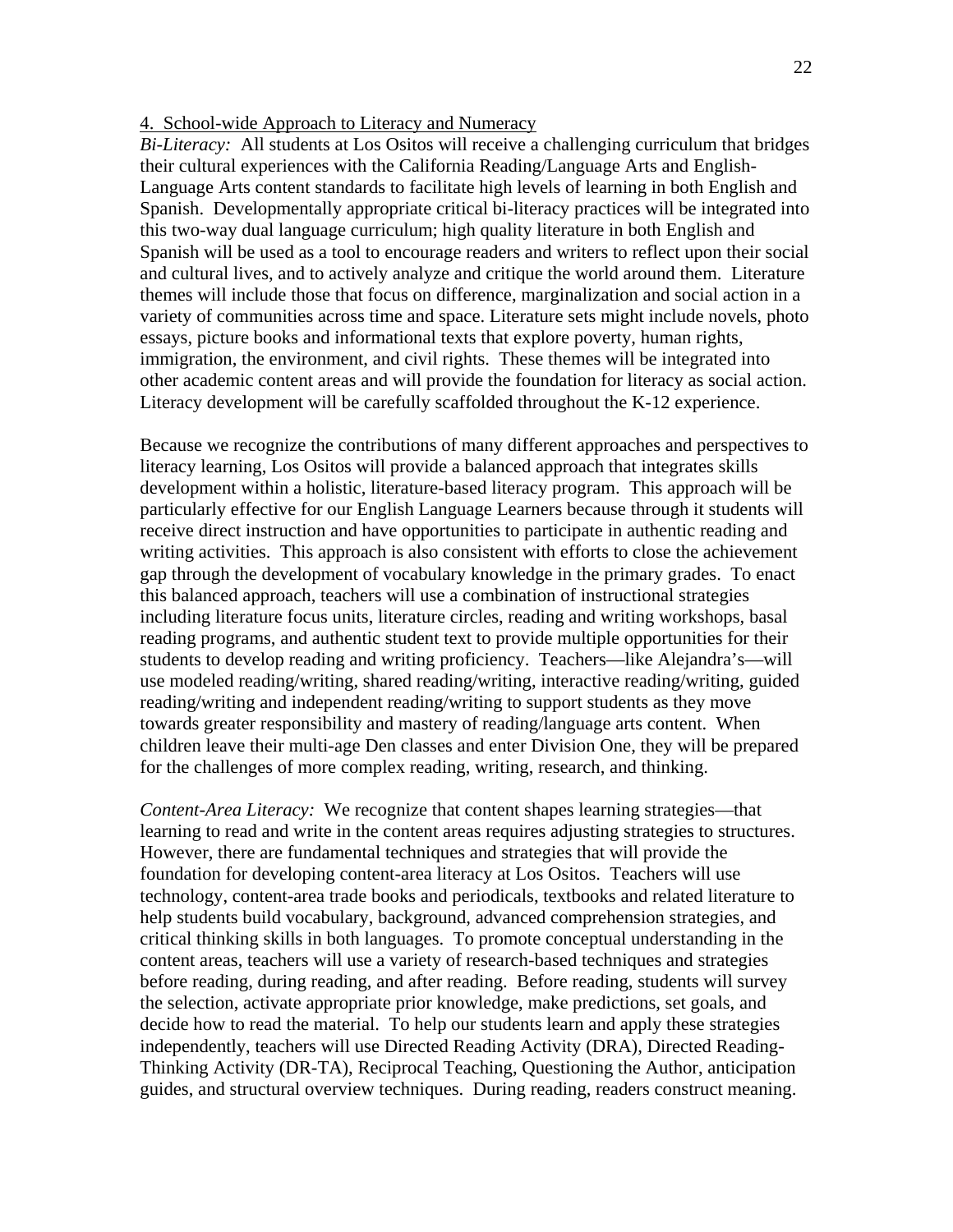Teachers will employ chapter organization, text structure, study guide and think-aloud strategies to help students distinguish between important and unimportant details, organize information, summarize sections, generate questions, integrate new information with prior knowledge, make inferences, check predictions, seek clarification, and create images of scenes and events portrayed by the text. After reading, teachers will encourage students to reflect on what they read, continue to integrate new information with old information, evaluate and use new information, and seek additional information on the topic. In addition to using traditional post-reading strategies (summarizing, retelling) teachers will apply instructional procedures such as constructing analogies, creating graphic organizers, and applying and extending to deepen comprehension of content area text.

*Numeracy:* Like reading and writing, numeracy is an integral part of the entire curriculum. All students at Los Ositos will receive an academically rigorous, interdisciplinary mathematics curriculum that bridges experiences with the California Mathematics Content Framework and Standards and the National Council of Teachers of Mathematics (NCTM) *Principles and Standards for School Mathematics*. The primary goal of the numeracy program is for all students to gain a broad repertoire of mathematic techniques and strategies needed to apply quantitative skills in subtle and sophisticated contexts. The contextual nature of the mathematics program at Los Ositos will emphasize active learning, conceptual understanding, real world applications and the use of technology. By developing our students' confidence and competence with numbers, supporting deep understanding of the number system, data collection and data representation, and promoting an inclination and ability to solve quantitative or spatial problems in a range of contexts, graduates will be able to use mathematics in socially useful ways. Throughout their K-12 experience, students will develop the disposition and the competence to confidently use mathematics to succeed in college, engage in meaningful careers, and participate in community and civic life.

We believe that if students become aware of the mathematics in their everyday world and understand its relationship to school mathematics, they will appreciate its relevance. Recognizing our students' cultural backgrounds, building on their existing knowledge (whether formal or informal), and giving students opportunities to construct their own meaning of mathematics using culturally aligned practices is integral to supporting their numerical literacy. Our students will come to school with a wide range of numerical abilities that evolved from social and cultural contexts. Teachers will leverage this informal knowledge to help students access the content standards in meaningful ways. For instance, a geometry unit might ask students to examine familiar textile patterns used by Native Americans and West Africans to learn geometric concepts such as perimeter, area, tessellation, pattern recognition, and symmetry. To develop their social studies and language arts fluency, students might explore the history of the Ashanti Kingdom of Ghana, the development of the slave trade along the Ivory Coast, the opening of the Santa Fe Trail, or the building of the railroad in the American West. Field trips to the UCLA Fowler Museum would further enhance the unit.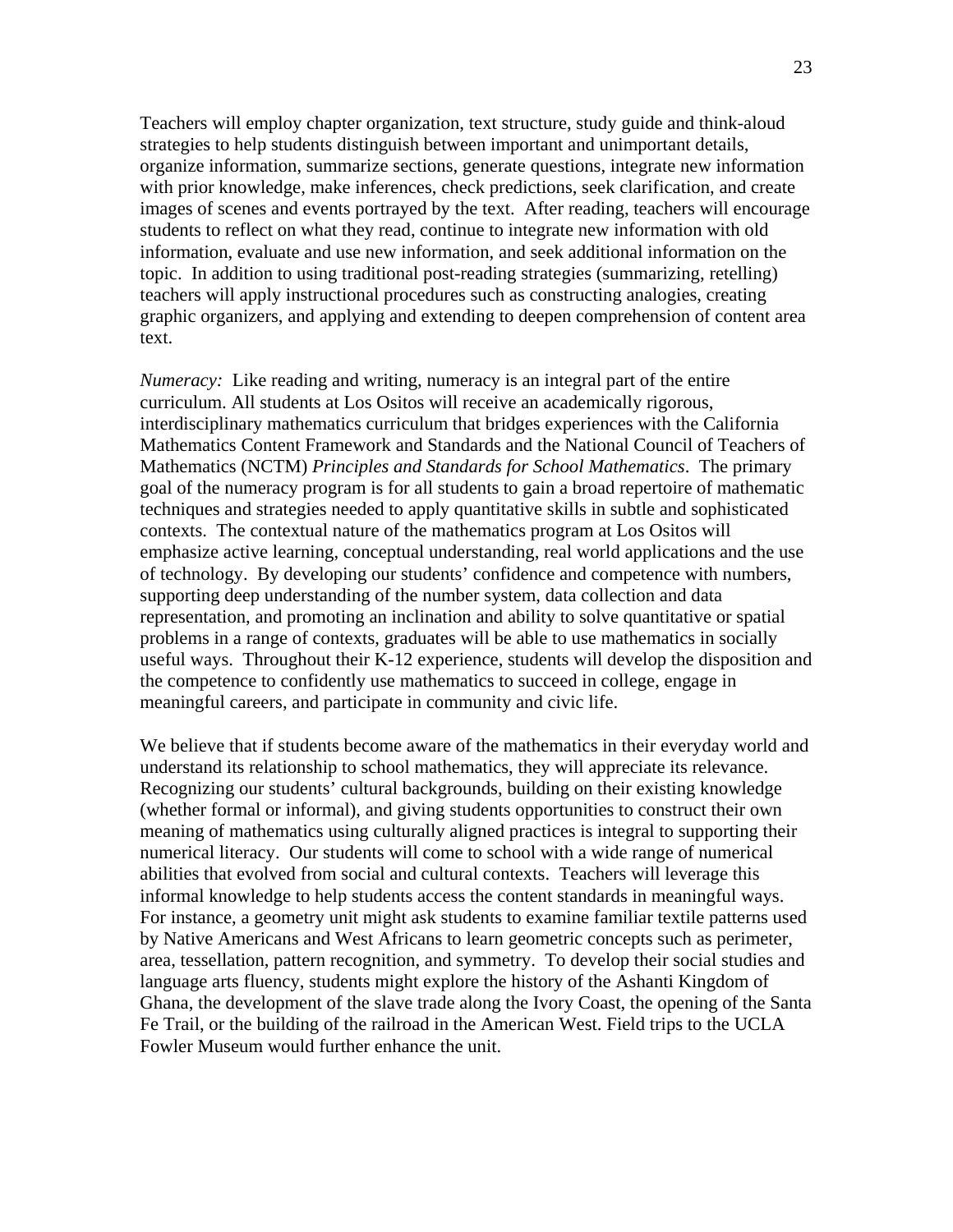#### 5. Lower School Curriculum

The Den program will feature a developmentally appropriate curriculum that encompasses the core subjects of language arts, social studies, mathematics, science, performing and visual arts, physical education and wellness. The integrated, projectbased curriculum will encourage learning by doing. Children are active learners. They read, write stories, do research projects, compute and solve problems, do science labs, and create performances and artwork. At Los Ositos, children will engage in these activities in a bi-lingual, bi-literate, and multi-cultural learning environment. When children enter the first Den, they will be initially grouped by primary language in order to ease the transition to school and respond to developmental attachment issues. Students who are not proficient in either English or Spanish will receive extra support within one of these groups. Students in Den I will receive integrated language arts instruction in their primary language, and primary language support during the interdisciplinary curriculum blocks. At this level, students will be grouped in self-contained classrooms where the teacher switches languages based on instructional needs. In Den II, these groupings will be re-ordered to reflect a gradual movement to dual language immersion. Students at this stage will be grouped in both self-contained settings and team teaching situations to facilitate linguistically heterogeneous grouping as well as the thematic, interdisciplinary curriculum. By the end of Den III, all students who were enrolled at Los Ositios beginning in Den I will be proficient in both English and Spanish—establishing the foundation for critical bi-literacy in the Upper School.

The Den program will provide students with a balanced mathematics program that enables them to become proficient in basic computational and procedural skills, develop conceptual understanding, and become adept at problem solving. The NCTM Focal Points will guide our construction of the curriculum K-8. Three curriculum focal points identify and describe each grade level along with connections to guide integration of the focal points at that grade level and across grade levels, to form a comprehensive mathematics curriculum. To build students' strength in the use of mathematical processes, instruction in these content areas will incorporate the use of mathematics to solve problems; an application of logical reasoning to justify procedures and solutions; and an involvement in the design and analysis of multiple representations to learn, make connections among, and communicate about the ideas within and outside of mathematics. The purpose of identifying these grade-level curriculum focal points is to enable students to learn the content in the context of a focused and cohesive curriculum that implements problem solving, reasoning, and critical thinking.

Emphasis will be placed on the learning process rather than quick right answers. The mathematics activities and experiences in the Den program will be socially, emotionally, physically, and developmentally appropriate for the group, and encourage collaborative interactions. The teacher will determine the children's needs and provide appropriate classroom activities by observing them at work solving meaningful problems with concrete manipulatives. The Den program will be organized around whole and small group instruction and math workstations. Whole and small group sessions will be structured to introduce and review mathematical concepts including number sense; algebra and functions; measurement and geometry; statistics, data analysis, and probability; and mathematical reasoning. Each day, students will work independently and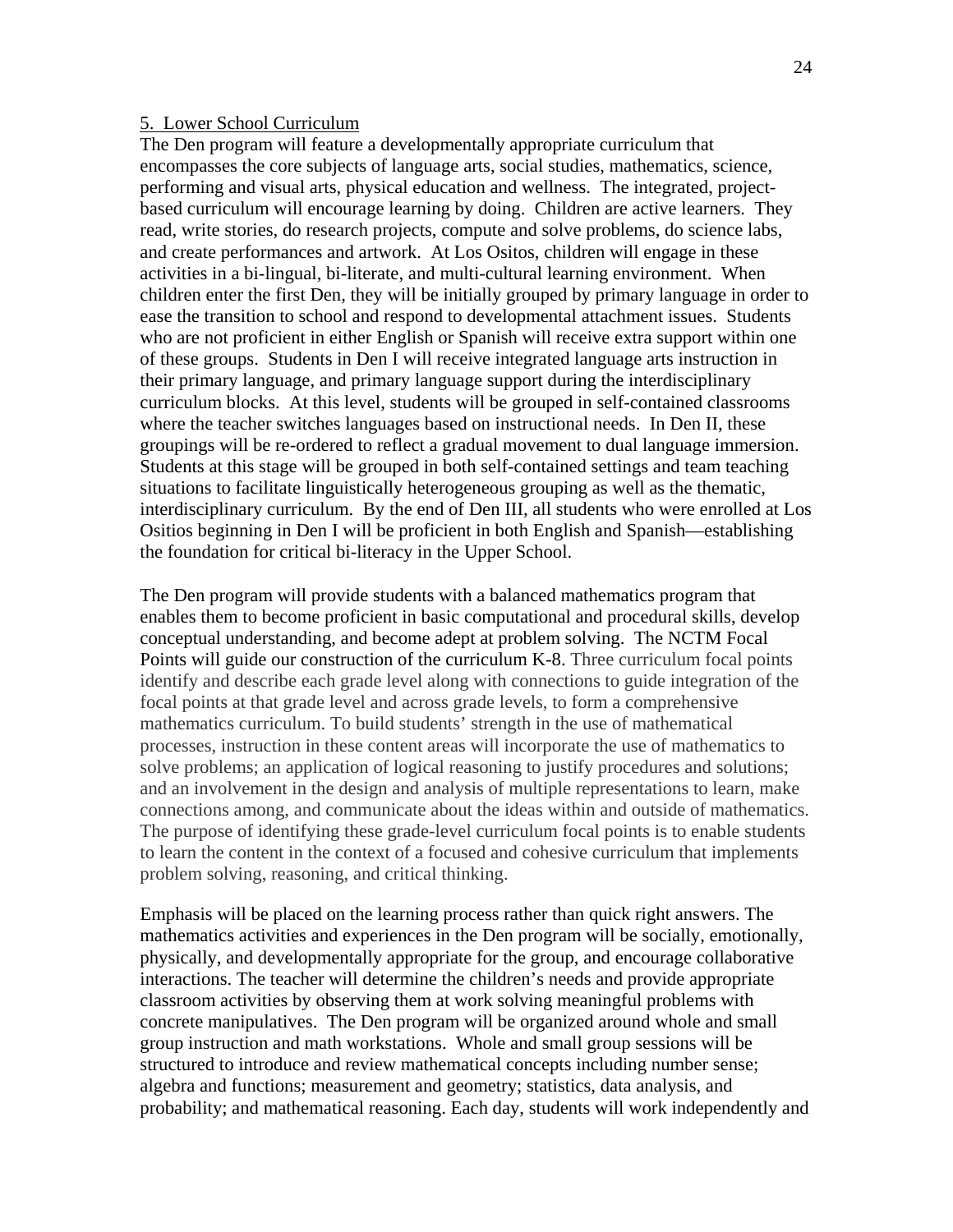collaboratively at work stations. The open-ended activities at each station will enable children to apply and extend the concepts that were introduced in the whole class and small group sessions.

### 6. Upper School Curriculum

*College-Preparatory*: The Upper School instructional program will feature a college preparatory curriculum that prepares its graduates to succeed in college, pursue meaningful careers, and participate in our democracy. In addition to an integrated, thematic middle school curriculum in Division I, a unique feature of Los Ositos' Upper School program will be a series of innovative UC-certified alternatives to the standard A-G course sequence. The University of California has an extensive support system in place that encourages school-level innovation in developing college-prep courses that are interdisciplinary, project-based, career-focused, and internship-based. As detailed on the UC Office of the President website (http://www.ucop.edu/doorways/), this support system includes three types of innovations:

- 1. Curriculum Integration Pilot Project: to develop model courses that integrate academic and career-technical course content;
- 2. Academically rigorous project-based courses that focus on the core subject areas expected for University eligibility;
- 3. The instructional conditions under which a non-classroom-based, independent study program/school would be eligible to establish and maintain a UC-certified "a-g" course list.

This support for innovation comes at a critical time for LAUSD, as it prepares in 2008 to make A-G the default curriculum for all of its schools. Critics of LAUSD's A-G resolution argue that it ignores the issue of career preparation in favor of an overly academic curriculum that many students find irrelevant to their lives and future. In response, Los Ositos will provide an ideal context for developing rigorous and relevant curricular innovations to reconcile the distinct norms and values that have historically defined college-prep and career-focused or vocational education (Quartz & Washor, 2007).

For example, alongside his internship at the sound studio, Francisco will enroll in a Los Ositos' applied lab science course on physics and engineering. In this course, he will use data and experience from the sound studio to explore the concepts of frequency, wavelength, wave velocity, harmonics, resonance, and specifically how each of these relate to sound waves in music. He will also relate these concepts to power and energy translation in waves and a broader spectrum of scientific and mathematical concepts. Other students in this course will use their internships as the "real world" lab context of their learning in physics and engineering. In addition to trade-related internships, Los Ositos students will also be placed in UCLA laboratories, giving them first-hand experience of scientific research. Students who are not engaged in internships that support such rigorous scientific learning will participate in projects co-constructed with the instructor. As with all course-based learning at Los Ositos, students will be supported to master core competencies in contexts that matter to them as well as society.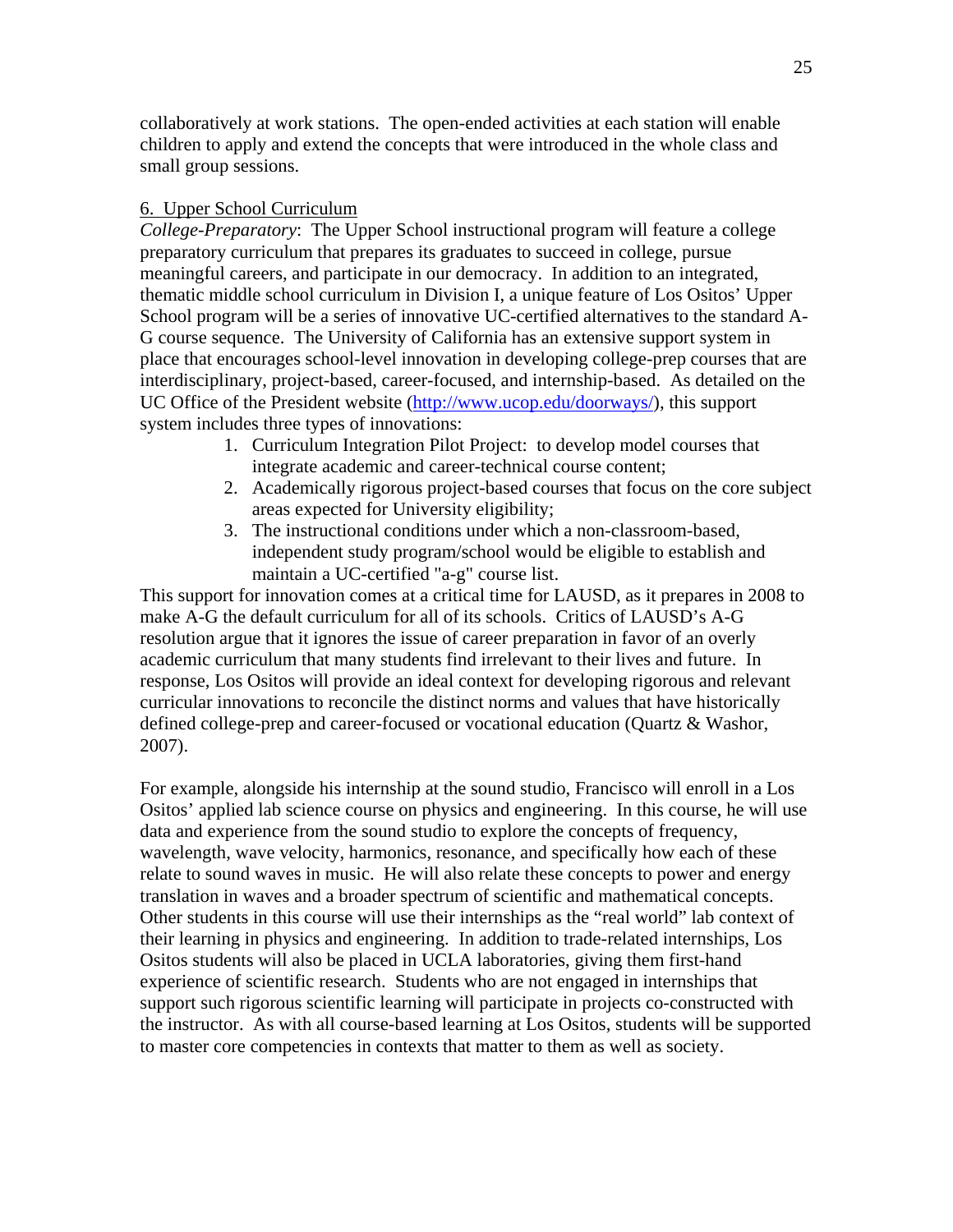*Learning Through Internships*: A major thrust of the Upper School curriculum will be learning through internships. In Division I, students will be supported through their Advisory (as detailed in Section XII) to explore a variety of work-related contexts. This exploration will include field trips, interviews, research, and shadowing opportunities. In Division II, 13-15 year old students will be prepared to choose two or three work contexts for closer study and more active participation. These work contexts will extend from Pico Union to the city to the UCLA campus and even include the school itself, where older students will be mentored as teaching assistants in the Lower School. The goal of internships at this age is for students to further explore their interests and passions so that by Division III they are ready to commit as interns, working several hours a week in their placements. It is in Division III that Los Ositos' coursework will be most closely aligned to the individual interests and passions of students exploring work in "real world" contexts. The Senior Institute will extend this concept even further, as these young adults forgo formal course work to engage in a year-long culminating project that exhibits their core competencies and is tied to an internship of their choosing. For this reason, the two Senior Institute teachers will spend much of their time engaged with the 40 seniors "in the field" and scaffolding their learning as they prepare for graduation.

Supporting student learning through internships is time-intensive and will require the support of many adults beyond the school. UCLA is poised to contribute the human and social capital required by such a curriculum. In addition to hosting Los Ositos' interns on campus, there are many existing university programs that might support individual students in their field-based learning. For example, the UCLA Community Internship Program offers third- and fourth-year UCLA undergraduates the opportunity to participate in specialized, paid internships at non-profit organizations in the Los Angeles communities. Internship topics range from environmental and social justice issues, youth and family services, to issues of homelessness and poverty, economic and community development. Los Ositos students might team up with these undergraduate interns, building on the university's established relationship with several non-profit organizations.

Los Ositos will support the variety of field-based mentors who take on student interns and help direct their learning. The UCLA and Community Liaison will organize a variety of learning experiences for mentors so that they understand the school's effort to integrate field-based and academic learning. The Liaison will also develop a curriculum to guide the Intern-based Learning Program in ways that ensure student learning is front and center. This curriculum will be based on five cross-discipline skills that have been identified as essential for success in the 21st-century workplace:

- 1. Learn-on-demand. The ability to construct and apply new knowledge from work activities.
- 2. Expert thinking. The ability to generate solutions that are not rules-based using technical knowledge.
- 3. Complex communication. The ability to adapt communication skills to multiple situations and cultures.
- 4. Interdisciplinary design. The ability to integrate content from multiple disciplines, including both the arts and sciences.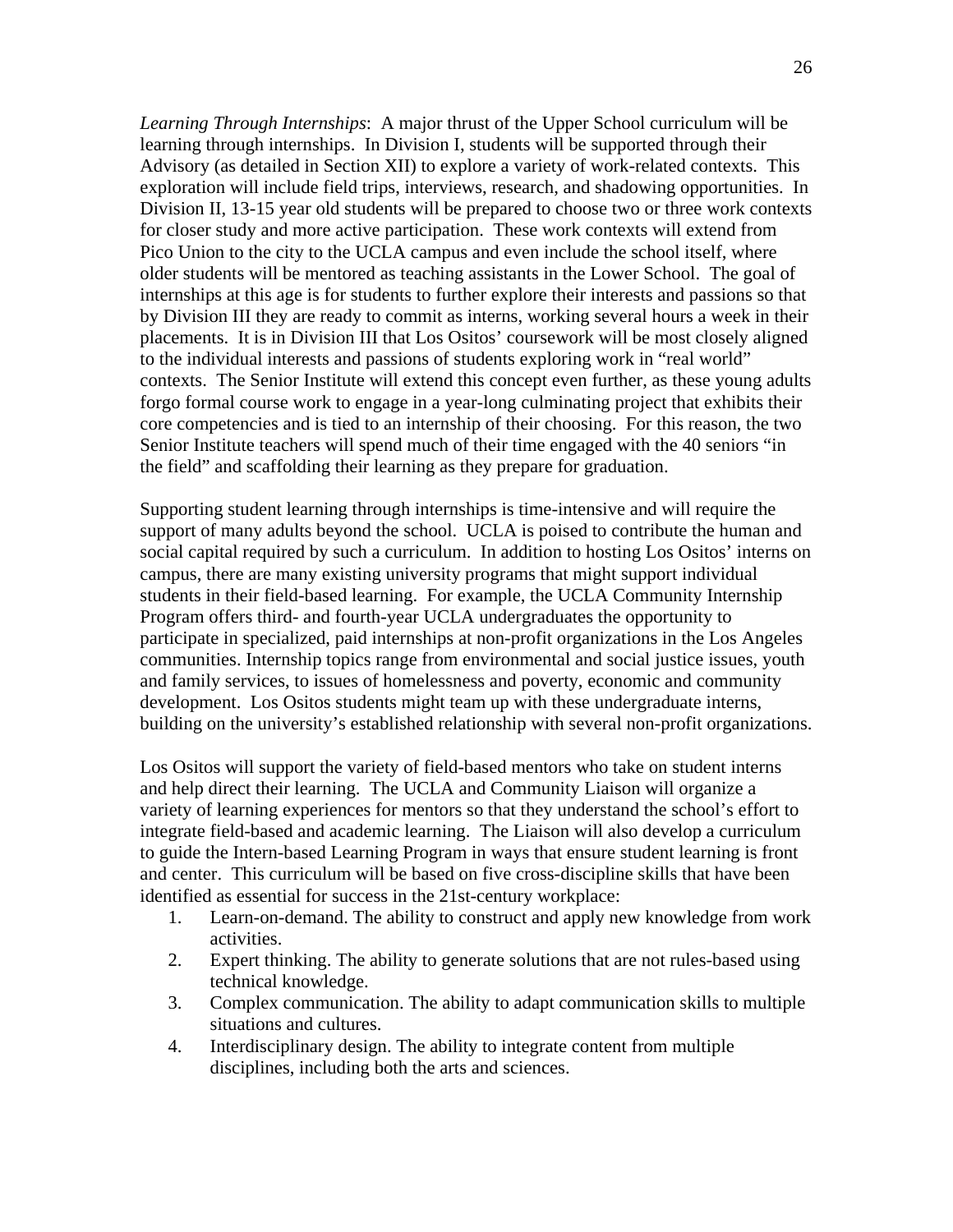5. Mobility. The ability to transition across projects, firms, disciplines, and work/learning experiences. (Levy and Murnane, 2004)

It is no accident that these workplace skills map onto the Los Ositos Habits of Mind. They are skills that prepare students for the changing world they are about to enter as adults.

*Project-based Learning*: In Division III and the Senior Institute, students' internships will provide an important context for most course-based learning. In Divisions I and II, coursework will be focused more on school-developed projects that are tied to real-world contexts. Whenever possible, students will be supported to make connections across disciplines by engaging in project-based learning. For example, a Division I project might focus on the theme of globalization by engaging students in an interdisciplinary project where students collect data by checking the labels on their clothes, shoes, backpacks to see what country the items were made in. They would tabulate, figure the percentage and graph these countries and then locate and mark them on a large world map. Using data from websites and almanacs, they would find the annual wages of people making common items in each country. They would then compare those annual wages and convert them to hourly, daily, weekly and monthly rates. These data would then be used to create charts and analysis to grapple with a range of questions; for example: What additional data is necessary to determine how difficult it would be to live on certain wages in a country? How could you find that data? Why do companies move their operations to countries where the wages are low? When companies move jobs to lower-wage countries, what are the consequences for the workers and communities where the companies were originally located? What movements exist to improve the wages and working conditions of people working under these conditions? As this example illustrates, Los Ositos students will master core competencies across the disciplines through projects that foreground the relevance and meaning of what they are learning.

*Wellness and the Arts*: In addition to mastering core competencies in language arts, social studies, math, science and technology, Los Ositos students will be expected to master one of the visual or performing arts as well as their own physical well-being. These areas will not be framed as electives, but rather as an integral part of students' learning. In keeping with the school's spiral curriculum, Los Ositos students will be encouraged to assume more and more responsibility for their learning in these areas as they progress through the Upper School. In Division I, students will participate in the same broad range of physical and artistic learning experiences. In Division II, they will be encouraged to focus further on areas in physical education and the arts to develop their understanding and expertise. In Division III and the Senior Institute, students will be expected to specialize in these fields. The Wellness core competency will require that students develop knowledge of their own physical systems and learn ways to ensure their own health through fitness and diet. The Arts core competency will require that they master one of the visual or performing arts.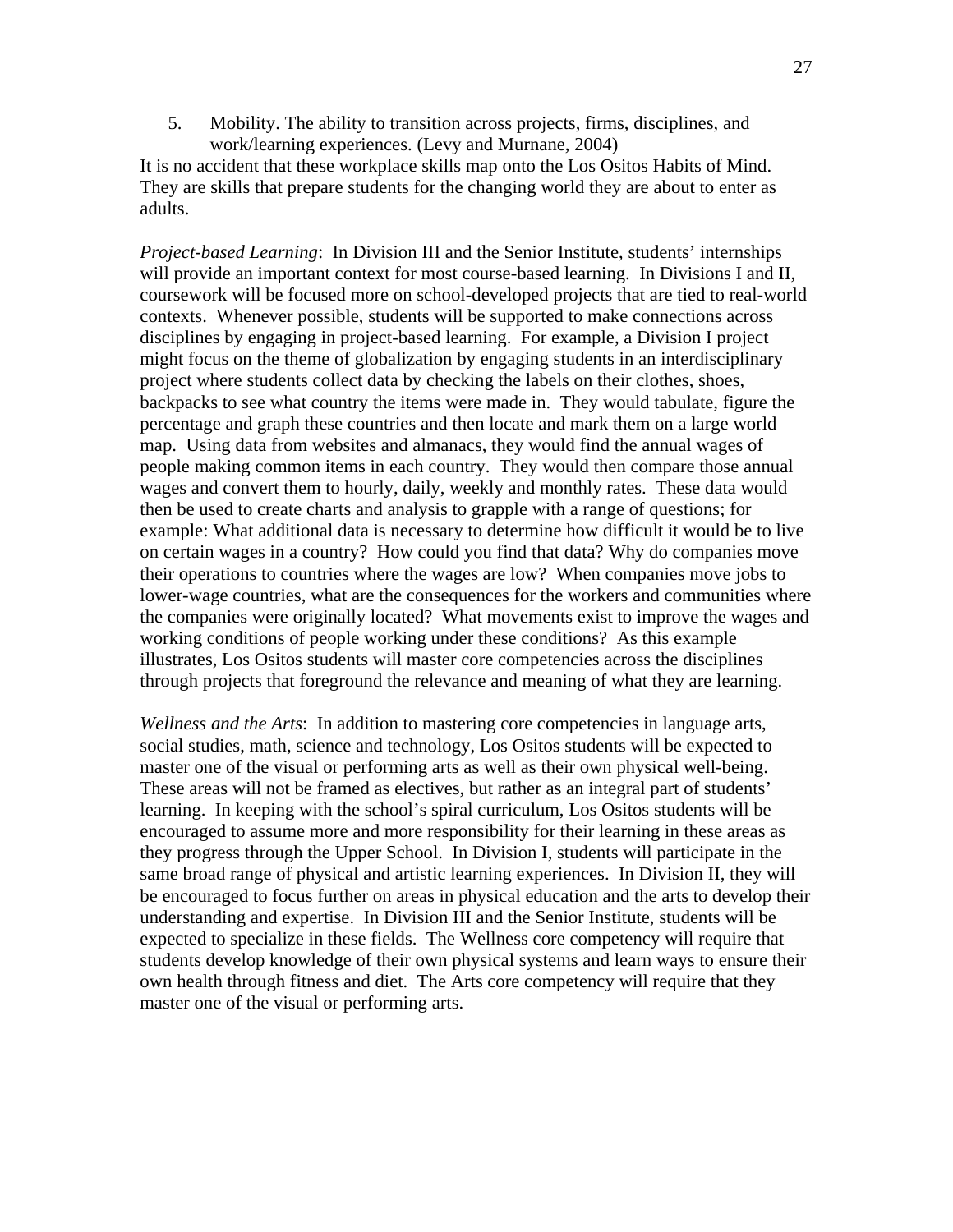#### **VIII. Student Assessment and Graduation Requirements**

Student assessment at Los Ositos will be rigorous, personalized, and based on multiple measures. When students graduate from Los Ositos, they will have demonstrated mastery of six Habits of Mind and Core Competencies, as described in the previous section, and be prepared to succeed in college, pursue a meaningful career, and participate in our democracy. These graduation requirements will be clearly communicated throughout the Dens and Divisions and the broader community. As the school becomes established, students' public exhibitions and demonstrations of mastery will be the best tool for communicating to others what it means to be educated and successful at Los Ositos.

The school's assessment system will be developed in partnership UCLA's National Center for Research on Evaluation, Standards, and Student Testing (CRESST), which for 40 years has been at the forefront of efforts to improve the quality of education and learning in America. Located within UCLA's Graduate School of Education & Information Studies, CRESST has long contributed to the development of scientifically based evaluation and testing techniques, vigorously encouraged the development, validation and use of sound data for improved accountability and decision making, and aggressively explored technological applications to improve assessment and evaluation practice. Building on this experience, CRESST will help Los Ositos create a student data system that includes but extends beyond ISIS to permit the collection, analysis and interpretation of various types of data to guide educational decisions at the school and classroom level for improved student achievement.

In addition to the California Standards Test and the High School Exit Exam, Los Ositos students will engage in a range of authentic, performance based assessments that are tied to and integrated with their learning. These assessments will be primarily qualitative in nature (e.g., projects, essays, performance videos, etc.) and therefore the school will require innovative electronic portfolios to manage and use data over time. Los Ositos will develop e-portfolios for each student, building on the experience of CRESST's Quality School Portfolio—a web-based decision support tool to assist educators in collecting, analyzing and making sense of data. In addition to generating useful reports, gradebooks, and school-wide analyses, Los Ositos' e-portfolios will organize student work and provide a K-12 longitudinal history of each student's growth and development.

Students' Individual Learning Plans (ILP) will be key to this electronic assessment system. These ILPs will track student's progress in mastering the six Core Competencies and Habits of Mind using multiple measures that make the most sense for individual students throughout their school career. Each student's e-portfolio will contain both teacher-selected and student-selected work which demonstrates how he/she has grown as a learner. Although student work products will be increasingly differentiated as they progress through school, all student work at Los Ositos will be assessed using a series of common rubrics developed by interdisciplinary academic teams and guided by the six Habits of Mind and Core Competencies. These rubrics will determine if student work meets expectations, approaches expectations, or does not meet expectations. In the case of the last two outcomes, students will work with their Advisors, as explained in Section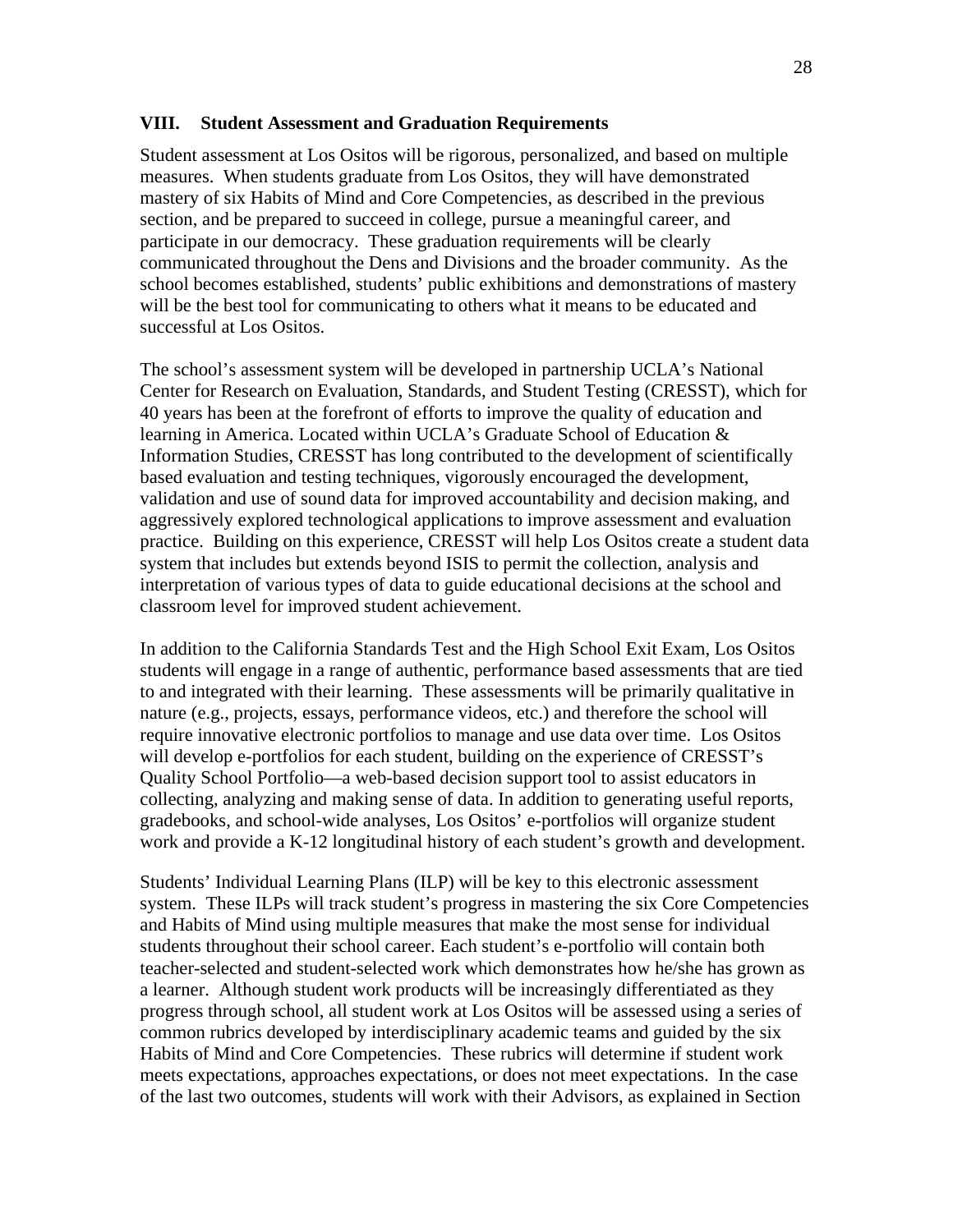XII, to develop a strategy within the ILP for addressing learning needs and ensuring expectations are met. In addition, twice a year, all students will either participate in or lead (depending on age) a family conference in which they present their work to date, discuss their strengths and challenges, speak about their future goals, and plan the strategies they will use to achieve them.

Although student learning will be continually assessed and tracked, the transition to a new Den or Division presents an ideal juncture to take stock of individual student's learning as they transition to the next stage. At each of these six transitions, students will participate in a "gateway" assessment that will determine their readiness for more advanced work. If students are not ready, they will remain in a Den or Division for an additional year. Den and Division Gateways will be comprised of a students' work over two years, as assessed collectively by the Teaching Team and Advisor in accordance with a common rubric as explained above. These Den and Division Gateways will be opportunities to celebrate students' achievements in age-appropriate community-based contexts. For example the transition from Den I to Den II might be marked by an assembly of the two Divisions, parents, and community members where student work is displayed and participants are engaged in understanding what it means to master a set of skills and habits to become proficient readers in both Spanish and English. In contrast, Division III Gateways will focus on individuals in the context of an oral defense and presentation of their growth and accomplishments to date.

Students will actively participate in constructing and monitoring their ILPs, assuming increased responsibility as they age and progress through school. For example, Francisco met with his Division II Advisor when he was 13 to discuss his interest in music and sound engineering. Together, they created a set of learning goals based on this interest, including establishing an internship experience at a sound studio. Part of Francisco's Division II Gateway involved demonstrating the work he had done at the studio and how it related to the school's six Core Competencies and Habits of Mind. This process helped Francisco work with his Division III Advisor and teachers to set up opportunities such as the A-G approved applied lab science course to further explore his interest and expertise in sound engineering while developing his core academic competencies. Francisco's school experience culminated at Los Ositos with a Senior Project that brought together all his interests and accomplishments in a public setting—demonstrating to school and UCLA faculty, community leaders, parents and students the power of his work and his readiness to move onto college, a meaningful career, and civic participation.

The ILPs and corresponding e-portfolios will also function as important tools to gain students access to college and careers. Unlike standardized test scores, authentic multiple measures of a student's proficiency across all six Core Competencies and Habits of Mind—assembled in an e-portfolio and demonstrated in public settings—has immediate face value and establishes the student as an accomplished and capable young adult. Adapted, the e-portfolio will serve as a resume detailing internship experiences and accomplishments for future job placement.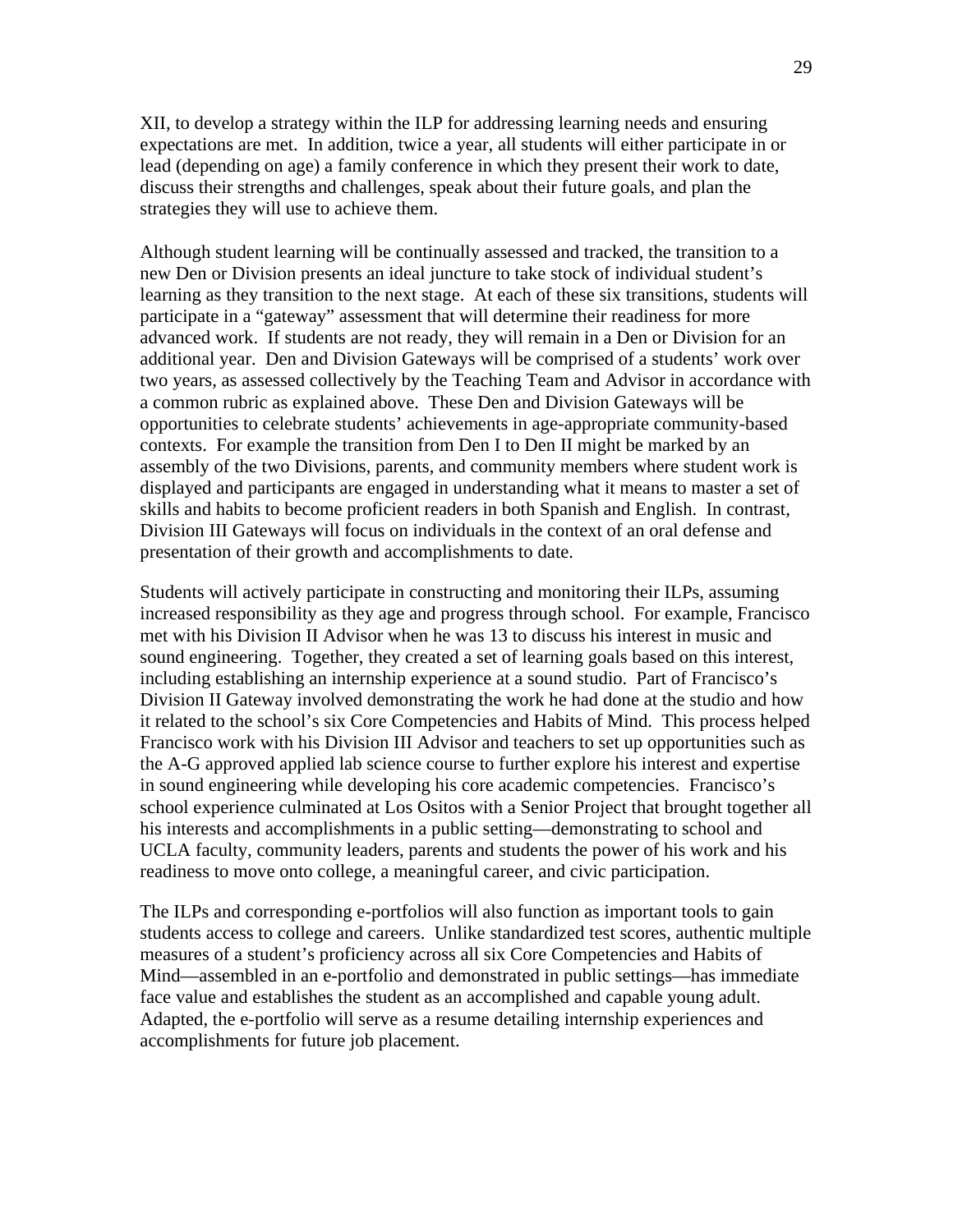### **IX. Leadership and Staff Selection**

Los Ositos will recruit and work hard to retain a stable, diverse, and high-quality teaching faculty from UCLA's Teacher Education Program and other highly-ranked institutions that prepare teachers to work in culturally diverse schools. All teacher candidates must demonstrate strong content and pedagogical knowledge and see themselves as culturally responsive educators who share the following educational beliefs, values and expectations; Los Ositos teachers will:

- 1. Hold high academic and personal expectations for each child.
- 2. Provide for each child equitable access to the necessary learning resources and sufficient opportunities to learn.
- 3. Ensure that learning outcomes are meaningful, relevant, useful, and important to each child.
- 4. Nurture learning-support communities for each child, such as families, peers, homework hotlines, and community centers.
- 5. Facilitate the maximum growth of each learner by making informed academic adaptations that match and build upon the learner's prior knowledge, experiences, skills, and beliefs.
- 6. Build positive and supportive school and classroom leaning environments that are grounded in mutual and genuine respect for cultural diversity;
- 7. Promote classroom climates built on social justice, democracy, and equity.
- 8. Promote individual empowerment, self-efficacy, positive self-regard, and a belief in societal reform.
- 9. Value diversity as well as human commonalities.
- 10. Believe that it is their role and responsibility to provide effective and empowering instruction for each child. (Irvine & Armento, 2001)

To support Los Ositos' commitment to bilingualism and bi-literacy, all Lower School teachers and Upper School Language Arts and Social Studies teachers will be bilingual and bi-literate in English and Spanish and educated to support the school's dual language program. Every effort will also be made to recruit bilingual and bi-literate math, science, physical education, special education, and arts teachers.

As the school develops and teachers achieve mastery in Den, Division, and/or content area, research on the careers of highly qualified urban educators (Quartz *et al*., forthcoming) suggests that teachers will leave the classroom in search of a greater impact. In order to encourage teacher retention, Los Ositos will pioneer Individual Learning Plans for faculty that will enable them to map out their own learning and career goals, supported by peers and the Principal. In addition, the school will establish over time flexible staffing patterns that will allow teachers to take on multiple professional roles (e.g., mentor, curriculum developer, community organizer, grant writer) for part of their day or week, while keeping them firmly rooted in the classroom. Teachers at Los Ositos will also be given opportunities to engage in some form of leadership at the school site, as detailed in Section V, and multiple opportunities to engage in their own professional development and growth, as detailed in Section XI. A school-wide goal will be to help teachers create and travel satisfying and differentiated career pathways that keep them connected to the school site—not on their way up into higher status jobs available at other levels of the educational system.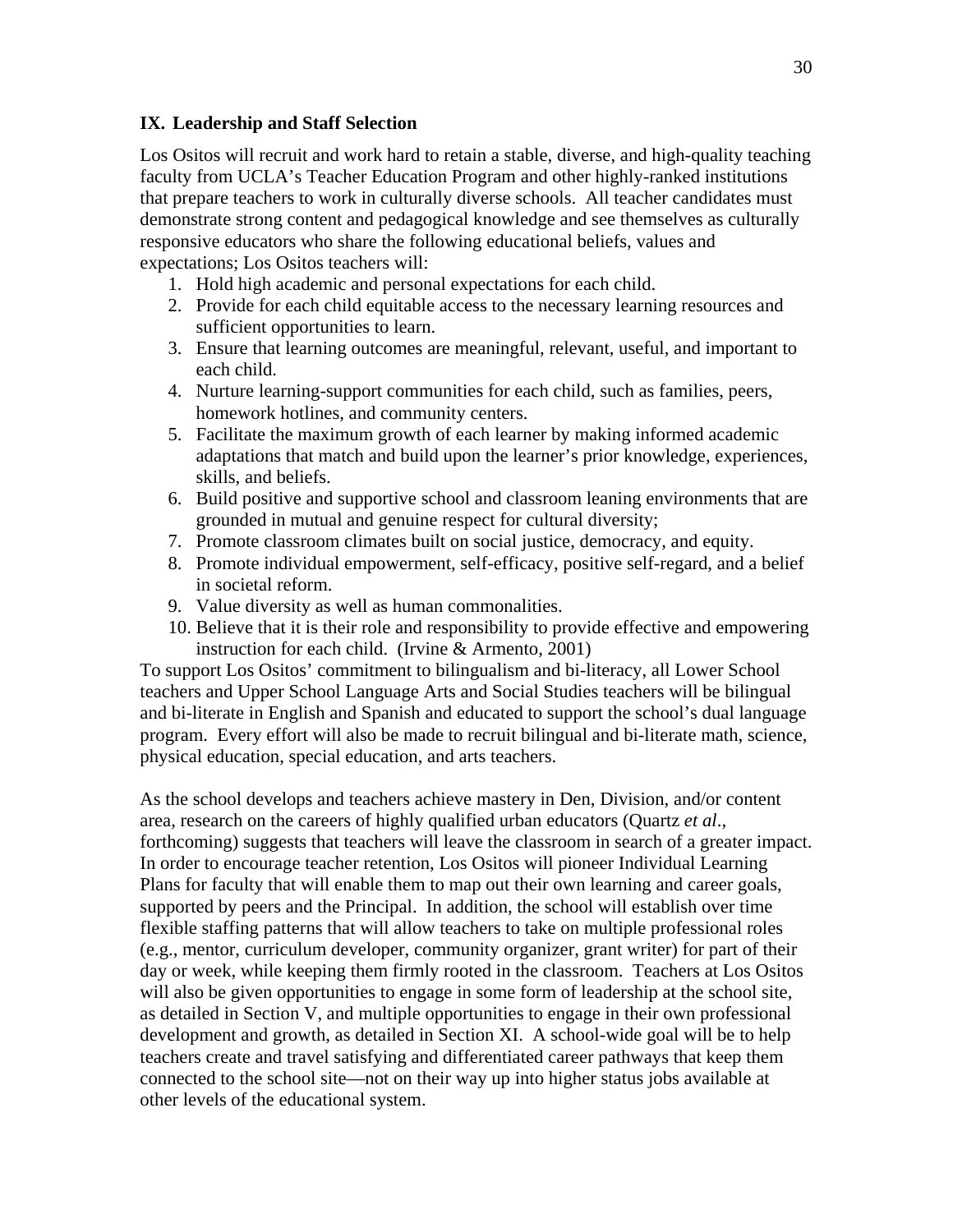To support this retention strategy, Los Ositos will develop a peer review and assessment system based on teachers' ILPs. In addition, the school will carefully craft a performance-pay system that rewards highly-qualified and successful educators who choose to stay in the classroom and at the school site. These systems will be fair, strategic and developed in close collaboration with UTLA—building on the growing national movement to professionalize teaching and support teacher leadership (e.g., Center for Teaching Quality, 2007).

Los Ositos' principal will have a strong record of exemplary teaching and leadership skills. He or she will be responsible for supporting and engaging teachers as leaders and professionals, guided by an ILP that keeps track of his or her progress. A model of distributive leadership will permeate the school and set a tone for shared commitment to and responsibility for student learning. The principal will also work closely with the community, Board, and other governing bodies, as detailed in Section V.

### **X. Elect-to-Work Agreement**

As part of the pilot school agreement, Los Ositos will set its own work conditions for UTLA, AALA, or SEIU personnel and describe the internal appeals process that will be in place for personnel who have concerns. This Work Election Agreement is clearly provisional at this point and will require the input of all stakeholders.

# **Los Ositos/Bruin Community School WORK ELECTION AGREEMENT 2009-2010**

#### **Vision Statement**

Los Ositos is a community-based, learner-centered, university-assisted school—a school where many different people come together, driven by the nation's long legacy of common schooling, to create a place of learning for the next generation. We expect students who graduate from Los Ositos to enter the adult world as confident and capable human beings, prepared to succeed in college, pursue meaningful careers, and participate in our democracy. The adults that support these students will know them well and ensure that each engages in scholarship that is challenging and relevant to their lives.

#### **Preamble**

Los Ositos/Bruin Community School is a K-12 Pilot School within the Belmont Zone of Choice in the Los Angeles Unified School District (LAUSD) that by union contract with United Teachers Los Angeles (UTLA) has been granted increased autonomy and flexibility to be a laboratory of educational innovation. This includes the right to set the "school day" and "school year" for both faculty and students and to make other alterations in the traditional teaching and learning conditions. As a Pilot School, Los Ositos primary decision-making body will be its Governing Board, replacing the roles of the School Site Council and the Local School Leadership Council. The Governing Board will comprise non-paid members that include administrators, teachers, parents, students,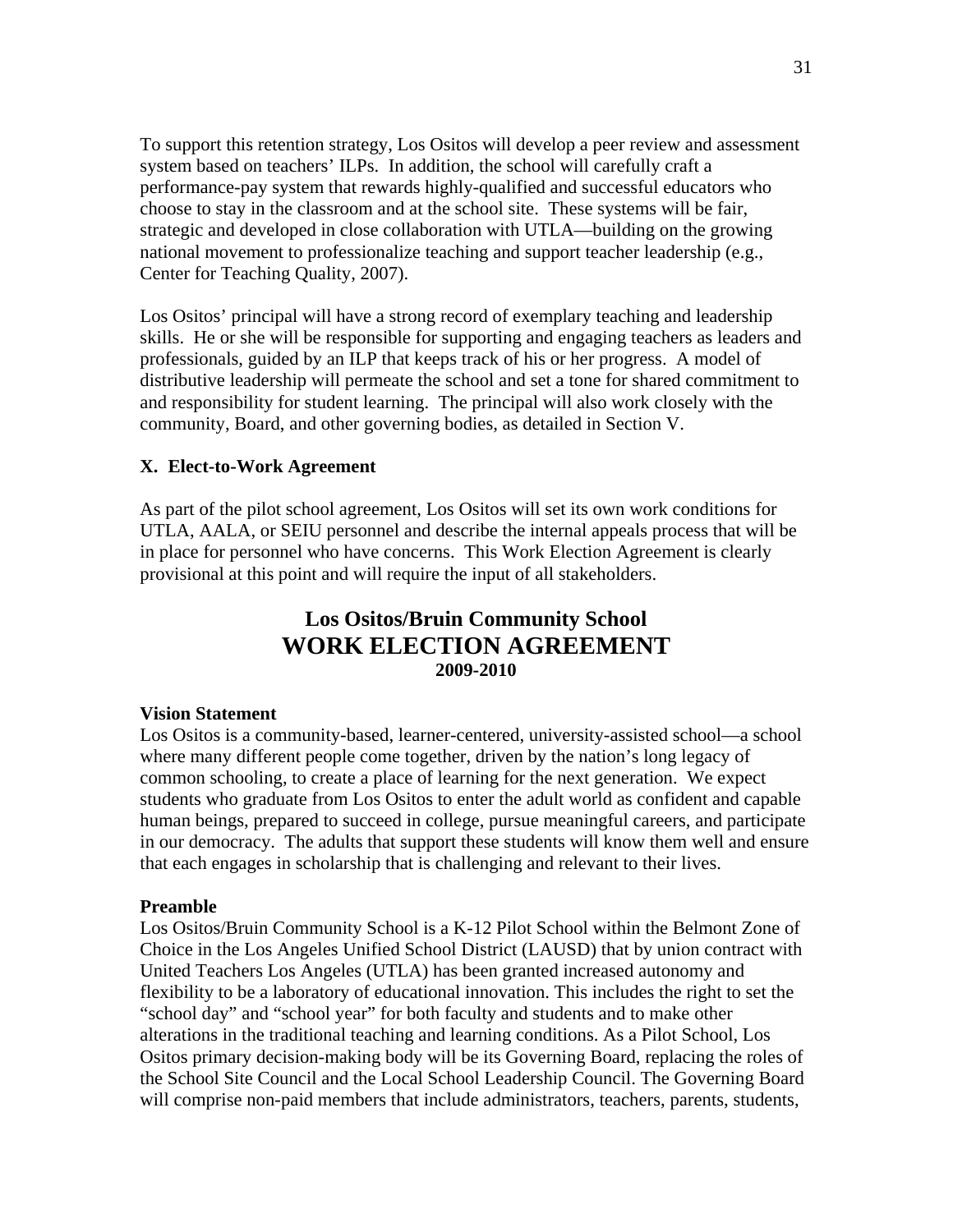and community members who will approve the annual Work Election Agreement (WEA), budget, policies while maintaining the vision of the school. Grievances will be handled according to the Belmont Pilot Schools Agreement Memorandum of Understanding (MOU). Teachers at Los Ositos undertake a number of special responsibilities. Teachers will subscribe to the vision and mission of the school and participate in the development of a collaborative, professional community. As part of the school's collaborative, professional community, all teachers, in addition to their teaching responsibilities, will engage in communication, collaboration, and partnerships that further the vision and mission of the school as described below.

## **The School Day**

For the 2009-2010 school year, the school day for students starts at 8:00 a.m. and ends at 3:00 p.m. Monday, Tuesday, Thursday, and Friday. The school day for students starts at 8:00 a.m. and ends at 1:30 p.m. on Wednesday. The school day for teachers will be as follows:

Monday 7:30 a.m. to 3:30 p.m. Tuesday 7:30 a.m. to 3:30 p.m. Wednesday 7:30 a.m. to 3:30 p.m. with 1:30 to 3:30 p.m. for professional development Thursday 7:30 a.m. to 3:30 p.m. Friday 7:30 a.m. to 3:30 p.m.

## **The School Year**

The school year for students will consist of 180 days of instruction. Teachers will work 193 days according to the following schedule:

- The first and last days of school for students will be the same day as the first day of school at other traditional schools in LAUSD.
- All teachers will work ten professional development days during the summer prior to the first day of school
- The schedule of the summer professional development days will be determined in the spring based on teachers' schedules.
- All teachers will report for work on designated pupil free day.
- As part of Los Ositos' collaborative, professional community, and in order to increase parental involvement, all teachers will be expected to participate in four 2-hour evening events for parents and families.

### **Salary, Benefits, Seniority, and Membership in Bargaining Unit**

Los Ositos teachers will continue to accrue seniority within the district as they would if working elsewhere in the LAUSD. Anyone hired as a Los Ositos teacher will receive the wages and benefits established in the LAUSD-UTLA Collective Bargaining Agreement. Teachers will also be bound by the terms outlined in the Los Ositos Work Election Agreement. Teachers will continue to be members of the UTLA bargaining unit.

### **Compensation for Additional Hours**

Los Ositos teachers will receive compensation for additional hours worked above and beyond those required hours in the LAUSD-UTLA Collective Bargaining Agreement.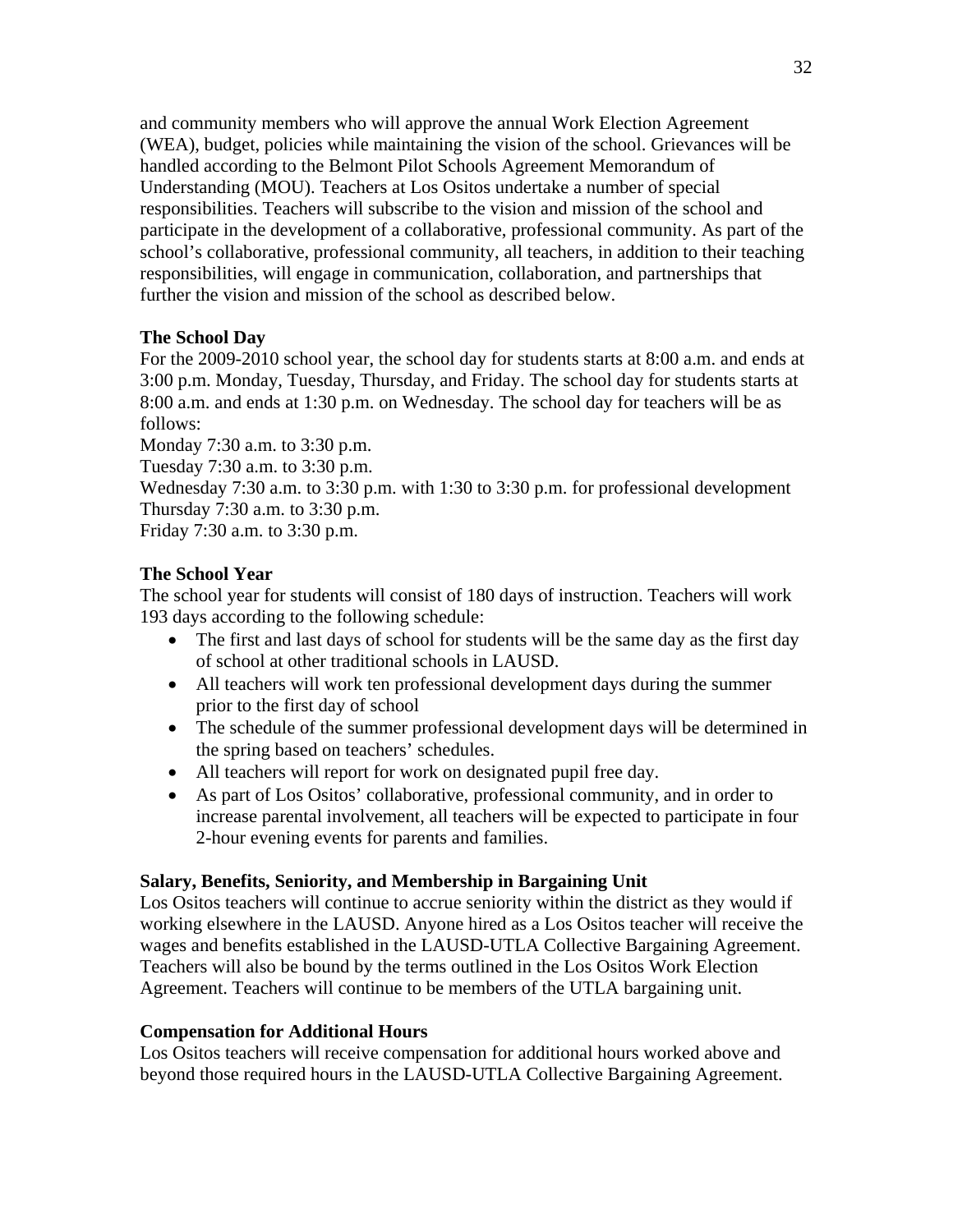#### **Voluntary Transfer**

You may voluntarily transfer yourself from Los Ositos at the end of the school year. When voluntarily terminating your service at Los Ositos, you are asked to inform the principal verbally and in writing by the end of spring recess of your final year of service at Los Ositos.

#### **Release of Staff**

According to the autonomies set forth in the MOU, the principal may release staff who are unable to support and implement the vision and the mission of Los Ositos. The release of a teacher by the principal from Los Ositos will be carried out in accordance with procedures outlined in Section III of the MOU for Belmont Pilot Schools.

#### **Responsibilities**

Your job-specific responsibilities are detailed in the teacher job description.

#### **Substitute Coverage**

In the event of an teacher's absence, the first step will be to collaborate to appropriately redistribute students among the faculty. If this is not logistically possible, a substitute will be requested per the LAUSD-UTLA Collective Bargaining Agreement.

#### **Dispute Resolution**

The dispute resolution process for Los Ositos faculty will operate in accordance with the guidelines outlined in Section IX of the MOU.

#### **Performance Evaluation**

Los Ositos has a peer review process to support and evaluate teachers. This process is based on peer observations, instructional coaching, and curriculum review. This process is intended to respect the professionalism of teachers, support their growth, and encourage honest and open dialogue throughout the school.

BY SIGNING THIS DOCUMENT, I ACKNOWLEDGE THAT I HAVE READ AND UNDERSTAND ALL THE PROVISIONS OF THIS ELECTION AGREEMENT AND THAT I AGREE TO ALL ITS TERMS.

| Name (Print): |  |
|---------------|--|
| Signature:    |  |
| Address:      |  |
| Date:         |  |

### **XI.Professional Development and Support**

A professional culture of learning and collaboration will permeate Los Ositos. Just as students' learning will be guided by an Individual Learning Plan, so too will teachers' learning. Based on a set of principled ideas about teacher learning—engaging teachers in what we call "generative growth." (Franke, Carpenter, Levi, & Fennema, 2000)—Los Ositos faculty will be supported to map out their own learning goals along with strategies for achieving these goals. The scope and timeline for teachers' ILPs will vary, but in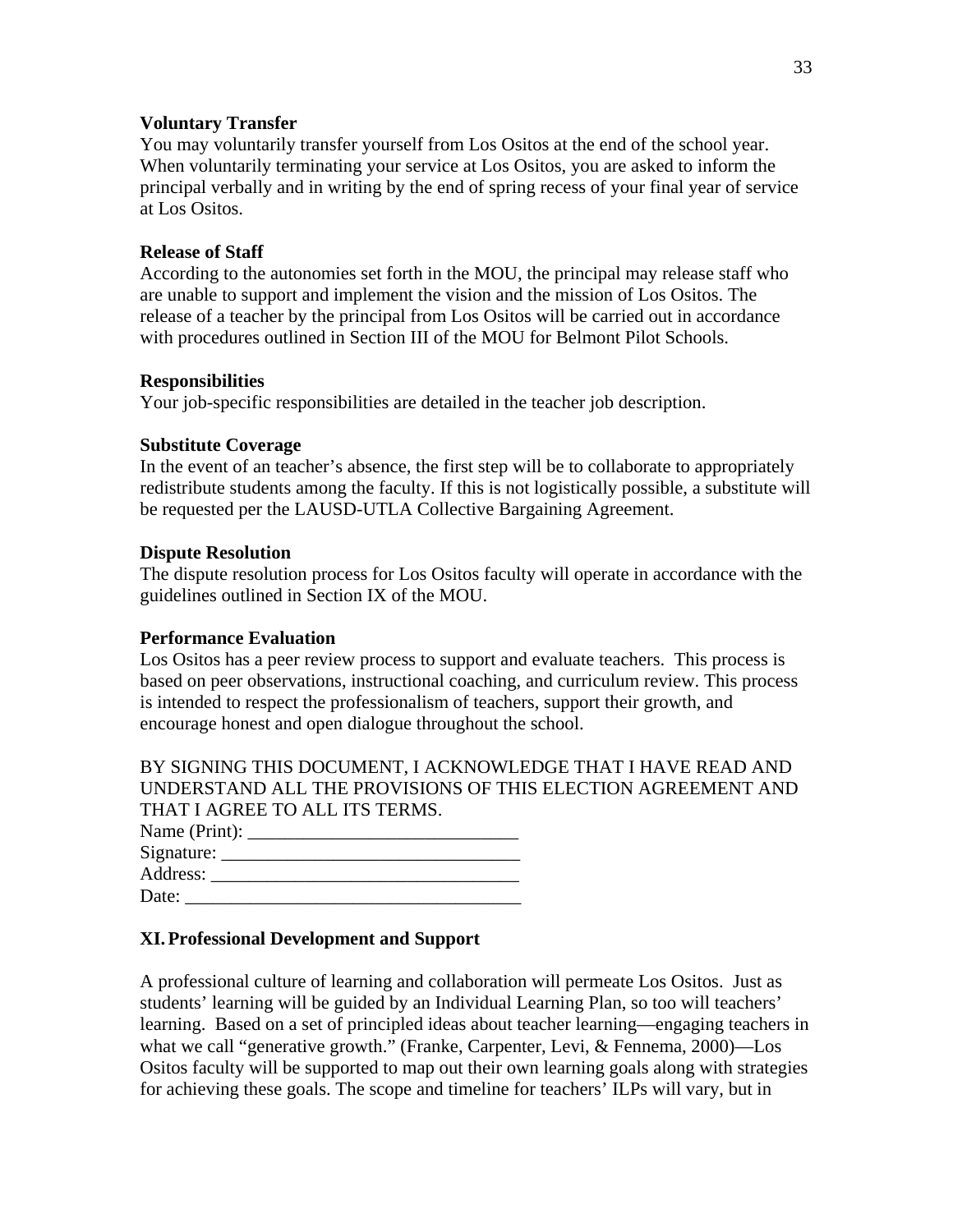general every two to three years faculty will be supported to engage in a project that helps "untangle some of the complexity that occurs in the profession, raise teachers' voices in discussions of educational reform, and ultimately transform assumptions about the teaching profession itself" (Dana & Yendol-Silva, 2003). For example, a Den II teacher may want to further develop his knowledge and understanding of the Pico Union community and the family histories of students in the school in order to enrich his teaching of the Grade 2 California Content Standards in History and Social Science. This learning goal might be achieved in a variety of ways; for example, home visits, archival research, volunteering at a local community organization, travel, and so on. In consultation with his Den colleagues and the Principal, he will develop a learning plan with work products (e.g., curriculum, research article, community project) and later share these products with the entire faculty at one of their monthly meetings. He may also choose to present his project at professional conferences and within the Belmont Pilot School Network.

Teachers will be supported to keep track of their ILPs and work products in an eportfolio, which will serve as a powerful tool for helping them track their own professional growth and achievements. In turn, the school-wide emphasis on facilitating and tracking teacher learning and work products will help facilitate faculty participation in a number of professional communities; for example, the Teacher Leaders Network an online community that cultivates leadership, promotes deep professional conversation, forges new thinking about teaching and learning, and encourages entrepreneurial action among the nation's best teachers. (www.teacherleaders.org)

In addition to ILPs, Los Ositos faculty will develop each year a plan for school-wide learning and development. Led by the Principal, this annual School Learning Plan (SLP) will set clear goals and expectations for the school as a professional learning community—serving as and fulfilling the state-mandated Single Plan for Student Achievement. During the last two weeks of August, faculty will meet to prepare for the upcoming year and develop their SLP and detailed expectations for participation throughout the year. These expectations will be teacher developed and therefore will likely overlap with and complement teachers' own ILPs. The Leadership Team, comprised of administrators, teachers, university and community partners, parents and students, will be responsible for keeping track of the SLP throughout the school year, collecting and using data to inform and coordinate the operational and instructional decision-making at Los Ositos. Each teacher will also have two hours twice per week to work in content-area or interdisciplinary teams and/or meet with critical friends. Teachers will have one hour, three days per week to work on their curriculum and ILPs. At the end of each school year, the entire faculty will convene for one week to debrief and reflect on the past year' challenges and successes. At that time, the SLP will be assessed and a set of recommendations developed for the following year's planning.

Given UCLA's long history of working alongside teachers in classrooms in order to help strengthen professional practice, Los Ositos faculty will have access to a variety of professional development resources. For example, UCLA's Center X is the home of five California Subject Matter Projects (CSMPs) that sponsor content-based and pedagogy-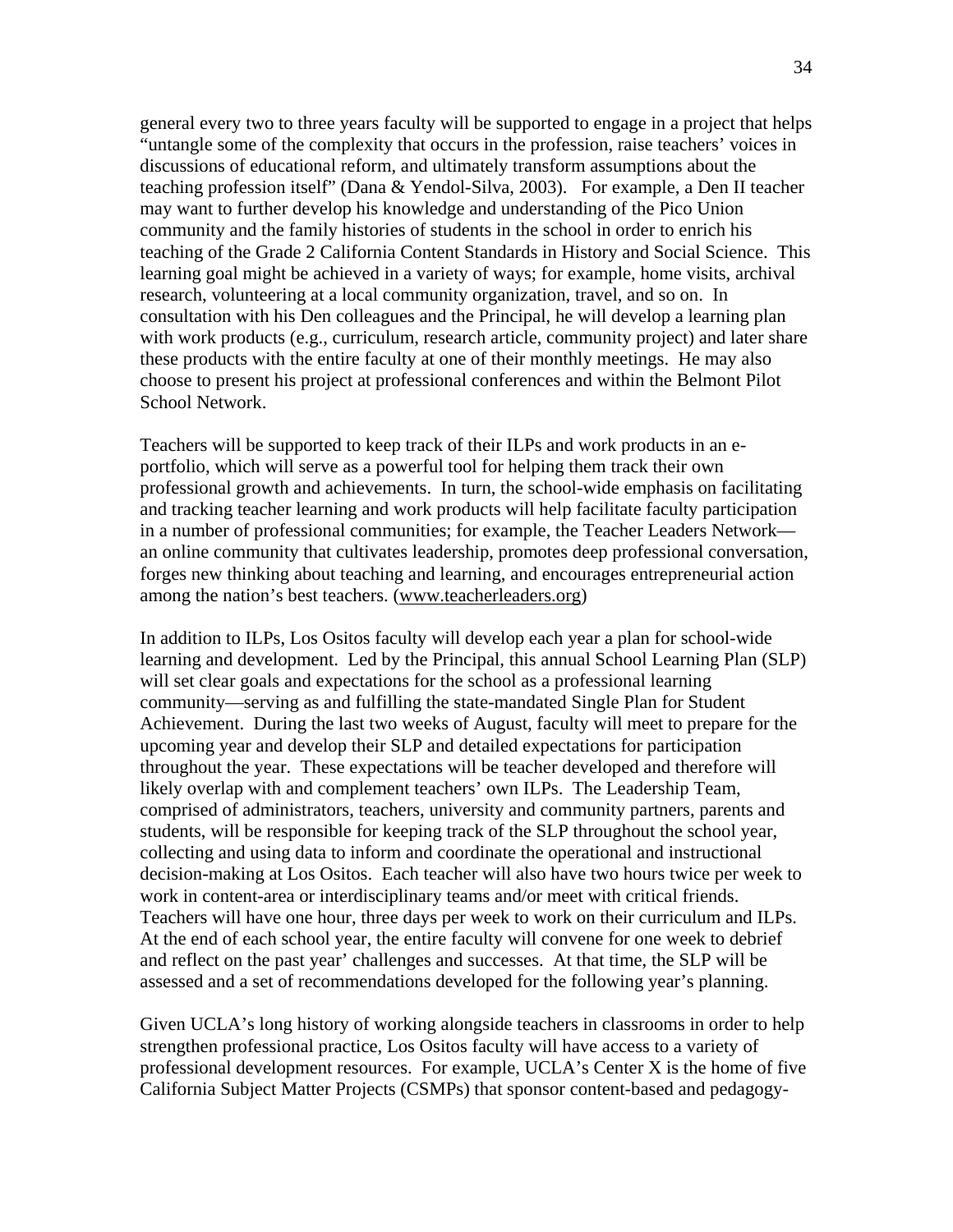focused institutes that support the content standards as well as the California Standards for the Teaching Profession. Additional learning opportunities are available across UCLA departments; for example, the Department of Psychology's School Mental Health Project provides extensive resources for improving teaching and learning supports by addressing the rhythms of a year. In addition, UCLA's Institute for Democracy, Education and Access links educators and activists to high-quality research on significant educational policy and practice issues. As Los Ositos faculty develop their Individual and School-wide Learning Plans, UCLA will serve as a vital learning resource.

### **XII. Student Support**

Faculty and staff at Los Ositos will be qualified to provide all students with personalized academic support. The main structure for personalization will be the Advisory program. Designed to give each student a meaningful, personalized connection with the school, the Advisory program will facilitate both academic and personal growth, and provide an opportunity for students and teachers to create a strong sense of community. The Advisory program will create a "home" for every student at the school—a place where each student is known well and their progress is supported. For parents, Los Ositos Advisors will be point persons—caring educators they can go to for support and to share insight about their students. Advisors will establish relationships with the student and his or her family, serving as an advocate within and outside the school.

In the Lower School, students will be paired with one Advisor for the entire six years. These Lower School Advisors will meet with students three to four times a year, in small groups and individually, to get to know each other, meet students' parents, attend student conferences, and track students' progress on their Individualized Learning Plans. At the end of Den III, Advisors will work with Division I teachers and Advisors to ease the transition to the Upper School. In keeping with the spiral curriculum, these advisory relationships will deepen at the Upper School level where students will be formally grouped in Advisories, led by an adult, either a teacher, other staff member, or qualified UCLA personnel. Students will stay in the same Advisory for two years. In the Senior Institute, student learning will be guided by the two Senior Institute teachers, but the Advisor role will formally transfer over to the field-based mentor who is guiding a student's internship. For their Gateway graduation exhibition, a student will assemble their Lower School Advisor, Advisors from Dens I, II, and III, and their field-based mentor to collectively assess and celebrate their growth and achievements.

The Upper School schedule is structured to accommodate a short daily Advisory "check in" and "check out" to begin and end the school day with the same, family-like group. Once a week, the learning experience will be extended and deepened in an hour-long Advisory period where students explore a number of issues ranging from organization and study skills to peer pressure and relationships. These periods will be guided by an Advisory curriculum, similar to the one established by the Wildwood Secondary School, and supported by a team of counseling and health specialists from UCLA. For example, the schools of Medicine, Nursing, and Public Health at UCLA could provide invaluable resources to Los Ositos in the form of undergraduate and graduate student interns,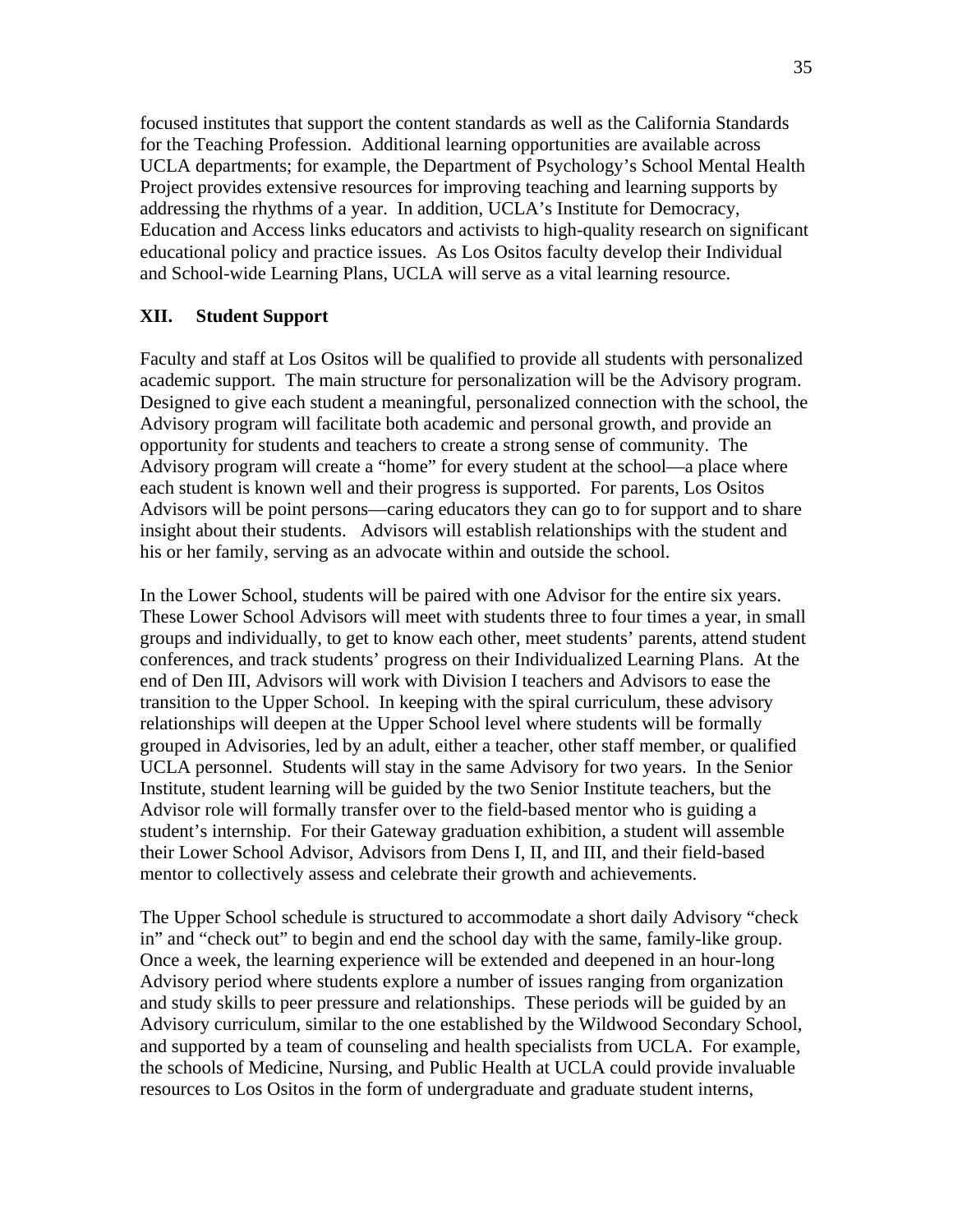volunteer programs, assistance with special grants, etc. In addition, the School of Public Affair's Department of Social Welfare could provide undergraduate and graduate student interns to support the school's social work needs. In addition, Los Ositos' UCLA and Community Liaison will help link students and families with a range of health and social services.

Los Ositos is committed to providing *inclusive* settings for all students with special needs. In other words, students with special needs will be taught alongside regular education students in the same classrooms. Every effort will be made provide these students with the *least restrictive environments* in which to learn. Moreover, students with special needs will not be segregated from other students. All faculty and staff will be responsible for working with and supporting these students. Los Ositos will foster an atmosphere of acceptance and respect by encouraging all students, faculty, and staff to view students with special needs as equal members of the school community.

### **XIII. Family and Community Engagement**

Family and community engagement will be an essential component of Los Ositos Community School. Los Ositos will support parents to be active partners in their children's education by providing them with numerous opportunities to become involved at the school site. In addition to offering parents the opportunity to volunteer at the school (assisting in classrooms and/or with other tasks on campus), Los Ositos will provide coordinated support for adult education (citizenship classes, ESL, etc.), parent workshops (on early literacy and numeracy, homework support, parenting, etc.), and parent-teacher collaboration. Teachers at Los Ositos will be encouraged to view parents as partners and to involve them in their curricular and instructional programs as much as possible. Building on the successes of the UCLA Parent Project, Los Ositos will bring parents of diverse ethnic backgrounds together to share their expertise and to experience interactive California Framework presentations by the UCLA Subject Matter Projects.

Los Ositos will be a place where families feel truly welcome. As described in the previous section, all families will have a point person in their students' Advisor. Parents will also have opportunities to question principals, visit classrooms, and explore assessment practices and standards. In addition, parents will be actively involved in designing school policies and programs. As members of the design team, parents will collaborate with other team members to determine what and how their children will be taught. This process will involve careful and deliberate dialogue, as all members of the design team respectfully acknowledge and learn from each other's various areas of expertise. Parent representatives will also serve as members of Los Ositos' governing board. Their engagement and participation on the governing board will be grounded in meaningful access to relevant information about school policies and practices. Care will be taken to ensure that parent representation on the board is determined in a democratic fashion. As active members in the design and governance of the school, both parents and community members would play an integral role at Los Ositos.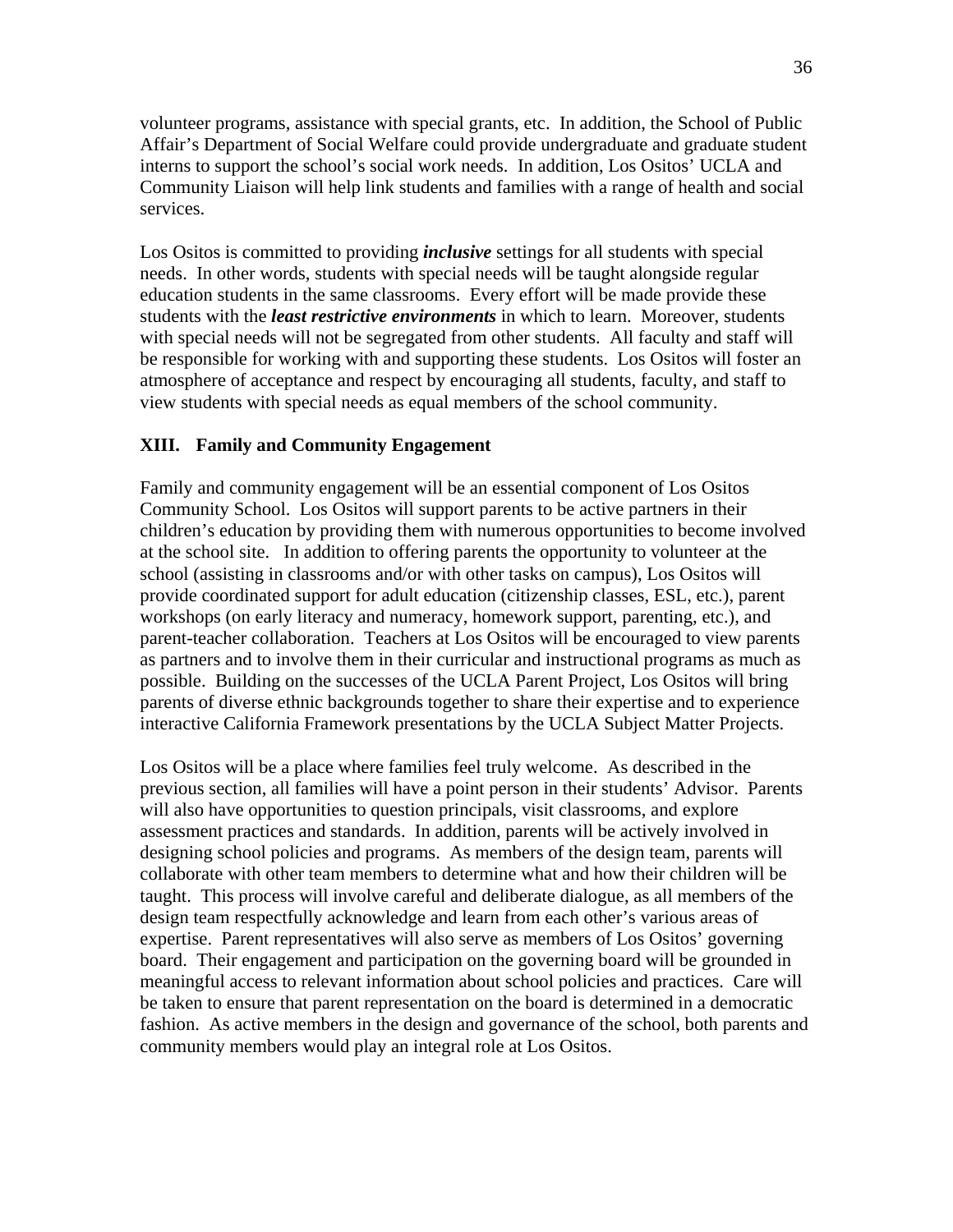In addition to fostering parental engagement, Los Ositos will also make a coordinated effort to expose its students to the wealth of resources that exist in the surrounding community. As described above, by challenging the typical A-G course scope and sequence, Los Ositos will be able to build on the cultural resources of families, the community, UCLA, and the city of Los Angeles by creating innovative interdisciplinary courses and internship-based learning experiences that have proven effective at engaging young people in rigorous learning. Community-based learning experiences might include using the resources of UCLA's Fowler Museum to teach students about the adobe architecture of West Africa or another one of their many cultural exhibits. Also, Los Ositos will build on UCLA's existing relationships with local community-based organizations to develop partnerships that will strengthen student learning. By partnering with local community-based organizations, Los Ositos will be able to provide students with rich and meaningful learning experiences that expose them to their community's diverse array of resources. Such learning experiences might include taking students to the Central American Resource Center (CARECEN) in Pico Union—an organization founded by a group of Salvadoran refugees whose mission was to secure legal status for the thousands of Central Americans fleeing the torture and brutality of civil war. As partners with CARECEN, Los Ositos students might participate in one of several education programs, including *Nueva Generación*, a Multiethnic Youth Leadership Collaborative, or an after-school literacy initiative with local poets and writers to produce youth publications. While the details of such partnerships have yet to be determined, what is certain is that Los Ositos students will benefit from UCLA's connections to local community groups. Such connections will enable Los Ositos to successfully put into practice its vision of learning that extends beyond the walls of the school.

### **XIV. A Safe and Secure Campus**

Administrators, faculty, staff, and students at Los Ositos will ensure a safe and secure campus in multiple ways. To begin with, we will establish and maintain positive relationships and interactions with the larger school campus on which our school will be located. In large part, safety will be ensured by our numbers. With a total enrollment of only 520 students, we will all know each other and develop relationships of trust. These relationships will form the basis of a safe and secure learning environment for all students. This environment will be further personalized through the Dens, Divisions, and Advisory program that will enable adults to know individual students well.

In many public schools, especially those in inner-city areas, concerns about safety are often rooted in stereotypical notions about young people of color. The tendency is to expect the worse from many Latino and African-American young people who reside in the inner-city. At Los Ositos, we will expect the best from our students while preparing them to engage respectfully with people from different backgrounds. Character education, diversity appreciation, and conflict resolution will be integrated into the normal curriculum at all grade levels. Beginning in Kindergarten, students at Los Ositos will be taught to respect each other and to take responsibility for ensuring a safe, secure, and respectful learning environment.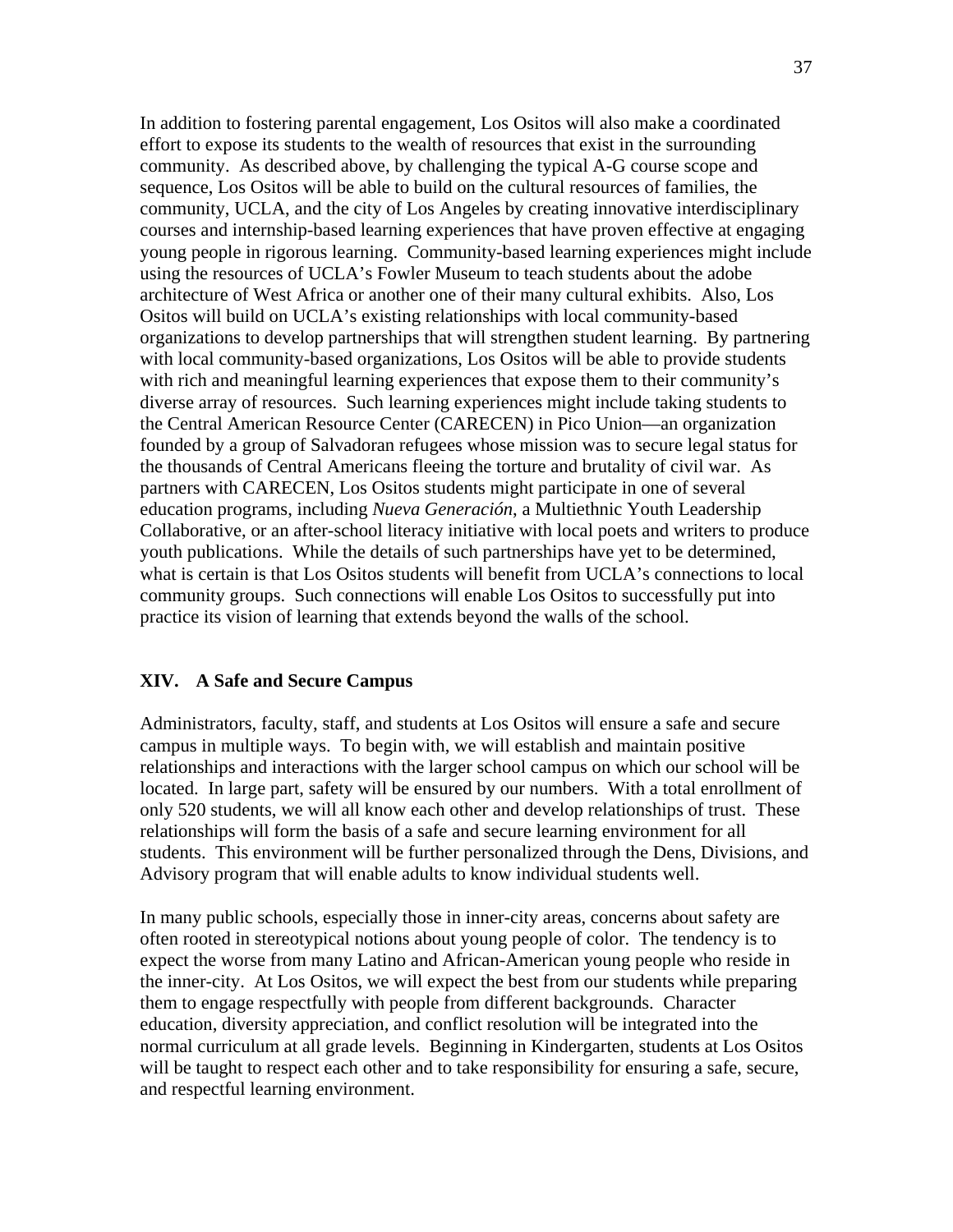We also expect the school campus to be an important resource for the surrounding community and we will work with the larger school campus to ensure that the facility may be used after school hours and on weekends. Extended use of the facility will help promote essential community services such as childcare, medical services, meeting space, library resources and so on. As a community school, Los Ositos will embrace such opportunities to establish a well-used, cared-for, and safe campus.

#### **XV. Design Team and Planning Process**

The team that developed this proposal was led by **Karen Hunter Quartz** who also chaired the UCLA-assisted School Study Group. Dr. Quartz plays a unique role in the Belmont Pilot School Initiative, having participated in the initiative's development for the past four years as a researcher and founding member of both BEC and the Los Angeles Small Schools Collective. This experience grounds the proposal team's vision in the history and intent of the initiative. In addition Dr. Quartz brings 15 years of research experience on large scale school reform to the team and is currently Director of Research at UCLA's Center X. She also serves as UCLA's representative to the UC-Network of University-Assisted Schools. Other members of the proposal team included Jody Priselac, Annamarie Francois, Ramon Martinez, and Kyndall Brown. **Jody Priselac** was a math teacher for 18 years in Los Angeles schools and is currently Executive Director of UCLA's Center X which houses UCLA's Teacher Education Program, Principal Leadership Institute, and a variety of professional development projects. In this role, Dr. Priselac has had extensive experience working with LAUSD teachers and administrators to help support and strengthen teaching practice. **Annamarie Francois** spent fourteen years as an elementary school teacher and administrator in the Los Angeles Unified School District, where she actively participated in site-level reform initiatives and helped design, operate, and evaluate the school-wide charter and instructional program at Vaughn Next Century Learning Center, the first charter school in the Los Angeles Unified School District to receive both California Distinguished School and National Blue Ribbon School awards. Dr. Francois is currently a Faculty Advisor with the UCLA Center X Teacher Education Program (TEP). **Ramon Martinez** was a first grade teacher in the Pico Union community and also taught abroad, in Eastern Europe. Currently, Mr. Martinez is an advanced doctoral student in UCLA's Urban Schooling Division where he studies the development of critical bi-literacy in elementary schools. Mr. Martinez has also supervised novice teachers as part of UCLA's Teacher Education Program and served as an instructor for the UCLA Migrant Student Leadership Institute. **Kyndall Brown** was a middle and high school math teacher for 13 years and is currently the Director of the UCLA Mathematics Project. Mr. Brown has 14 years of professional development experience in urban schools throughout Los Angeles. Overall, the proposal team represents a diverse, accomplished and committed group of urban educators.

If this proposal is approved, Chancellor Block will work immediately to create an inclusive and diverse design team for Los Ositos that will include representatives from UCLA, LAUSD, United Teachers Los Angeles, and the Pico Union community. We will continue our work with representatives from local community-based organizations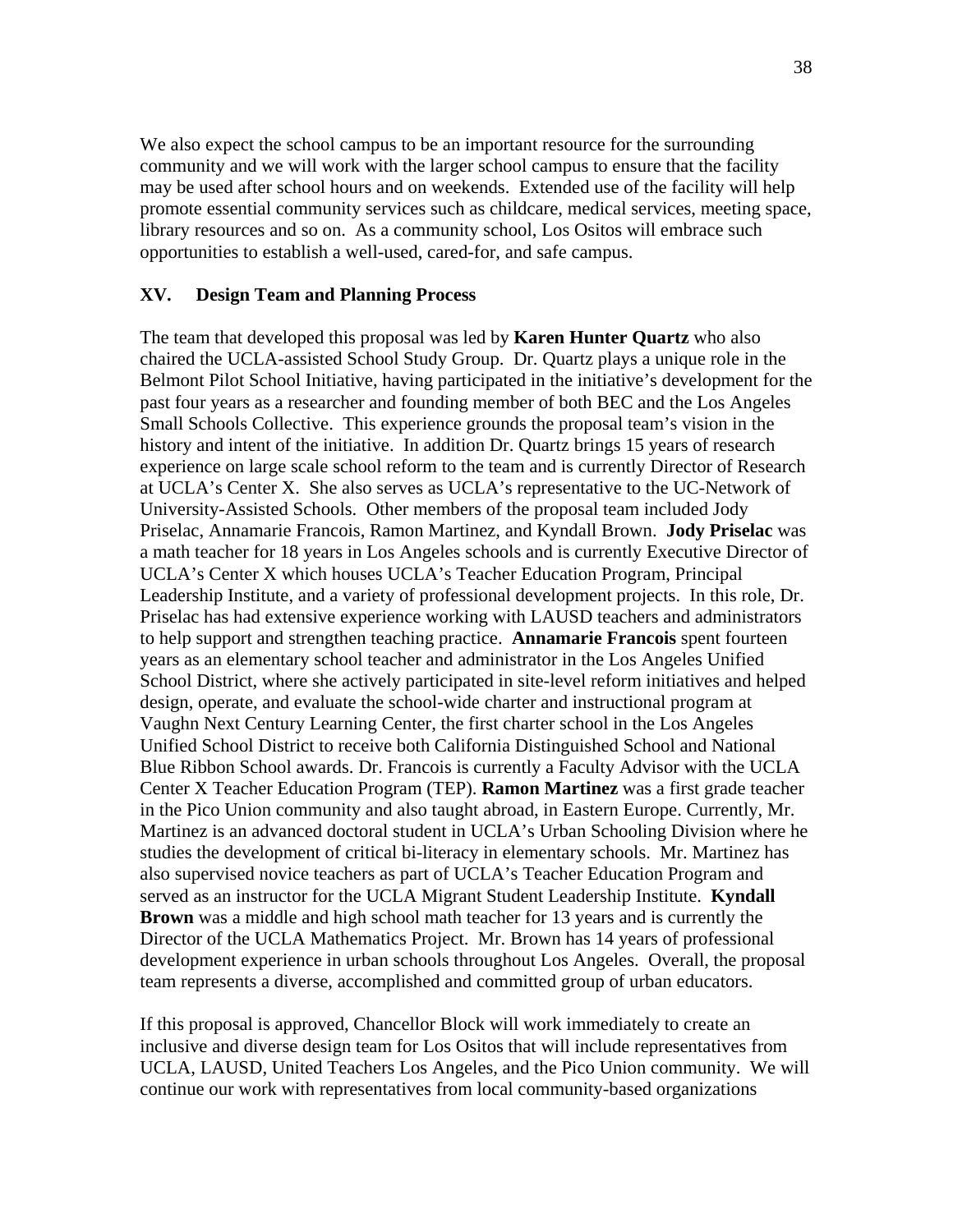(CBOs) and educational organizations that form BEC to devise an effective plan for recruiting parents and other community members to the design team. Evidence of this commitment is detailed in the letter of support from Veronica Olmos McDonnell, Executive Director of Central City Neighborhood Partners, which helps convene BEC. Because parent representation and participation is crucial to the design of Los Ositos and because UCLA is committed to developing a community school, this effort will be given high priority. Finally, we will also conduct outreach to recruit interested teachers and students, as their voices will also be instrumental in shaping our school.

As part of our two-year school design process, the team will visit and learn from the nation's best schools, with a particular focus on schools that share our commitment to social justice and the Ten Common Principles of the Coalition of Essential Schools (CES). Locally, we expect to learn from the K-12 Wildwood School, the only CES mentor school in Los Angeles, as well as the accomplished practice of longstanding LAUSD small learning communities such as Humanitas and community-based learning programs such as Inner City Arts. Throughout the state and nation, we will learn from other university-assisted schools such as UCSD's Preuss School, Berkeley's Cal Prep, and the University of Chicago's Charter Schools. We also expect to learn a great deal from small, progressive schools throughout the nation, including the Big Picture Schools, Urban Academy, High Tech High School, Francis W. Parker Essential Charter School, and many others.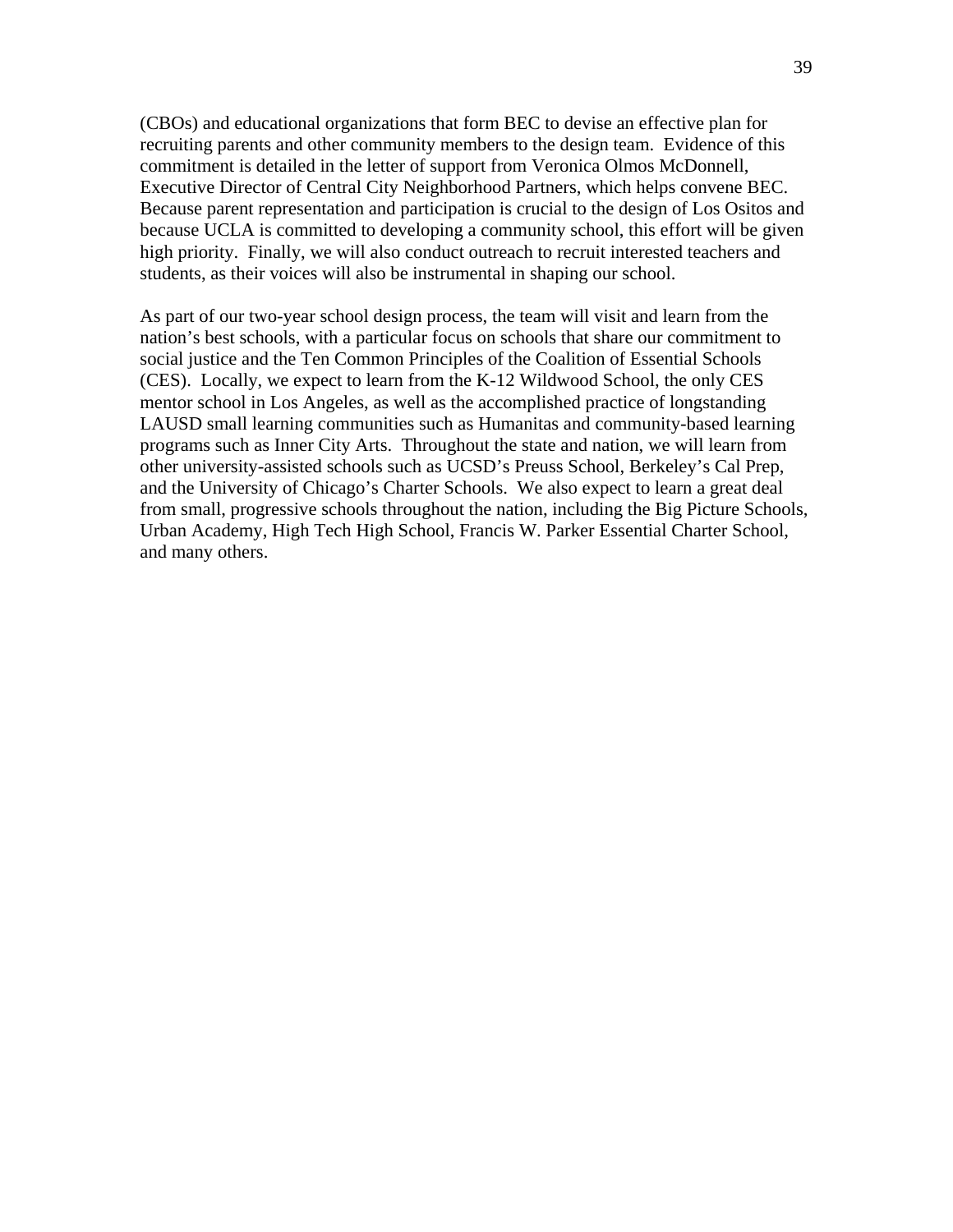#### **XVI. References**

- Amanti, C., Gonzalez, G., & Moll, L. (2005). *Funds of knowledge: theorizing practices in households, communities, and classrooms*. Mahwah, NY: Lawrence Erlbaum Associates.
- Alspaugh, J.W. (1998). Achievement loss associated with the transition to middle school and high school. *Journal of Educational Research*, 92(1), 20-25.
- Center for Teaching Quality (2007). *Performance-pay for teachers: Designing a system that students deserve.* Hillsborough, NC.
- Fichman-Dana, N. & Yendol-Silva, D. (2003). *The reflective educator's guide to classroom research: Learning to teach and teaching to learn through practitioner inquiry.* Thousand Oaks, CA: Corwin Press.
- Franke, M. L., Carpenter, T.P., Levi, L., Fennema, E. (2000). Capturing teachers' generative growth: A follow-up study of professional development in mathematics. *American Educational Research Journal*, 38, 653-689.
- Irvine, J. & Armento, B. (2001). *Culturally responsive teaching: lesson planning for elementary and middle grades*. New York: McGraw Hill.
- Levy, F., & Murnane, R. (2004). *The new division of labor: How computers are creating the next job market*. Princeton, NJ: Princeton University Press.
- Loeb, S., Bryk, A., & Hanushek, E. (2007). *Getting down to facts: School finance and governance in California.* Stanford University Institute for Research on Education Policy and Practice, http://irepp.stanford.edu/documents/GDF/GDF-Overview-Paper.pdf, retrieved 8/28/07.
- Quartz, K.H., Thomas, A., Anderson, L., Masyn, K., Lyons, K.B., Olsen, B. (in press). Careers in motion: A longitudinal retention study of role changing patterns among urban educators. *Teachers College Record* 110(6).
- Quartz, K.H. and Washor, E. (2007) "Small schools as multiple pathways to college, career, and civic participation: Can they balance the individual and collective aims of schooling?" Paper prepared for J. Oakes and M. Saunders, eds., *Multiple Perspectives on Multiple Pathways*. Los Angeles, UCLA Institute for Democracy, Education, and Access, 2007.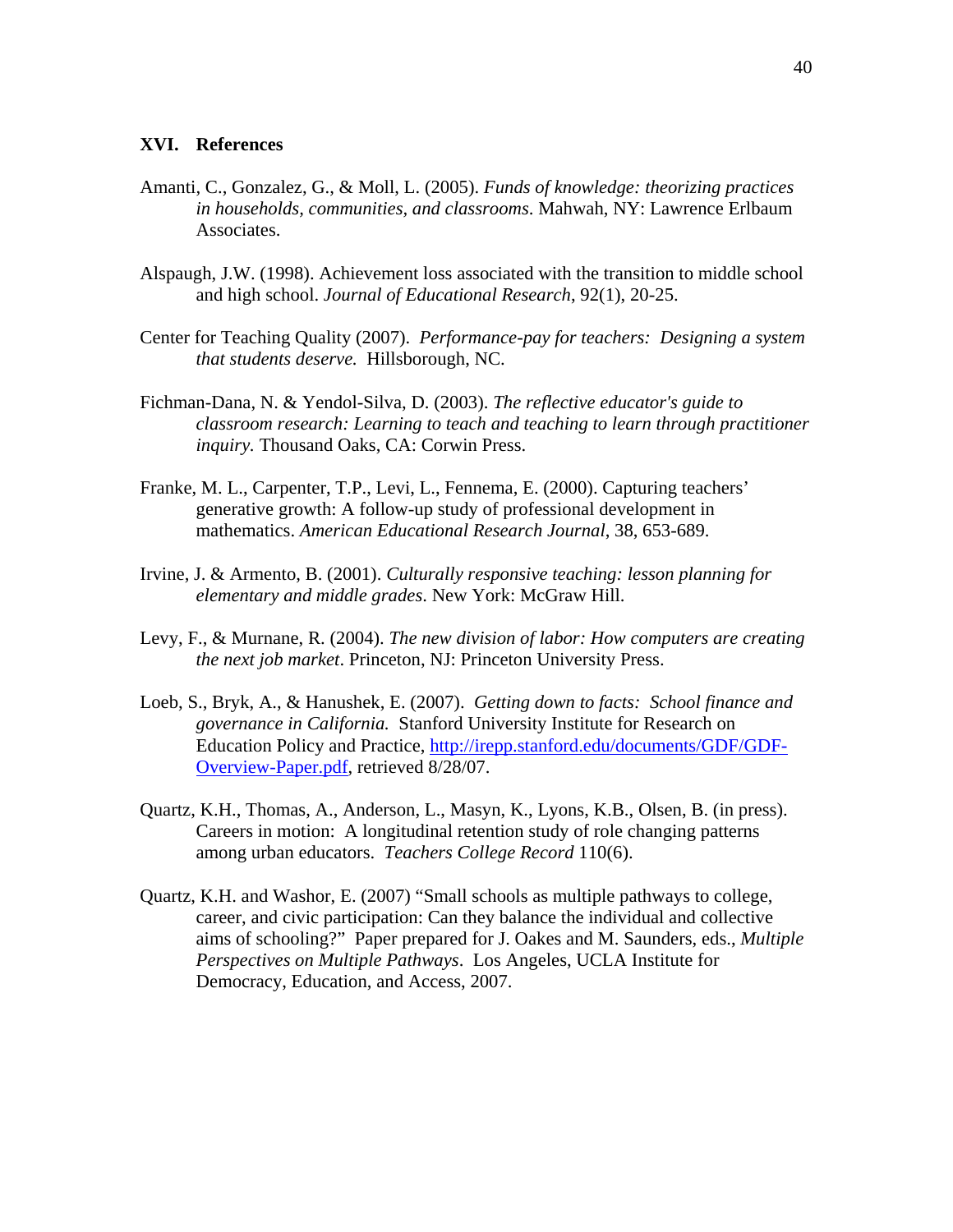Howley, C.B. (2002). Grade-span configurations. *School Administrator*, 59(3), 24-29.

- Seidman, E., Allen, L., Aber, J.L., Mitchell, C., and Feinman, J. (1994). The impact of school transitions in early adolescence on the self-system and perceived social context of poor urban youth. *Child Development*, 65(2), 507-522.
- Wren, S.D. (2003). The effect of grade-span configuration and school-to-school transition on student achievement. U.S. Department of Educational Resources Information Center. ED 479 332.